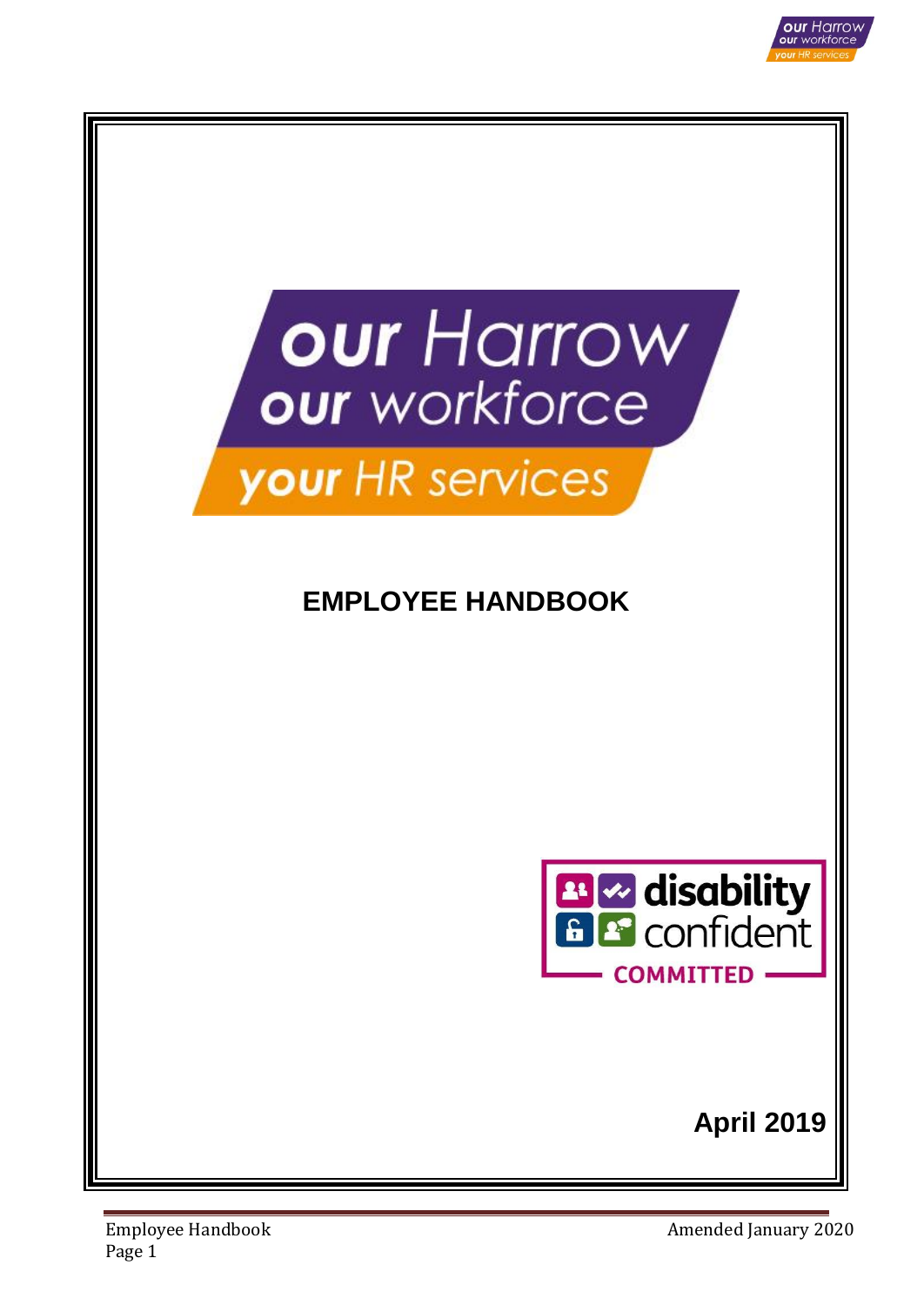

# **CONTENTS**

| <b>INTRODUCTION &amp; USEFUL CONTACTS</b><br>$4 - 6$<br><b>SALARY AND HOURS OF WORK</b><br>$\overline{7}$<br><b>SALARY SCALES - OFFICERS</b><br>8<br>8<br>SALARY SCALES - EDUCATIONAL PSYCHOLOGISTS<br>9<br><b>PAY DATE</b><br>9<br><b>ANNUAL PAY REVIEW</b><br>9<br><b>SALARY PROGRESSION</b><br>9<br>RECOVERY OF OVERPAYMENTS<br>10<br><b>JOB EVALUATION</b><br>10<br><b>PAY PROTECTION</b><br>10<br><b>OVERTIME AND ENHANCED PAYMENTS</b><br><b>HOURS OF WORK AND WORKING TIME REGULATIONS</b><br>11<br>13<br><b>EMPLOYMENT CONDITIONS</b><br><b>CONTINUOUS SERVICE</b><br>13<br>14<br><b>DECLARATION OF INTERESTS</b><br>14<br><b>CODE OF CONDUCT</b><br>14<br><b>PROBATION PROCEDURE</b><br><b>GRIEVANCE PROCEDURE</b><br>14<br>15<br><b>DISCIPLINE PROCEDURE</b><br>15<br>PERFORMANCE MANAGEMENT PROCEDURE<br>16<br><b>NOTICE PERIODS</b><br>16<br><b>RIGHT TO WORK IN THE UK</b><br>17<br>POLITICALLY RESTRICTED POSTS<br>17<br><b>PLACE OF WORK</b><br>17<br><b>EMPLOYMENT PROCEDURES AND GUIDANCE</b><br>DECLARATION OF CRIMINAL CONVICTIONS<br>17<br>18<br><b>SICKNESS ABSENCE</b><br>18<br><b>UNAUTHORISED ABSENCE</b><br>18<br>SECURITY ID AND COUNCIL VISITORS<br><b>CONFIDENTIALITY</b><br>19<br>DISCLOSURE OF INFORMATION - WHISTLEBLOWING<br>19<br>EMPLOYMENT OF RELATIVES/PARTNERS/FRIENDS<br>20<br>EMPLOYEE RECORDS AND DATA PROTECTION<br>20<br>21<br>THE NATIONAL FRAUD INITIATIVE<br><b>INFORMATION GOVERNANCE &amp; SECURITY POLICIES</b><br>21<br>22<br><b>SMOKING POLICY</b><br><b>BENEFITS</b><br>23<br><b>PENSIONS</b><br>23 | <b>SECTION</b> | <b>PAGE</b> |
|--------------------------------------------------------------------------------------------------------------------------------------------------------------------------------------------------------------------------------------------------------------------------------------------------------------------------------------------------------------------------------------------------------------------------------------------------------------------------------------------------------------------------------------------------------------------------------------------------------------------------------------------------------------------------------------------------------------------------------------------------------------------------------------------------------------------------------------------------------------------------------------------------------------------------------------------------------------------------------------------------------------------------------------------------------------------------------------------------------------------------------------------------------------------------------------------------------------------------------------------------------------------------------------------------------------------------------------------------------------------------------------------------------------------------------------------------------------------------------------------------------------------------------------------------------|----------------|-------------|
|                                                                                                                                                                                                                                                                                                                                                                                                                                                                                                                                                                                                                                                                                                                                                                                                                                                                                                                                                                                                                                                                                                                                                                                                                                                                                                                                                                                                                                                                                                                                                        |                |             |
|                                                                                                                                                                                                                                                                                                                                                                                                                                                                                                                                                                                                                                                                                                                                                                                                                                                                                                                                                                                                                                                                                                                                                                                                                                                                                                                                                                                                                                                                                                                                                        |                |             |
|                                                                                                                                                                                                                                                                                                                                                                                                                                                                                                                                                                                                                                                                                                                                                                                                                                                                                                                                                                                                                                                                                                                                                                                                                                                                                                                                                                                                                                                                                                                                                        |                |             |
|                                                                                                                                                                                                                                                                                                                                                                                                                                                                                                                                                                                                                                                                                                                                                                                                                                                                                                                                                                                                                                                                                                                                                                                                                                                                                                                                                                                                                                                                                                                                                        |                |             |
|                                                                                                                                                                                                                                                                                                                                                                                                                                                                                                                                                                                                                                                                                                                                                                                                                                                                                                                                                                                                                                                                                                                                                                                                                                                                                                                                                                                                                                                                                                                                                        |                |             |
|                                                                                                                                                                                                                                                                                                                                                                                                                                                                                                                                                                                                                                                                                                                                                                                                                                                                                                                                                                                                                                                                                                                                                                                                                                                                                                                                                                                                                                                                                                                                                        |                |             |
|                                                                                                                                                                                                                                                                                                                                                                                                                                                                                                                                                                                                                                                                                                                                                                                                                                                                                                                                                                                                                                                                                                                                                                                                                                                                                                                                                                                                                                                                                                                                                        |                |             |
|                                                                                                                                                                                                                                                                                                                                                                                                                                                                                                                                                                                                                                                                                                                                                                                                                                                                                                                                                                                                                                                                                                                                                                                                                                                                                                                                                                                                                                                                                                                                                        |                |             |
|                                                                                                                                                                                                                                                                                                                                                                                                                                                                                                                                                                                                                                                                                                                                                                                                                                                                                                                                                                                                                                                                                                                                                                                                                                                                                                                                                                                                                                                                                                                                                        |                |             |
|                                                                                                                                                                                                                                                                                                                                                                                                                                                                                                                                                                                                                                                                                                                                                                                                                                                                                                                                                                                                                                                                                                                                                                                                                                                                                                                                                                                                                                                                                                                                                        |                |             |
|                                                                                                                                                                                                                                                                                                                                                                                                                                                                                                                                                                                                                                                                                                                                                                                                                                                                                                                                                                                                                                                                                                                                                                                                                                                                                                                                                                                                                                                                                                                                                        |                |             |
|                                                                                                                                                                                                                                                                                                                                                                                                                                                                                                                                                                                                                                                                                                                                                                                                                                                                                                                                                                                                                                                                                                                                                                                                                                                                                                                                                                                                                                                                                                                                                        |                |             |
|                                                                                                                                                                                                                                                                                                                                                                                                                                                                                                                                                                                                                                                                                                                                                                                                                                                                                                                                                                                                                                                                                                                                                                                                                                                                                                                                                                                                                                                                                                                                                        |                |             |
|                                                                                                                                                                                                                                                                                                                                                                                                                                                                                                                                                                                                                                                                                                                                                                                                                                                                                                                                                                                                                                                                                                                                                                                                                                                                                                                                                                                                                                                                                                                                                        |                |             |
|                                                                                                                                                                                                                                                                                                                                                                                                                                                                                                                                                                                                                                                                                                                                                                                                                                                                                                                                                                                                                                                                                                                                                                                                                                                                                                                                                                                                                                                                                                                                                        |                |             |
|                                                                                                                                                                                                                                                                                                                                                                                                                                                                                                                                                                                                                                                                                                                                                                                                                                                                                                                                                                                                                                                                                                                                                                                                                                                                                                                                                                                                                                                                                                                                                        |                |             |
|                                                                                                                                                                                                                                                                                                                                                                                                                                                                                                                                                                                                                                                                                                                                                                                                                                                                                                                                                                                                                                                                                                                                                                                                                                                                                                                                                                                                                                                                                                                                                        |                |             |
|                                                                                                                                                                                                                                                                                                                                                                                                                                                                                                                                                                                                                                                                                                                                                                                                                                                                                                                                                                                                                                                                                                                                                                                                                                                                                                                                                                                                                                                                                                                                                        |                |             |
|                                                                                                                                                                                                                                                                                                                                                                                                                                                                                                                                                                                                                                                                                                                                                                                                                                                                                                                                                                                                                                                                                                                                                                                                                                                                                                                                                                                                                                                                                                                                                        |                |             |
|                                                                                                                                                                                                                                                                                                                                                                                                                                                                                                                                                                                                                                                                                                                                                                                                                                                                                                                                                                                                                                                                                                                                                                                                                                                                                                                                                                                                                                                                                                                                                        |                |             |
|                                                                                                                                                                                                                                                                                                                                                                                                                                                                                                                                                                                                                                                                                                                                                                                                                                                                                                                                                                                                                                                                                                                                                                                                                                                                                                                                                                                                                                                                                                                                                        |                |             |
|                                                                                                                                                                                                                                                                                                                                                                                                                                                                                                                                                                                                                                                                                                                                                                                                                                                                                                                                                                                                                                                                                                                                                                                                                                                                                                                                                                                                                                                                                                                                                        |                |             |
|                                                                                                                                                                                                                                                                                                                                                                                                                                                                                                                                                                                                                                                                                                                                                                                                                                                                                                                                                                                                                                                                                                                                                                                                                                                                                                                                                                                                                                                                                                                                                        |                |             |
|                                                                                                                                                                                                                                                                                                                                                                                                                                                                                                                                                                                                                                                                                                                                                                                                                                                                                                                                                                                                                                                                                                                                                                                                                                                                                                                                                                                                                                                                                                                                                        |                |             |
|                                                                                                                                                                                                                                                                                                                                                                                                                                                                                                                                                                                                                                                                                                                                                                                                                                                                                                                                                                                                                                                                                                                                                                                                                                                                                                                                                                                                                                                                                                                                                        |                |             |
|                                                                                                                                                                                                                                                                                                                                                                                                                                                                                                                                                                                                                                                                                                                                                                                                                                                                                                                                                                                                                                                                                                                                                                                                                                                                                                                                                                                                                                                                                                                                                        |                |             |
|                                                                                                                                                                                                                                                                                                                                                                                                                                                                                                                                                                                                                                                                                                                                                                                                                                                                                                                                                                                                                                                                                                                                                                                                                                                                                                                                                                                                                                                                                                                                                        |                |             |
|                                                                                                                                                                                                                                                                                                                                                                                                                                                                                                                                                                                                                                                                                                                                                                                                                                                                                                                                                                                                                                                                                                                                                                                                                                                                                                                                                                                                                                                                                                                                                        |                |             |
|                                                                                                                                                                                                                                                                                                                                                                                                                                                                                                                                                                                                                                                                                                                                                                                                                                                                                                                                                                                                                                                                                                                                                                                                                                                                                                                                                                                                                                                                                                                                                        |                |             |
|                                                                                                                                                                                                                                                                                                                                                                                                                                                                                                                                                                                                                                                                                                                                                                                                                                                                                                                                                                                                                                                                                                                                                                                                                                                                                                                                                                                                                                                                                                                                                        |                |             |
|                                                                                                                                                                                                                                                                                                                                                                                                                                                                                                                                                                                                                                                                                                                                                                                                                                                                                                                                                                                                                                                                                                                                                                                                                                                                                                                                                                                                                                                                                                                                                        |                |             |
|                                                                                                                                                                                                                                                                                                                                                                                                                                                                                                                                                                                                                                                                                                                                                                                                                                                                                                                                                                                                                                                                                                                                                                                                                                                                                                                                                                                                                                                                                                                                                        |                |             |
|                                                                                                                                                                                                                                                                                                                                                                                                                                                                                                                                                                                                                                                                                                                                                                                                                                                                                                                                                                                                                                                                                                                                                                                                                                                                                                                                                                                                                                                                                                                                                        |                |             |
|                                                                                                                                                                                                                                                                                                                                                                                                                                                                                                                                                                                                                                                                                                                                                                                                                                                                                                                                                                                                                                                                                                                                                                                                                                                                                                                                                                                                                                                                                                                                                        |                |             |
|                                                                                                                                                                                                                                                                                                                                                                                                                                                                                                                                                                                                                                                                                                                                                                                                                                                                                                                                                                                                                                                                                                                                                                                                                                                                                                                                                                                                                                                                                                                                                        |                |             |
|                                                                                                                                                                                                                                                                                                                                                                                                                                                                                                                                                                                                                                                                                                                                                                                                                                                                                                                                                                                                                                                                                                                                                                                                                                                                                                                                                                                                                                                                                                                                                        |                |             |
|                                                                                                                                                                                                                                                                                                                                                                                                                                                                                                                                                                                                                                                                                                                                                                                                                                                                                                                                                                                                                                                                                                                                                                                                                                                                                                                                                                                                                                                                                                                                                        |                |             |
|                                                                                                                                                                                                                                                                                                                                                                                                                                                                                                                                                                                                                                                                                                                                                                                                                                                                                                                                                                                                                                                                                                                                                                                                                                                                                                                                                                                                                                                                                                                                                        |                |             |
| 23<br><b>SICKNESS ABSENCE PAYMENTS</b>                                                                                                                                                                                                                                                                                                                                                                                                                                                                                                                                                                                                                                                                                                                                                                                                                                                                                                                                                                                                                                                                                                                                                                                                                                                                                                                                                                                                                                                                                                                 |                |             |
| 24<br>SUBSCRIPTION TO PROFESSIONAL BODIES                                                                                                                                                                                                                                                                                                                                                                                                                                                                                                                                                                                                                                                                                                                                                                                                                                                                                                                                                                                                                                                                                                                                                                                                                                                                                                                                                                                                                                                                                                              |                |             |
| COUNCIL INSURANCE COVER FOR EMPLOYEES<br>24                                                                                                                                                                                                                                                                                                                                                                                                                                                                                                                                                                                                                                                                                                                                                                                                                                                                                                                                                                                                                                                                                                                                                                                                                                                                                                                                                                                                                                                                                                            |                |             |
| <b>INTEREST FREE SEASON TICKET LOAN</b><br>24                                                                                                                                                                                                                                                                                                                                                                                                                                                                                                                                                                                                                                                                                                                                                                                                                                                                                                                                                                                                                                                                                                                                                                                                                                                                                                                                                                                                                                                                                                          |                |             |
| 24<br><b>CAR ALLOWANCES</b>                                                                                                                                                                                                                                                                                                                                                                                                                                                                                                                                                                                                                                                                                                                                                                                                                                                                                                                                                                                                                                                                                                                                                                                                                                                                                                                                                                                                                                                                                                                            |                |             |
| <b>CYCLE ALLOWANCE</b><br>25                                                                                                                                                                                                                                                                                                                                                                                                                                                                                                                                                                                                                                                                                                                                                                                                                                                                                                                                                                                                                                                                                                                                                                                                                                                                                                                                                                                                                                                                                                                           |                |             |
| 25<br><b>ANNUAL LEAVE</b>                                                                                                                                                                                                                                                                                                                                                                                                                                                                                                                                                                                                                                                                                                                                                                                                                                                                                                                                                                                                                                                                                                                                                                                                                                                                                                                                                                                                                                                                                                                              |                |             |
| 25<br>EXTENDED CARRY OVER LEAVE SCHEME                                                                                                                                                                                                                                                                                                                                                                                                                                                                                                                                                                                                                                                                                                                                                                                                                                                                                                                                                                                                                                                                                                                                                                                                                                                                                                                                                                                                                                                                                                                 |                |             |
| ANNUAL LEAVE AND LONG SERVICE<br>25                                                                                                                                                                                                                                                                                                                                                                                                                                                                                                                                                                                                                                                                                                                                                                                                                                                                                                                                                                                                                                                                                                                                                                                                                                                                                                                                                                                                                                                                                                                    |                |             |
| 26<br><b>MATERNITY LEAVE AND PAY</b>                                                                                                                                                                                                                                                                                                                                                                                                                                                                                                                                                                                                                                                                                                                                                                                                                                                                                                                                                                                                                                                                                                                                                                                                                                                                                                                                                                                                                                                                                                                   |                |             |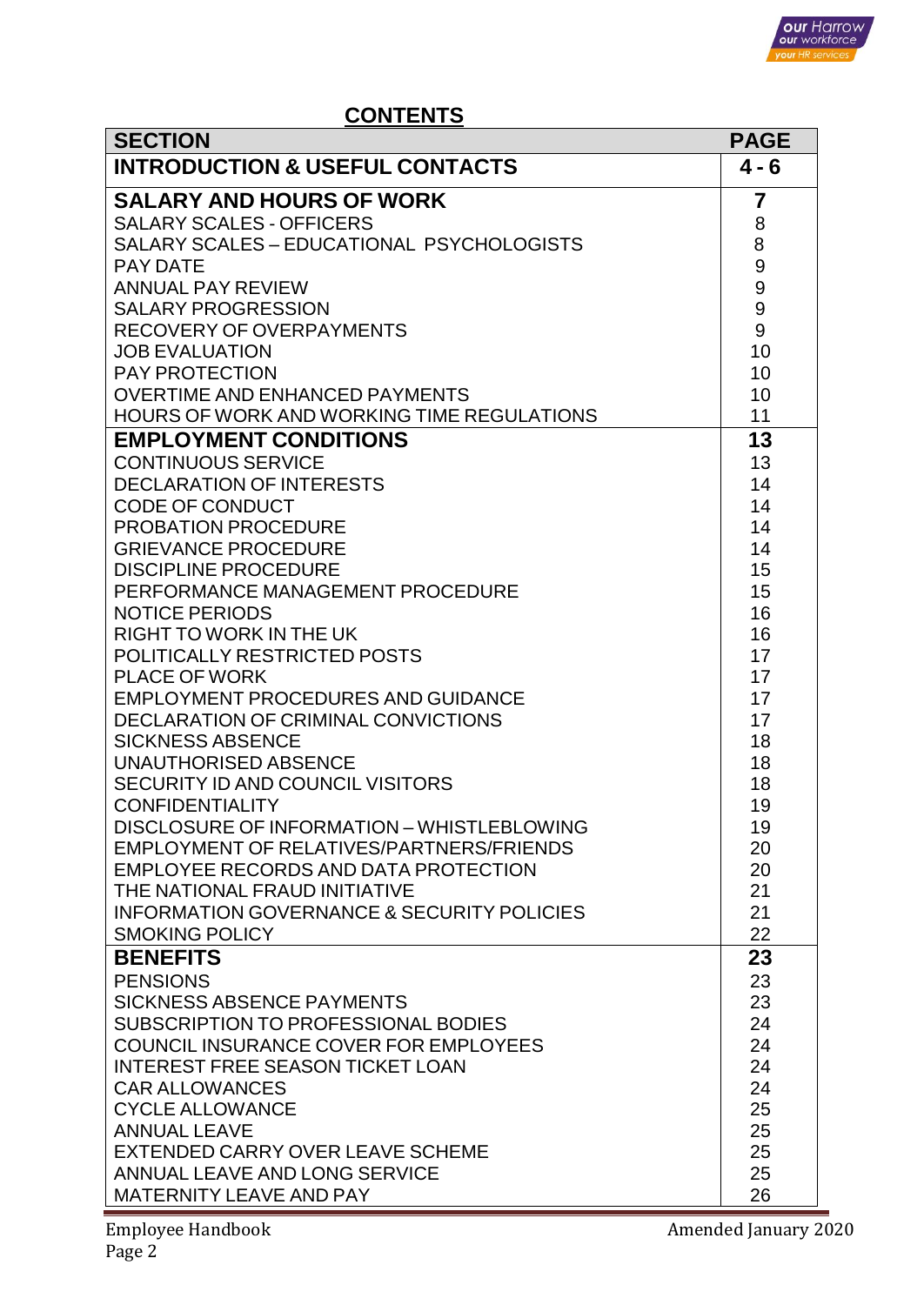

| ADOPTION LEAVE AND PAY                                     | 26       |
|------------------------------------------------------------|----------|
| <b>PARENTAL LEAVE</b>                                      | 26       |
| MATERNITY SUPPORT LEAVE/PATERNITY LEAVE                    | 26       |
| <b>OTHER LEAVE</b>                                         | 27       |
| <b>FLEXIBLE WORKING</b>                                    | 27       |
| <b>OCCUPATIONAL HEALTH SERVICE</b>                         | 27       |
| <b>EMPLOYEE ASSISTANCE PROGRAMME</b>                       | 28       |
| PROCEDURE FOR DEALING WITH DRUG/ALCOHOL MISUSE             | 28       |
| POLICY ON HIV                                              | 28       |
| <b>LEARNING AND DEVELOPMENT</b>                            | 28       |
| <b>TRAVELLING AND SUBSISTENCE</b>                          | 29       |
| <b>EX GRATIA PAYMENTS</b>                                  | 29       |
| <b>REDUNDANCY PAYMENTS</b>                                 | 29       |
| <b>REDEPLOYMENT</b>                                        | 30       |
| <b>RETENTION OF DISABLED EMPLOYEES</b>                     | 30       |
| <b>RETIREMENT</b>                                          | 30       |
| <b>VOLUNTARY REDUCTION IN HOURS</b>                        | 30       |
| <b>INTERNET POLICY</b>                                     | 31       |
| PERSONAL USE OF COUNCIL FACILTIES                          | 31       |
| <b>PAYROLL GIVING</b>                                      | 31       |
| <b>HOSPITAL SAVING ASSOCIATION</b>                         | 31       |
| <b>CYCLE TO WORK SCHEME</b>                                | 31       |
|                                                            |          |
| <b>STAFF DISCOUNTS</b>                                     | 31       |
| <b>CHILDCARE VOUCHERS</b>                                  | 31       |
| <b>HARROW CHILDREN'S INFORMATION SERVICE</b>               | 32       |
| <b>CAREER BREAK SCHEME</b>                                 | 32       |
| <b>JOB SHARE</b>                                           | 32       |
| <b>FLEXITIME SCHEME</b>                                    | 32       |
| <b>CONSULTATION &amp; NEGOTIATION ARRANGEMENTS</b>         | 33       |
|                                                            |          |
| <b>TRADE UNION MEMBERSHIP</b>                              | 33       |
| <b>CORPORATE JOINT COMMITTEE</b>                           | 33       |
| DIRECTORATE JOINT COMMITTEE                                | 33       |
| <b>EMPLOYEES CONSULTATIVE FORUM SUB GROUP</b>              | 34       |
| <b>EMPLOYEES CONSULTATIVE FORUM</b>                        | 34       |
| <b>CONDITIONS OF EMPLOYMENT</b>                            | 34       |
| <b>EQUALITY AND DIVERSITY</b>                              | 35       |
| <b>EQUAL OPPORTUNITIES AND DIVERSITY</b>                   | 35       |
| HARROW COUNCIL EQUALTIES STRUCTURE                         | 36       |
|                                                            |          |
| <b>HEALTH AND SAFETY</b>                                   | 38       |
| <b>HEALTH AND SAFETY POLICY</b>                            | 38       |
| <b>FIRST AID</b>                                           | 38       |
| <b>ACCIDENT REPORTING</b>                                  | 38       |
| PHYSICAL OR VERBAL ABUSE                                   | 38       |
| FIRE DRILLS AND BOMB DRILLS                                | 38       |
| PERSONAL INJURY ALLOWANCE SCHEME                           | 39       |
| <b>DISPLAY SCREEN EQUIPMENT</b><br><b>RISK ASSESSMENTS</b> | 39<br>39 |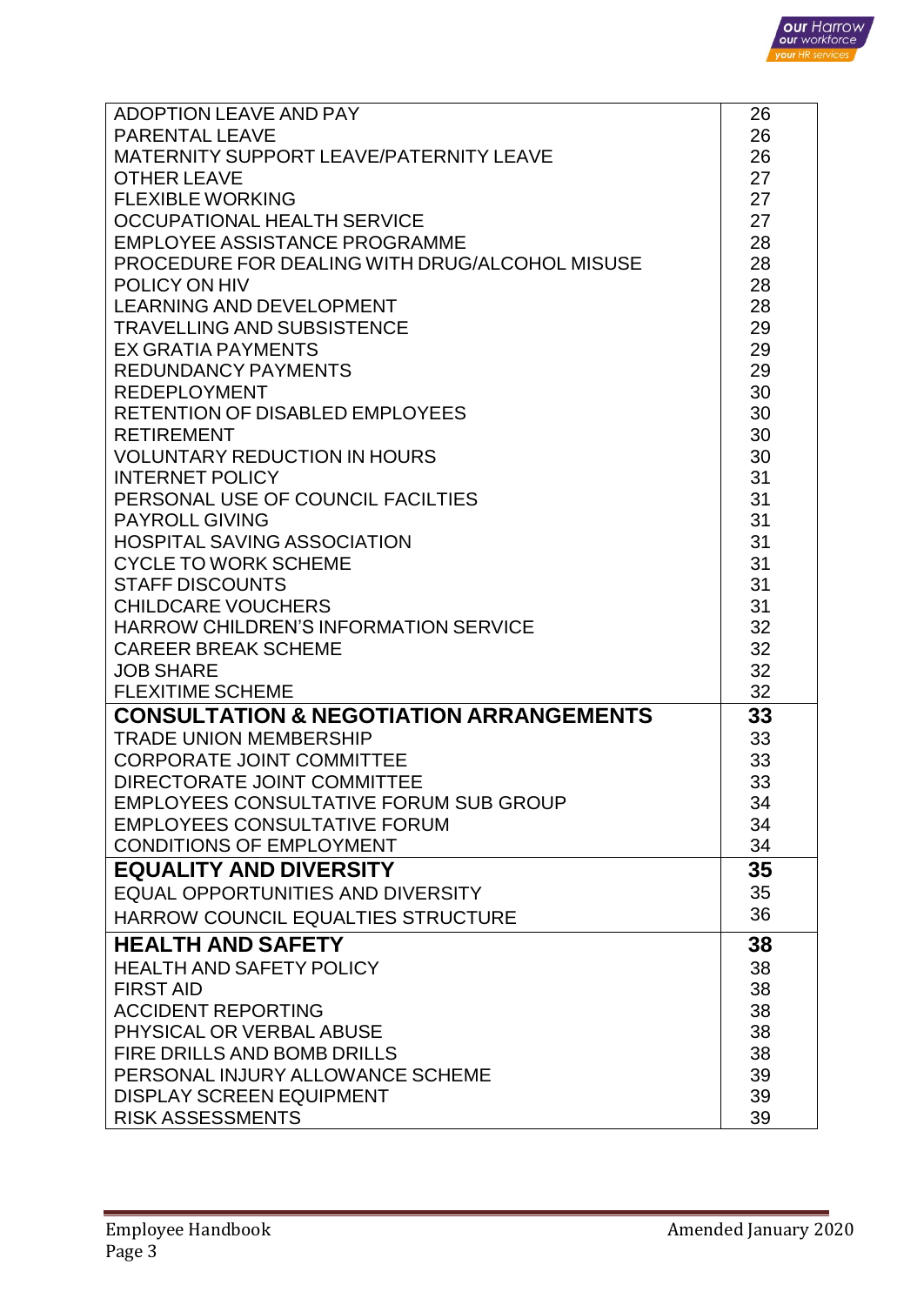

# **INTRODUCTION AND USEFUL CONTACTS**

## **INTRODUCTION**

Your terms and conditions of employment with the London Borough of Harrow are found in your statement of particulars, this employee handbook and in the London Borough of Harrow's various policies and procedures.

Your employee handbook forms an appendix to your statement of particulars and you should keep the two documents together. Your employee handbook summarises some of the key policies relating to your employment. Some of the council's procedures are reproduced in full in this handbook and others are summarised. This employee handbook contains contractual and non contractual documents. For the avoidance of doubt, if there are any inconsistencies between your employee handbook and the procedures, the procedures take precedence.

If you have any questions about the Employee Handbook please contact HR on 020 8901 2655 or extension 5955 email [AskHR@harrow.gov.uk](mailto:AskHR@harrow.gov.uk)

Amendments will be notified to you if they concern changes to any of the following:-

Sickness provision Pension Disciplinary Policy Performance Management Policy Grievance Policy Sickness Absence Management Policy Remuneration Holiday Entitlement Collective Agreements

All other changes will be notified via newsletter and will be updated on the intranet.

#### **Changes in your personal details**

If you change your name or your address or change the person you have nominated as your emergency contact, you should notify HR by emailing [payroll@harrow.gov.uk.](mailto:payroll@harrow.gov.uk)

If you change your bank details you should contact [payroll@harrow.gov.uk.](mailto:payroll@harrow.gov.uk) who will send you the appropriate form to complete to ensure that your salary is paid into the correct account.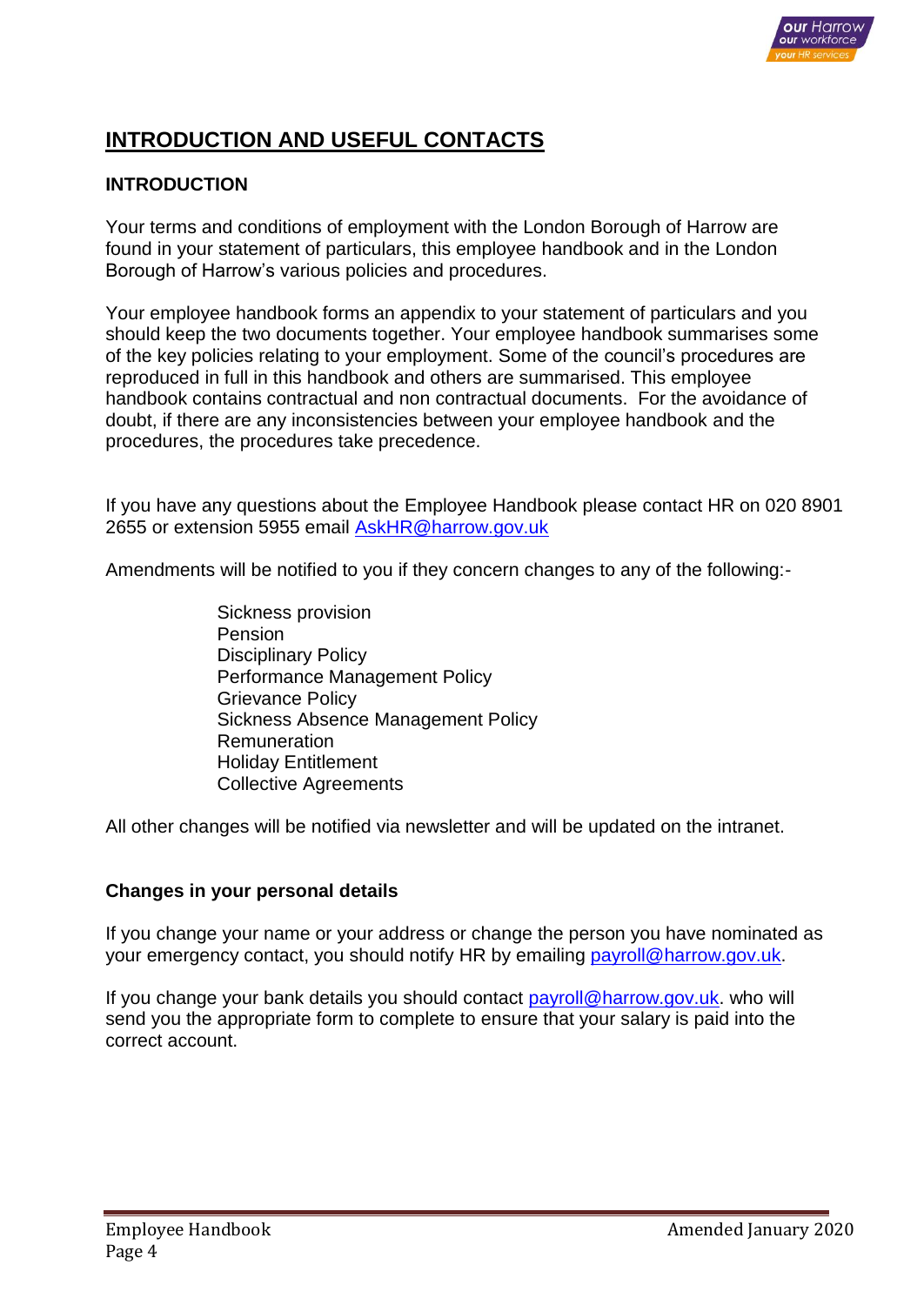

# **Useful Contacts**

| <b>Service</b>                   | <b>Contact details</b>                             |
|----------------------------------|----------------------------------------------------|
| <b>Payroll - contracts of</b>    | payroll@harrow.gov.uk                              |
| employment and general           | Telephone: 020 8901 2655 (extension 5955)          |
| <b>HR</b> queries                |                                                    |
| <b>HR Employee Relations</b>     | AskHR@harrow.gov.uk                                |
|                                  | Telephone: 020 8901 2655 (extension 5955)          |
| <b>Recruitment (Pertemps)</b>    | Telephone: 020 8416 8211 Recruitment Team          |
|                                  | recruitment@harrowcouncil.info                     |
| <b>PAWS (Recruitment</b>         |                                                    |
| system)                          | Email: paws.support@pertemps.co.uk                 |
|                                  |                                                    |
|                                  | Telephone: 0800 011 2768                           |
| <b>Pensions</b>                  | Telephone: 020 8424 1186 Ext 2186                  |
| <b>Learning and Development</b>  | Telephone: 020 8420 5669 or direct dial Ext 5669   |
| <b>Health and Safety</b>         | Telephone: 020 8424 1407                           |
|                                  | Email:                                             |
|                                  | healthandsafety.healthandsafety@harrow.gov.uk      |
| <b>Occupational Health</b>       | Health Management Ltd, Ash House, The Broyle,      |
| <b>Services</b>                  | Ringmer, East Sussex, BN8 5NN                      |
|                                  |                                                    |
|                                  | Telephone: 0845 504 1000                           |
|                                  | http://www.healthmanltd.com/                       |
| <b>Making a Difference Group</b> | Please contact the chair of the group on 020 8736  |
| (MADG)                           | 6989                                               |
| <b>Employee Assistance</b>       | Employee Assistance Programme- confidential 24     |
| Programme                        | hour service offering legal advice/ guidance, debt |
|                                  | counselling & financial information                |
| (Workplace Wellness)             |                                                    |
| <b>Free &amp; Confidential</b>   | Telephone: 0800 111 6387                           |
| <b>Trade Unions</b>              | GMB 020 8424 1086                                  |
|                                  |                                                    |
| <b>Childcare Vouchers</b>        | Unison 020 8424 1795                               |
|                                  | http://www.computersharevoucherservices.com/       |
| <b>Cycle2work and Cycleplus</b>  | www.salaryplus.co.uk/harrowcouncil                 |
|                                  |                                                    |
| <b>Access to Work</b>            | Kings House, 1st Floor, Clarendon Road, Harrow,    |
|                                  | Middlesex HA1 1YJ                                  |
|                                  |                                                    |
|                                  | Telephone: 020 8426 3110                           |
|                                  | Fax: 020 8426 3134                                 |
|                                  | Minicom: 020 8426 3133                             |
|                                  | Email: atw-london-region@jobcentreplus.gsi.gov     |
| Disability, advice,              | Support group for employees with disabilities      |
| <b>Information and Support</b>   |                                                    |
| Group                            | Email: Daisdais@harrow.gov.uk                      |
|                                  |                                                    |
|                                  | A representative from the Harrow Association of    |
|                                  | Disabled People (HAD) is based at Harrow Council   |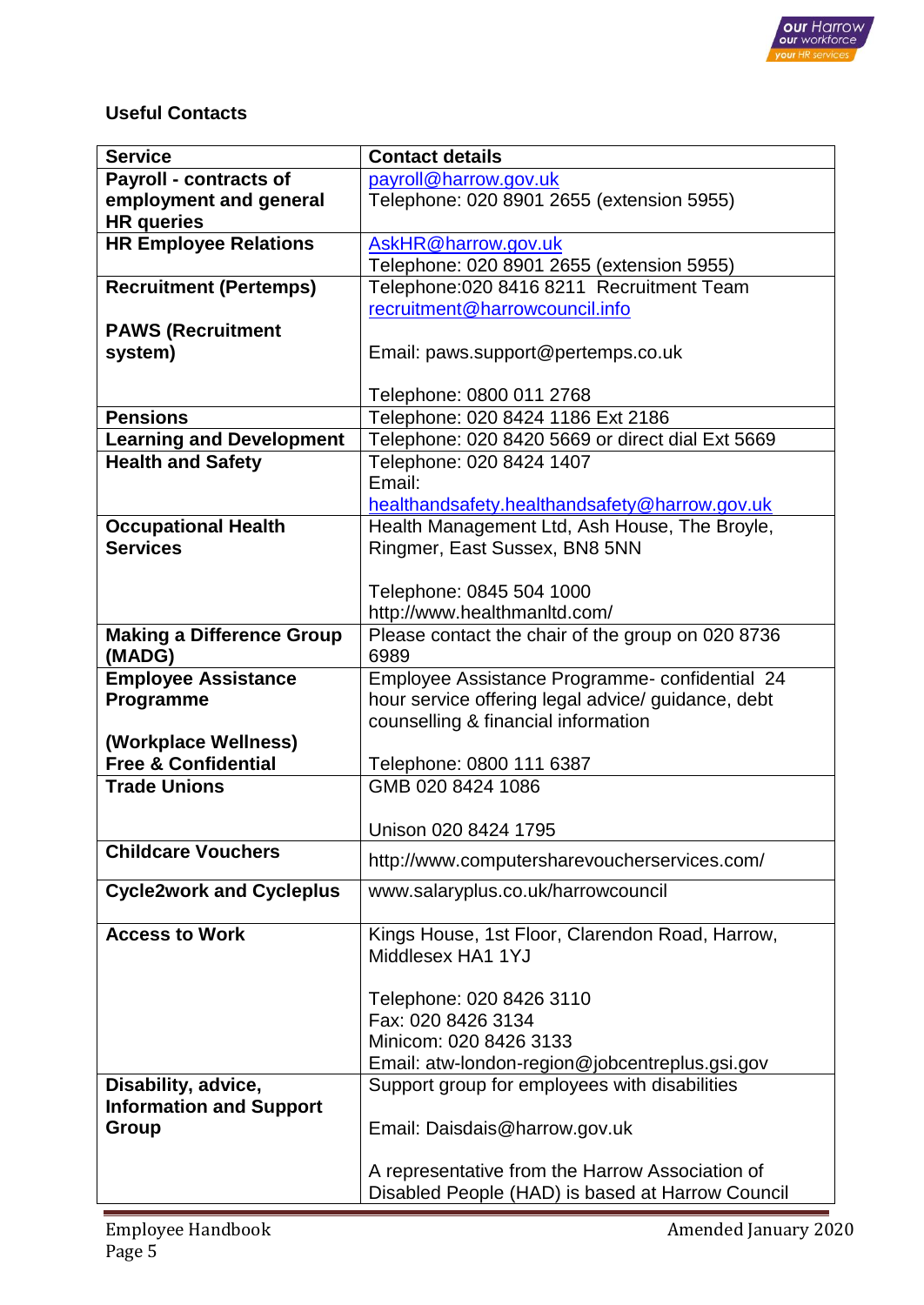

|                       | every Wednesday.                                                                                        |
|-----------------------|---------------------------------------------------------------------------------------------------------|
|                       | Telephone: 020 8861 9920<br>Fax: 020 8861 9926<br>Textphone: 07985 244 177<br>Email: general@had.org.uk |
| <b>Mind in Harrow</b> | 8 Havelock Place, Harrow, Middlesex HA1 1LJ                                                             |
|                       | Telephone: 020 8426 0929 Email:<br>info@mindinharrow.org.uk                                             |
| <b>Staff Carers</b>   | Support group for employees with caring<br>responsibilities                                             |
|                       | 020 8424 1023 (Ext. 2023)                                                                               |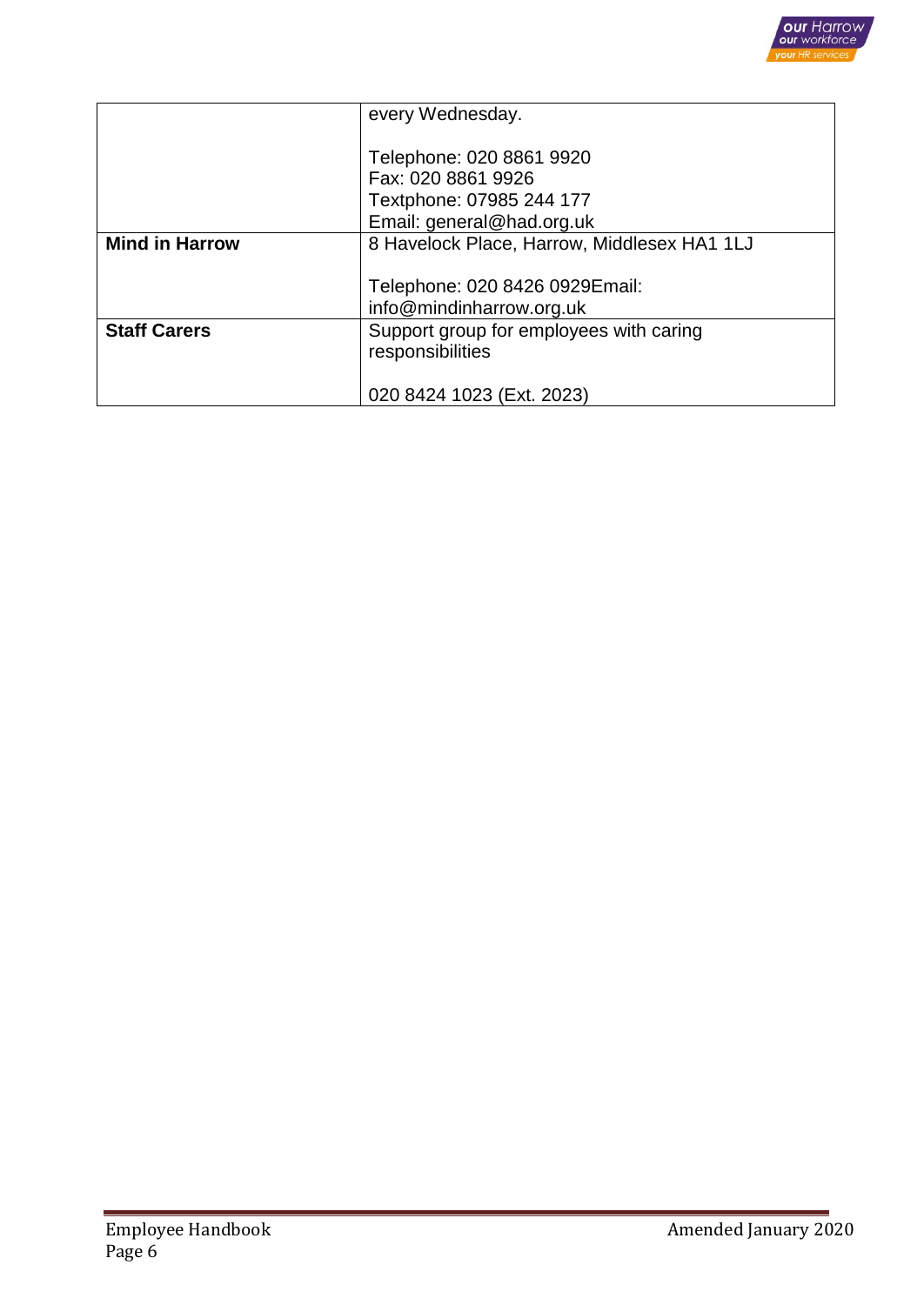

# **London Borough of Harrow Payscales - Effective From 1st April 2019**

| <b>Grade</b>   | <b>SCP</b>               | <b>Salary</b>        | Grade           | <b>SCP</b>              | <b>Salary</b> |
|----------------|--------------------------|----------------------|-----------------|-------------------------|---------------|
| G <sub>1</sub> | $\overline{\mathcal{A}}$ | £19,902              |                 | 37                      | £37,464       |
|                |                          |                      |                 | 38                      | £38,412       |
| G <sub>2</sub> | 8                        | £19,902              | G10             | 39                      | £39,377       |
|                |                          |                      |                 | 40                      | £40,321       |
|                | $9\,$                    | £20,288              |                 | 41                      | £41,292       |
|                | 10                       | £20,627              |                 |                         |               |
| G <sub>3</sub> | 11                       | £20,998              |                 | 42                      | £42,259       |
|                | 12                       | £21,376              | G11             | 43                      | £43,162       |
|                |                          |                      |                 | 44                      | £44,165       |
|                | 13                       | £21,762              |                 | 45                      | £45,139       |
| G4             | 14                       | £22,154              |                 |                         |               |
|                | 15                       | £22,552              |                 | 1                       | £45,570       |
|                | 16                       | £22,956              |                 | $\overline{2}$          | £47,193       |
|                |                          |                      | MG1             | 3                       | £48,687       |
|                | 17                       | £23,371              |                 | $\overline{4}$          | £50,244       |
| G <sub>5</sub> | 18                       | £23,813              |                 | 5                       | £52,134       |
|                | 19                       | £24,526              |                 |                         |               |
|                | 20                       | £25,252              |                 | 1                       | £54,912       |
|                |                          |                      |                 | $\overline{2}$          | £56,469       |
|                | 21                       | £26,012              | MG <sub>2</sub> | 3                       | £58,029       |
| G <sub>6</sub> | 22                       | £26,528              |                 | $\overline{4}$          | £59,583       |
|                | 23                       | £27,066              |                 | 5                       | £61,137       |
|                | 24                       | £27,611              |                 |                         |               |
|                |                          |                      |                 | 1                       | £58,026       |
|                | 25                       | £28,438              |                 | $\overline{2}$          | £59,802       |
| G7             | 26                       | £28,973              | MG3             | 3                       | £61,536       |
|                | 27                       | £29,686              |                 | $\overline{\mathbf{4}}$ | £63,357       |
| 28             |                          | £30,411              |                 | 5                       | £65,145       |
|                |                          |                      |                 |                         |               |
|                | 29                       | £31,240              |                 | 1                       | £68,694       |
| G8             | 30                       | £31,803              | MG4             | $\overline{2}$          | £71,079       |
|                | 31                       | £32,381              |                 | $\mathfrak{B}$          | £72,618       |
|                | 32                       | £32,969              |                 | 4                       | £74,199       |
|                |                          |                      |                 | 5                       | £75,810       |
|                | 33                       | £33,618              |                 |                         |               |
| G <sub>9</sub> | 34                       | $\overline{£}34,453$ |                 |                         |               |
|                | 35                       | £35,371              |                 |                         |               |
|                | 36                       | £36,350              |                 |                         |               |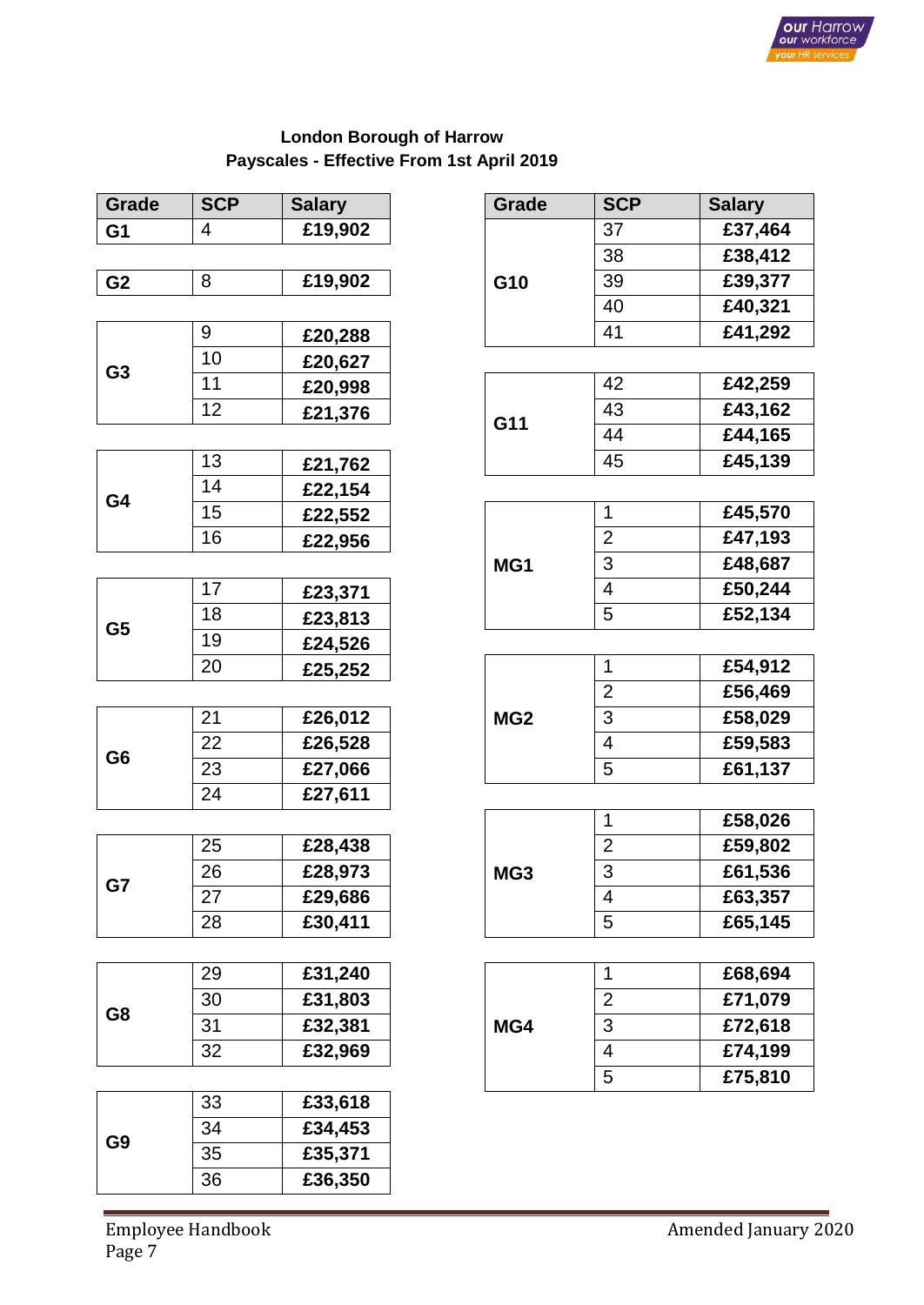

#### **Educational Psychologists - Soulbury Scales 1st September 2019**

#### **Trainee Educational Psychologists**

| <b>SCP</b> | <b>Basic Salary</b> |
|------------|---------------------|
| 1          | 23884               |
| 2          | 25632               |
| 3          | 27378               |
| 4          | 29128               |
| 5          | 30875               |
| 6          | 32623               |

#### **Assistant Educational Psychologists Basic Salary**

| SCP |       |
|-----|-------|
| 1   | 29361 |
| 2   | 30561 |
| З   | 31758 |
|     |       |

4 32952

#### **Mainscale Educational Psychologists**

| <b>SCP</b> | <b>Basic Salary</b> |
|------------|---------------------|
| 1          | £37176              |
| 2          | £39063              |
| 3          | £40950              |
| 4          | £42834              |
| 5          | £44721              |
| 6          | £46608              |
| 7          | £48384              |
| 8          | £50160              |
| 9*         | £51822              |
| $10*$      | £53490              |
| $11*$      | £55041              |

#### **Senior Educational Psychologists**

| <b>Basic Salary</b> |
|---------------------|
| £50160              |
| £51822              |
| £53490              |
| £55041              |
| £55680              |
| £56871              |
| £58050              |
|                     |

#### **Principal Educational Psychologists**

| <b>SCP</b> | <b>Basic Salary</b> |
|------------|---------------------|
| 10         | £59253              |
| 11         | £60429              |
| 12         | £61629              |
| 13         | £62850              |
| $14*$      | £64029              |
| $15***$    | £65268              |
| $16* *$    | £66492              |

#### **London Weighting is £2099 per year**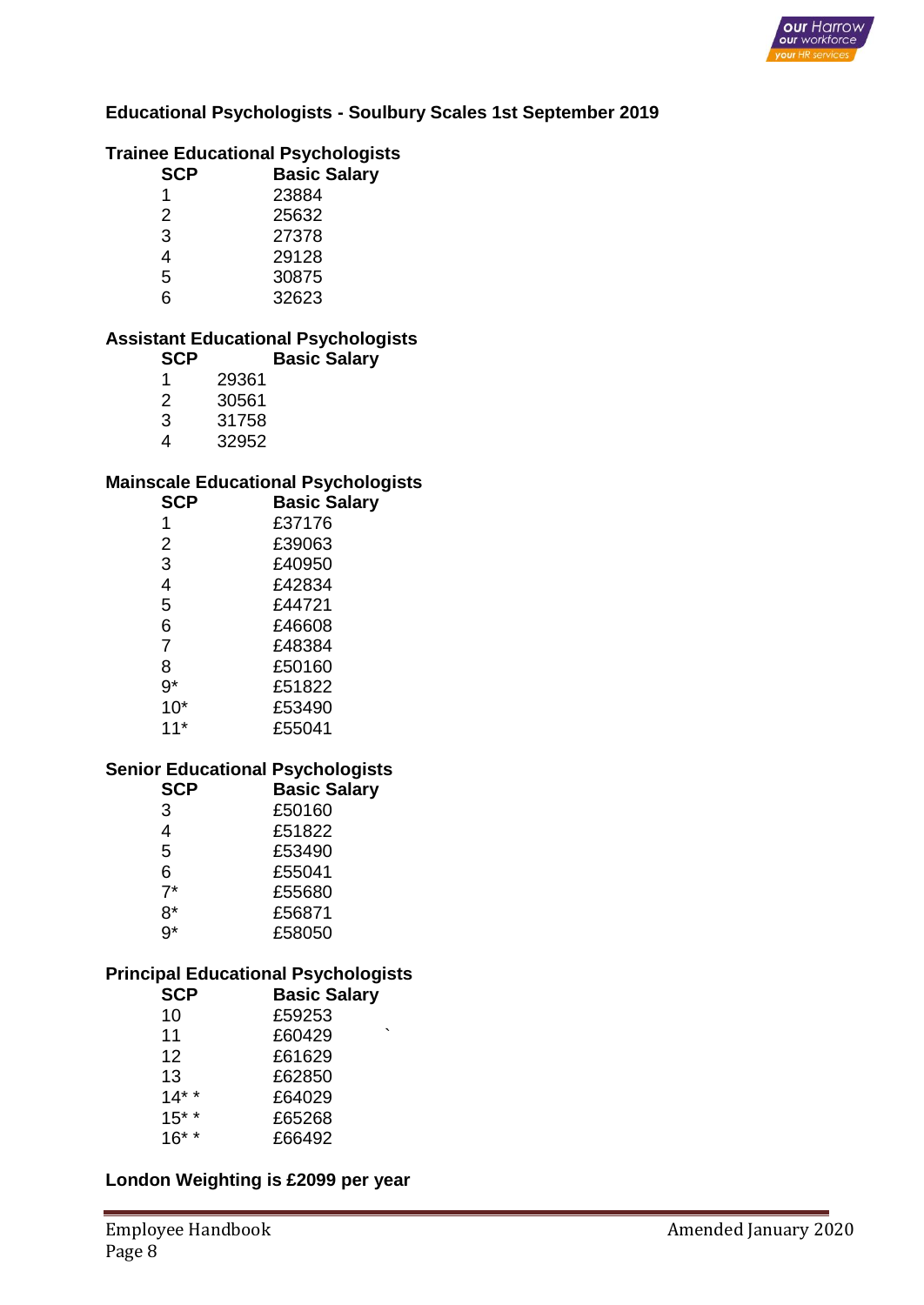

# **PAY DATE**

You are normally paid a twelfth of your contractual annual pay on the 25th of each month, which constitutes pay from the first to the last day of the month. Where this date falls on a Saturday or Sunday or a Monday public holiday, you will be paid on the preceding Friday. Payment is by credit transfer to a bank or building society operating within the Bankers Automated Credit System.

# **ANNUAL PAY REVIEW**

Pay rates will be reviewed each year in accordance with the nationally agreed pay award, the settlement date for which is April 1<sup>st</sup>

### **SALARY PROGRESSION**

Your letter of appointment or subsequent variation of contract letter will state your current salary and grade. Progression through the grade is by annual increments payable on 1st April each year (for Educational Psychologists – 1 September each year) until you reach the maximum of your grade.

For Youth Workers the exception to this is if you have transferred to your new post, following teaching service in a maintained school or further education establishment or service under the Soulbury Report. In this case, if you formerly received your annual increment on 1st September, you will continue to receive an increment on your new scale on the 1st April each year, subject to six months service as a youth and community worker until you reach the maximum of your grade.

However, if you commence employment between 1st October and 31st March (1st March - 31st August for Educational Psychologists) you will *not* receive an increment until you have completed six month's service.

If your post is career graded, incremental progression will be in accordance with the relevant career grade scheme.

If you receive a written warning under the Discipline or Performance procedures on or after 1 April 2013, you will not receive the next increment due to you. In subsequent years, subject to satisfactory performance, increments will be paid.

## **RECOVERY OF OVERPAYMENTS**

The Council will recover overpayments of salary and expenses incurred by employees in carrying out their employment.

It is the employee's responsibility to report receipt of an overpayment as soon as possible to their line manager and to HR to prevent the error continuing and to make arrangements for repayment.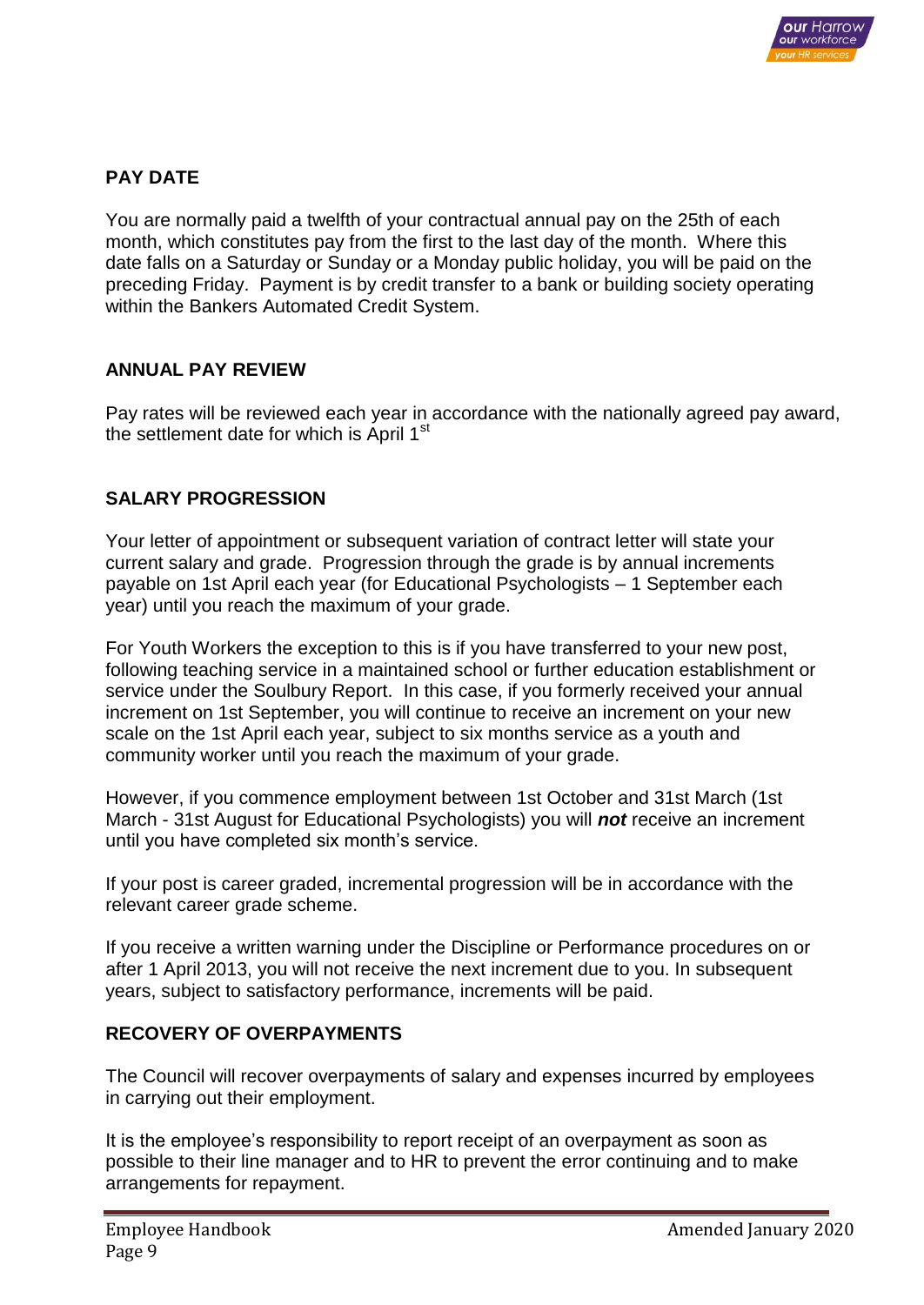

## **JOB EVALUATION**

The job evaluation procedure will normally be initiated by a manager following an organisational review or the creation of a new post. However, you can request a job evaluation, which, if agreed with your line manager, will be carried out by HR. Your post will be assessed on the basis of a job description and questionnaire. You will be told the grade of your job following evaluation and you right to appeal.

### **PAY PROTECTION**

An employee will be entitled to pay protection where there is a reduction in their contractual pay as a result of:

- redeployment to avoid redundancy, or
- re-grading as a result of job evaluation
- restructuring or reorganisation of work

With effect from the start of their new contract, pay protection will be based on the difference between their previous and new contractual pay, provided that the difference is no more than 20%. Where there is more than a 20% difference between the previous and new contractual pay, only 20% will be protected.

Pay protection will be a phased reduction of pay over a period of not more than two years, as follows:

- Year One 100% of the difference for the first 12 months from the date of the redeployment
- Year Two 50% of the difference for the following 12 months

Note - Where an employee moves to a higher paid role during the pay protection period, pay protection will cease.

#### **OVERTIME AND ENHANCED PAYMENTS**

Extra time of less than  $\frac{1}{2}$  hour on any day will not count as overtime. Overtime will be aggregated for each calendar month and only complete half hours paid for.

#### **Overtime**

Employees who are required to work hours in excess of 36 hours will be paid their basic hourly rate with no enhancements, unless it is on a bank holiday or night work is involved.

Staff on MG or D1 grades are not entitled to claim overtime.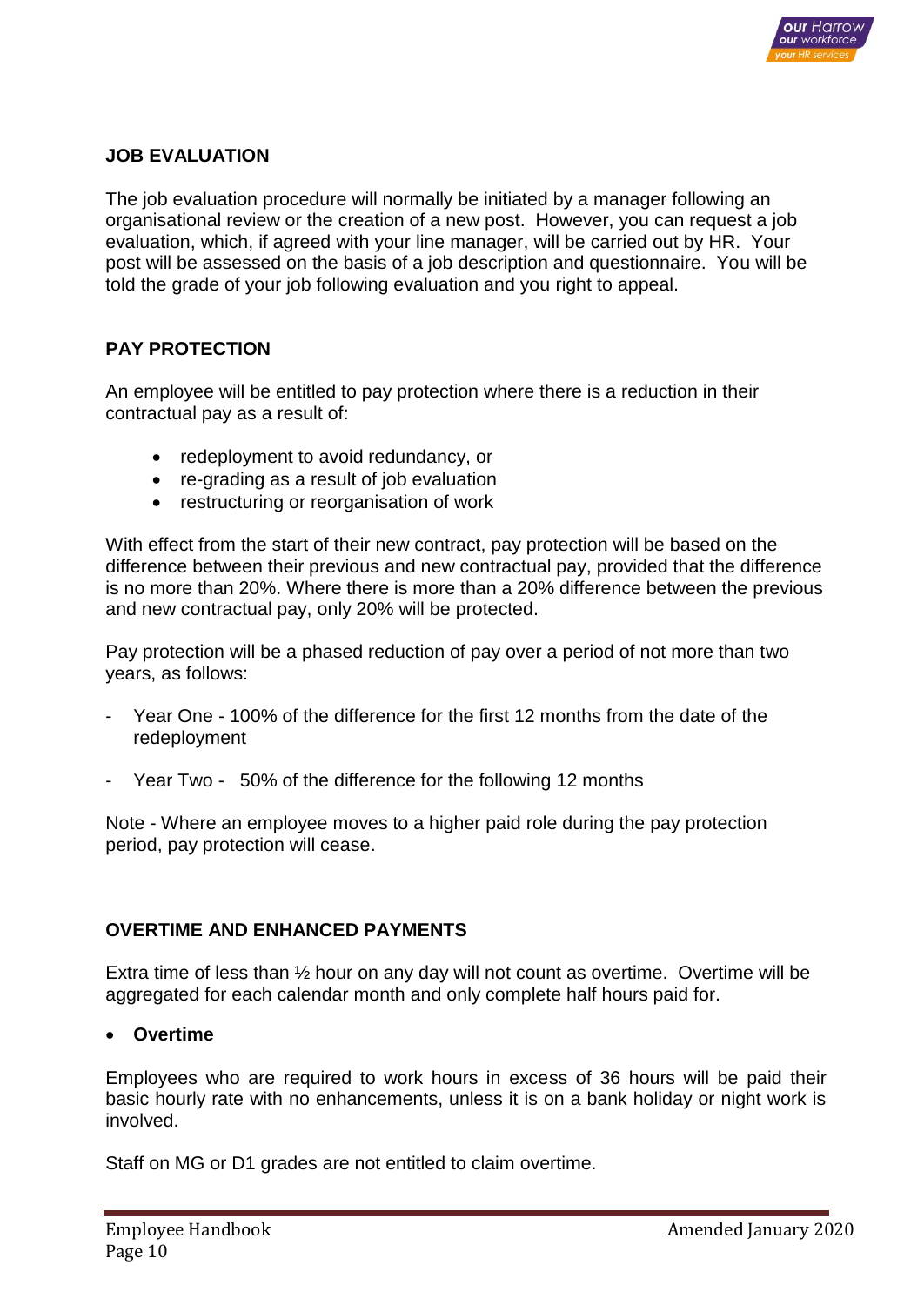

### **Additional hours**

Part time employees who work additional hours up to 36 hours will be paid their contractual hourly rate with no enhancements, unless it is a bank holiday or night work is involved.

#### **•** Bank Holidays

Employees contractually required to work on a bank holiday as part of their normal working week will receive 1x contractual hourly pay plus additionally 1x basic hourly rate plus time off in lieu, unless night work is involved (when a night enhancement is payable).

Employees who work non-contractual overtime or additional hours on a bank holiday which has already been paid as part of their normal working week, will receive 1x basic hourly rate **in addition** to this normal contractual pay (unless night work is involved).

Employees who work non-contractual overtime or additional hours on a bank holiday which is not paid as part of their normal working week, will receive 2 x basic hourly rate, unless night work is involved. As these hours are not a contractual requirement, employees will not be entitled to time off in lieu.

Employees required to work on substitute bank holidays will receive payment as above, unless they also work on the bank holiday, as payment at the enhanced rate will only be paid for one.

#### **Night work**

Employees required to work at night, between 8pm and 6am, will receive an enhancement of a third of basic hourly rate.

If night work takes place on a bank holiday, the enhancement of a third of basic hourly rate will be applied in addition to the bank holiday enhancement.

### **HOURS OF WORK & WORKING TIME REGULATIONS**

Your hours of work are set out in your appointment letter (and other related documents).

Working time regulations are in place to ensure that employees are not required to work excessive hours. The regulations limit the average weekly hours anyone can be required to work to 48 hours (averaged over a 17 week period).

Night workers are limited to an average of 8 hours work in 24 hours and must have regular health checks. The average is calculated over 17 weeks. Unless alternative arrangements are made all workers should have 11 hours break from work in every 24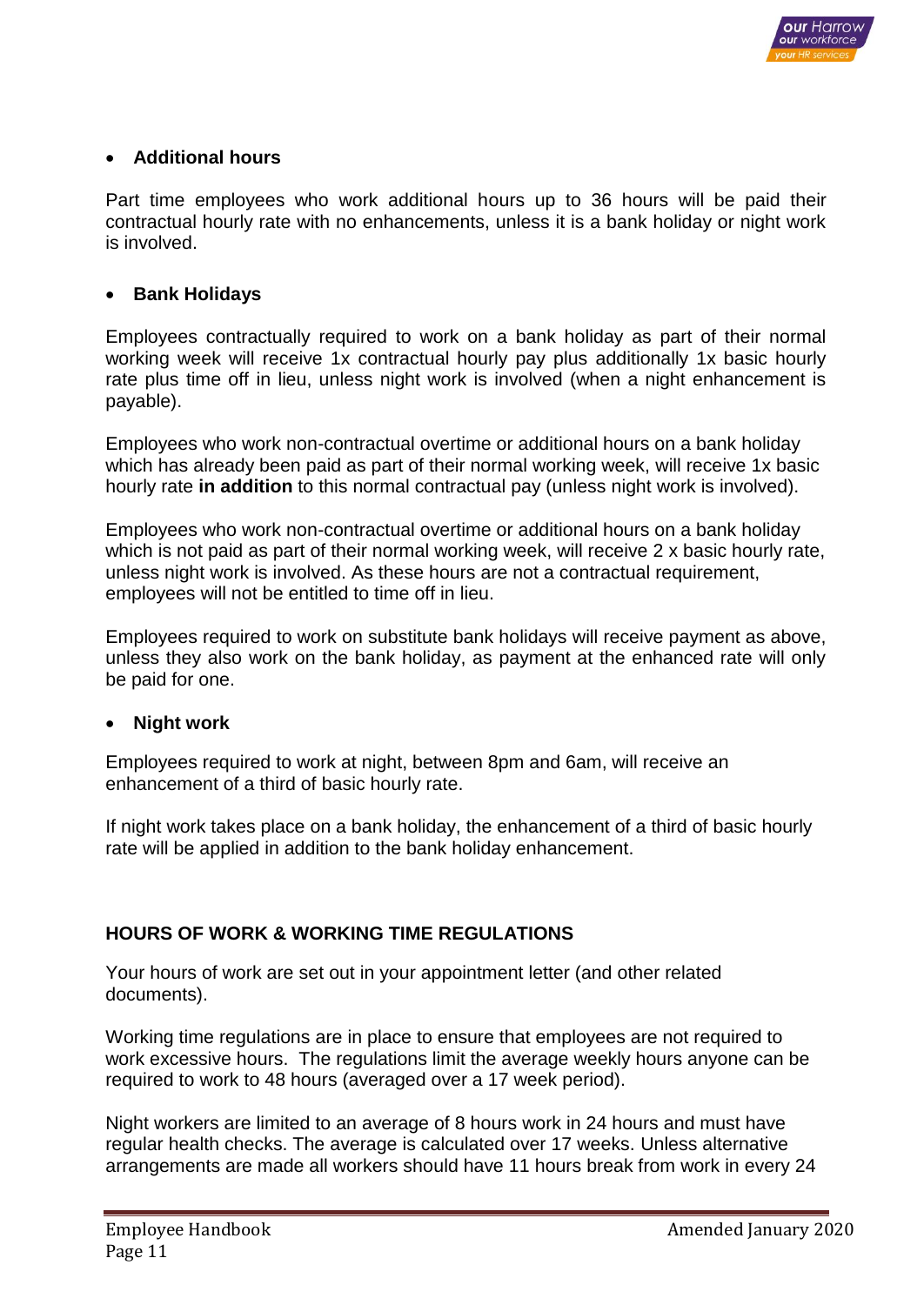

hours and 24 hours break from every 7 days. There are other special requirements for under 18 year olds.

There is flexibility with the regulations to allow workers and employers to jointly arrange working times to suit their situations.

### **You should:**

Check if there are special working time arrangements applying to your job Plan your week to avoid undue stress Record your working time in the way approved for your unit Check your average working hours Take your rest breaks Take your annual leave Tell your manager if you do more than one job – if you currently have two jobs that together add up to more than 48 hours per week (averaged over 17 weeks) you should talk to your manager without delay to ensure that you are not breaching the working time regulations

Raise any concerns with your manager and/or your trade union steward.

#### **If you have concerns**

If you have any concerns about your individual or collective working time arrangements you should contact your manager, HR or your trade union steward.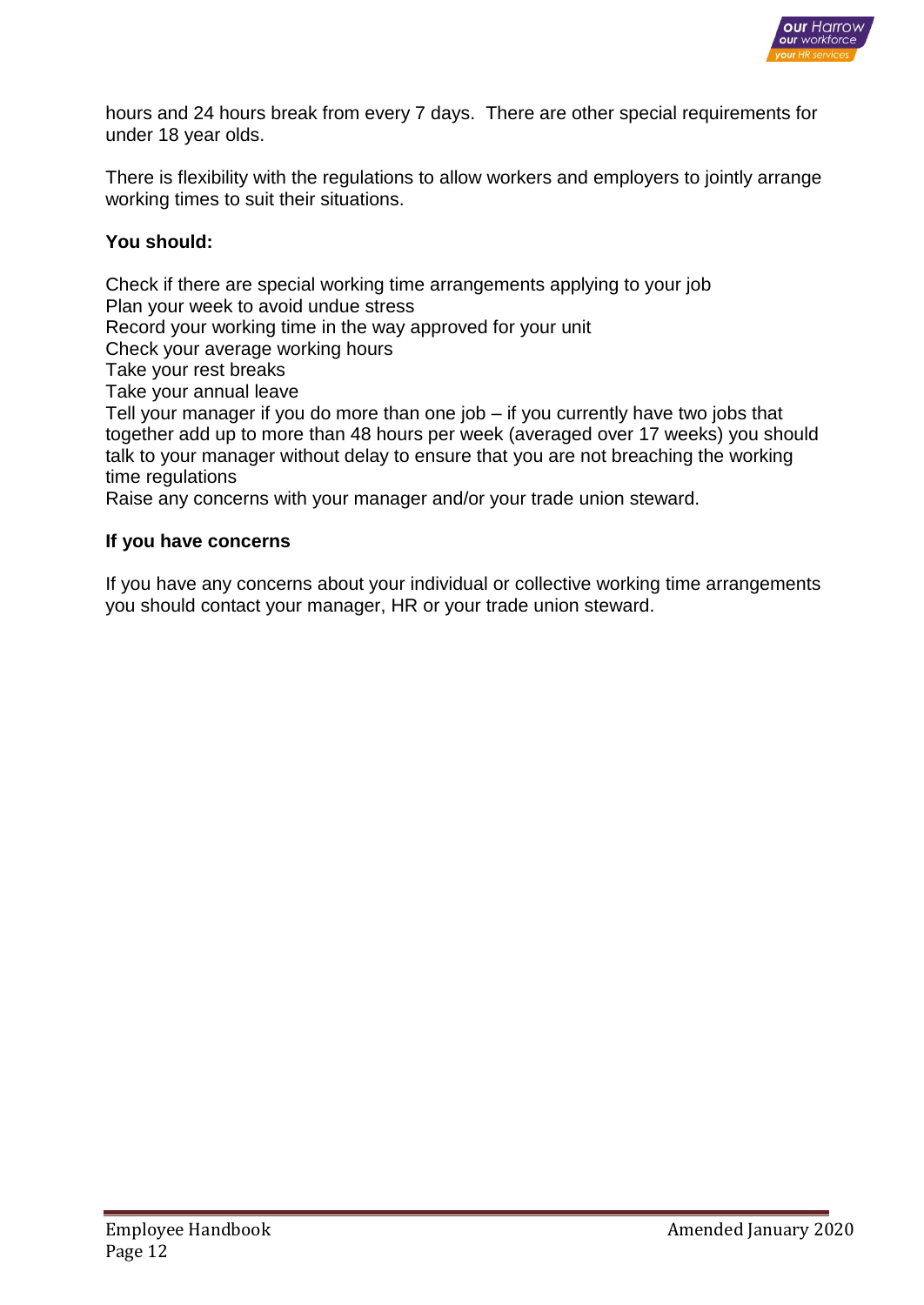

# **EMPLOYMENT CONDITIONS**

#### **CONTINUOUS SERVICE**

You are required to confirm that the dates of continuous service, set out in your statement of, are correct within 8 weeks of taking up your job with the Council. If you do not, the Council will take the dates recorded as being correct and agreed by you.

Continuous service affects your entitlement to a range of benefits and statutory entitlements, including the occupational sickness and maternity schemes and redundancy. Other than for redundancy where the break in service to lose continuity of payments has to be of more than 4 weeks, it is 1 week's break in service for other benefits and statutory entitlements. You may therefore have more than one different date for continuous service.

- 1. If this is your first job in local government, the date you commenced employment with the Council is the date your continuous service date started and is used for all purposes.
- 2. If you worked for Harrow immediately before commencing this job and you have ceased that employment, and you had no break in service, your original date of commencement with the Council will count for all purposes.
- 3. If you worked for another Council (or any other body covered by the Redundancy Payments (Continuity of Employment in Local Government, etc.) (Modification) Order 1999 (the Modification Order) immediately before commencing this job and you ceased that employment, service from that authority will count in the calculation of entitlement to annual leave, the Occupational Sickness Scheme and the Occupational Maternity Scheme and redundancy payments. This will be recorded as cumulative service.
- 4. If you currently have another job with this or any local authority and you do not intend to give up that job, then length of service in your other current job will count as continuous service towards the calculation of entitlement to annual leave, the Occupational Sickness Scheme and the Occupational Maternity Scheme and redundancy.

The earliest continuous service date may, however, only be used once for calculating redundancy payments.

5. If you are voluntarily returning to work in local government employment, without a break, and your employment with your last employer was part of a TUPE transfer, previous continuous local government service will be recognised for calculation of entitlements to annual leave, occupational maternity leave/pay and occupational sick pay, provided your return to local government service is within five years of the original transfer.

The above does not, however, affect your entitlement to redundancy pay which is calculated based on service in current employment.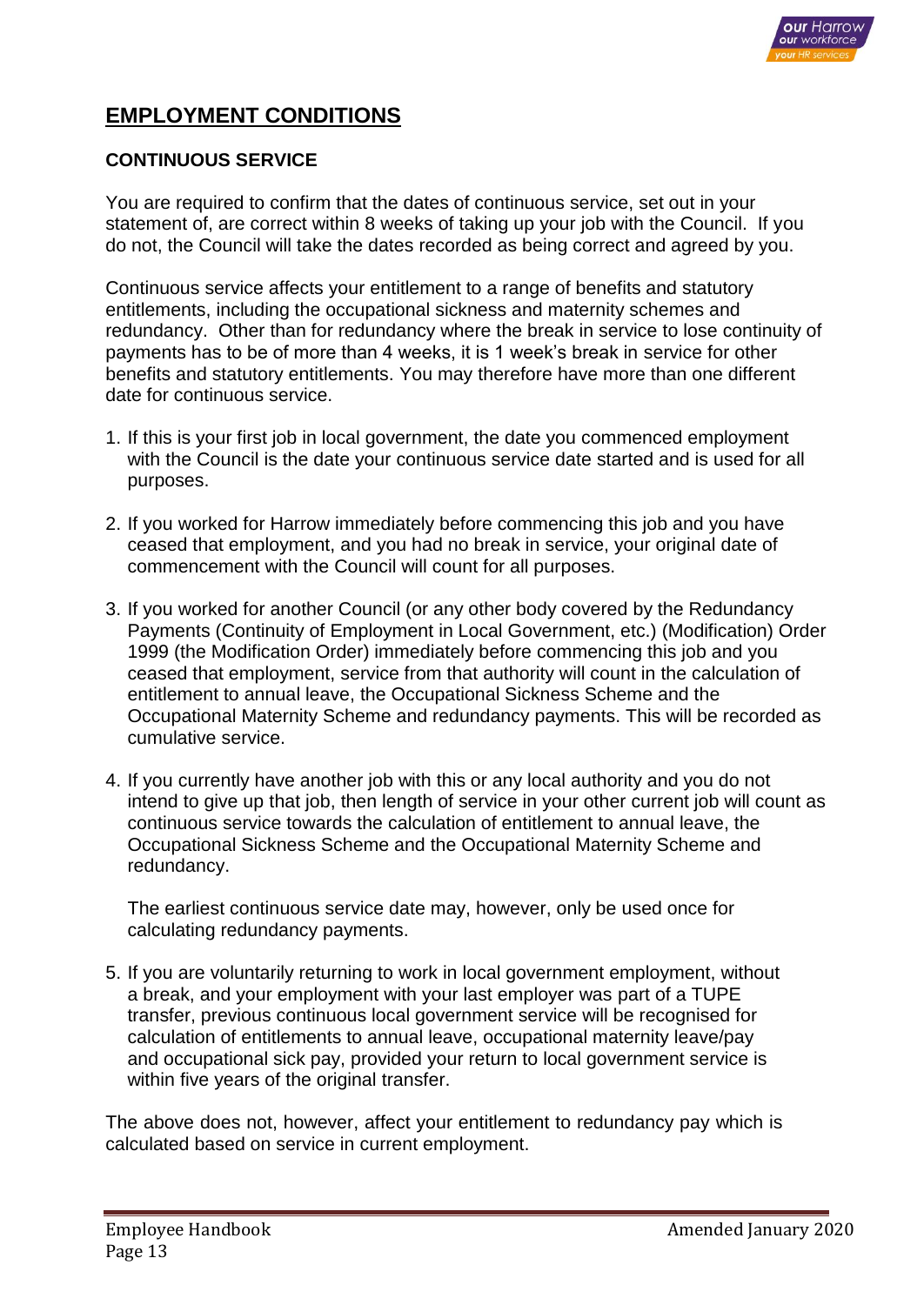

This agreement applies to all employees who have returned to local government service since 1<sup>st</sup> April 1997; however, the calculation of the resulting benefits, such as additional leave, will only take effect from 1st April 2002.

If 3, 4 or 5 above apply, you should bring this to the attention of Human Resources.

# **DECLARATION OF INTERESTS**

You must inform your Director if you have:

- any financial or non financial interests which could bring about conflict with the Council's interests;
- are a member or intend to become a member of any organisation, not open to the public, without formal membership and commitment of allegiance or which has secrecy about rules or membership or conduct.

Further information and notification form can be found on the HR intranet – Working for Harrow – Business Principles – Private Working

# **CODE OF CONDUCT**

The council's code of conduct policy for employees is available for viewing via the HR Intranet. – Working for Harrow – Values and Behaviours

### **PROBATION PROCEDURE**

All new appointees to Harrow are subject to a probationary period. The initial 26 weeks\* of your appointment is a probationary period during which you are required to establish your suitability for the job. Should you fail to satisfy the Council as to your suitability, your employment with the London Borough of Harrow may be terminated.

To successfully complete your probation period you must complete all mandatory training and attend Corporate and Departmental Induction.

During your probationary period the period of notice that the Council is required to give is four weeks irrespective of your grade.

\*Some employees e.g. newly qualified Youth Workers, social workers on the ASYE programme and certain employees working within the Safeguarding and Family Support division of Children & Families Directorate will be subject to a 12 month probationary period, as specified in their offer of appointment.

#### **GRIEVANCE PROCEDURE**

The Council expects employees to maintain good relationships with colleagues and members of the public, is committed to the belief that every employee has the right to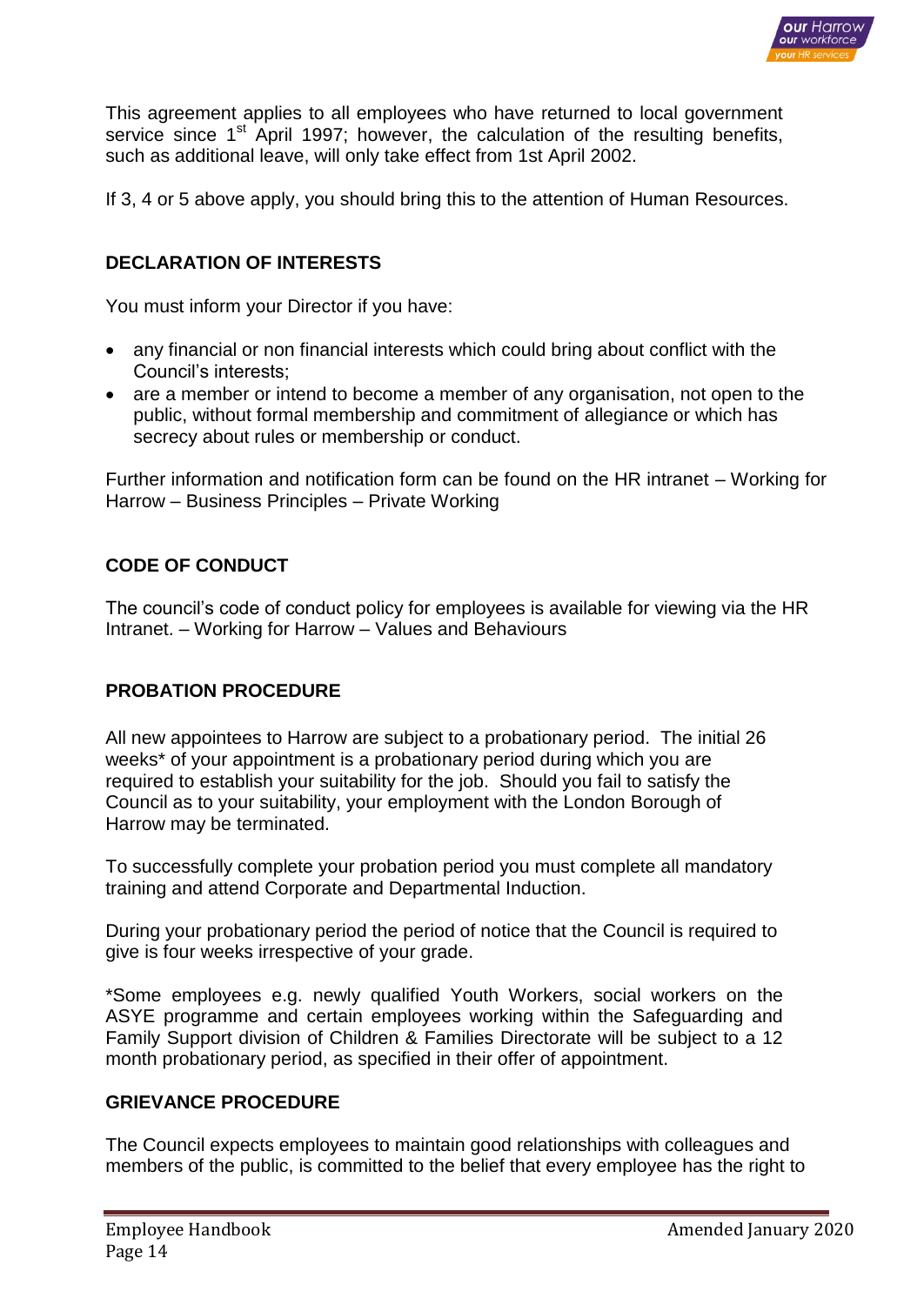

be treated fairly and with dignity and respect at work and to work without fear of discrimination, bullying or harassment.

The Council encourages anyone who considers that they have been the subject of any unfair or unjustified treatment to bring this to the notice of management.

The Grievance Procedure ensures that employee complaints are responded to in a fair and consistent manner and resolved as soon as possible.

The employee who raised the grievance maybe accompanied by their trade union representative or work colleague at formal meetings and will have the right to appeal against the Manager's decision I response to their complaint.

For further information the complete grievance policy can be viewed on the HR intranet - HR Policies & Procedures – Grievance

#### **DISCIPLINE PROCEDURE**

The aim of the Discipline Procedure is to help and encourage all employees to achieve and maintain acceptable standards of conduct.

The Discipline procedure is used to ensure that Managers promptly address concerns relating to conduct and take all reasonable steps to assist employees to reach and maintain the required standards of conduct/behaviour and identifies actions which may be taken to address concerns.

Where, following an investigation, it appears an employee's conduct may warrant disciplinary action a Discipline Meeting will take place. This could result in a first or final warning being issued or where the misconduct is cumulative or one of gross misconduct, the employee's contract of employment may be terminated.

Employees may be accompanied by their trade union representative or work colleague at formal meetings and have the right to appeal against any decision to take disciplinary action.

For further information the complete disciplinary process can be viewed on the HR intranet – HR Policies & Procedures – Discipline

#### **PERFORMANCE MANAGEMENT PROCEDURE**

The Council believes that its success is dependent upon the performance of its employees and is committed to making the best use of their potential by improving and maintaining their development and Performance.

The Performance Procedure has been developed to enable Managers to work with employees to promptly address Performance concerns and take all reasonable steps to encourage, support and enable employees to improve and maintain their performance and sickness absence record.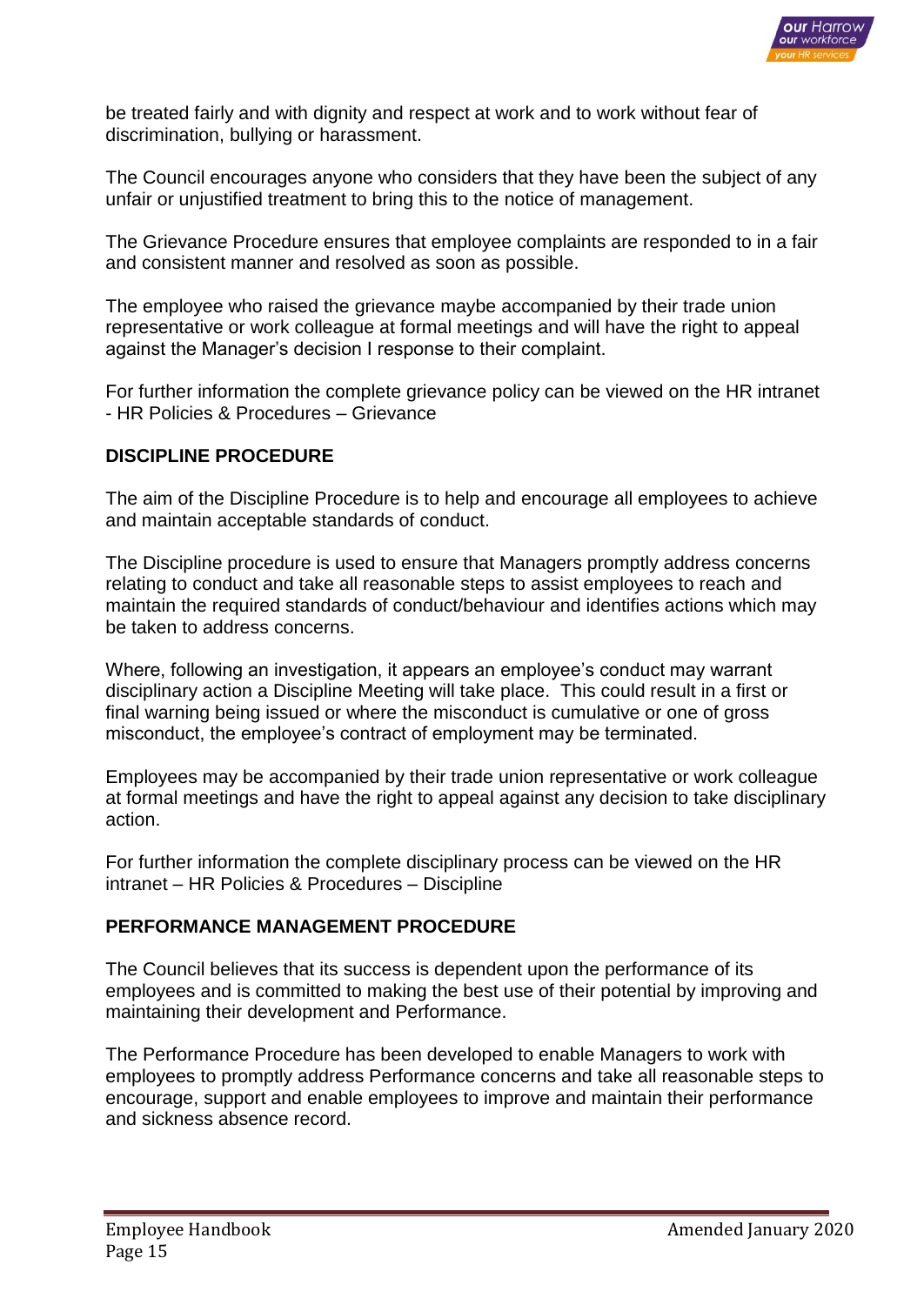

Where concerns regarding the employee's work performance are about carelessness, negligence or wilful lack of action, the Disciplinary policy will apply. Where the issues are health related, the Sickness Absence policy will apply.

You may be accompanied at any formal meetings in connection with Performance and there is a right of appeal against warnings or dismissal.

For further information the complete Performance policy can be found on the HR intranet – HR Policies & Procedures – Performance Management

### **NOTICE PERIODS**

1. The contractual length of notice you are required to give if you wish to terminate your employment with the Council is dependent upon your grade as follows:

Contractual Notice

Up to G7 (or equivalent) 4 weeks notice G8 – G9 (or equivalent) 8 weeks notice G10 and above (or equivalent) 12 weeks notice Youth Workers 2 months

2. If the Council terminates your employment you will be entitled to the contractual notice quoted above or the statutory notice applicable under employment legislation, whichever is the greater:

Statutory Notice

| After more than 1 month, but less<br>than 2 years' continuous Local<br>Government service |          | 1 week's notice                                        |
|-------------------------------------------------------------------------------------------|----------|--------------------------------------------------------|
| 2 years or more, but less than<br>12 years' continuous Local<br>Government service        | $\cdots$ | 1 week's notice for each<br>year of continuous service |
| More than 12 years' continuous<br><b>Local Government service</b>                         |          | 12 weeks (maximum)                                     |

However, during your probationary period the period of notice that the Council is required to give is four weeks irrespective of your grade.

### **RIGHT TO WORK IN THE UK**

Prior to commencing your employment with Harrow Council, your documents will have been checked to ensure that you have the right to work in the UK. It is your responsibility to ensure that you maintain this right and inform your Manager if there are any changes to your circumstances which could affect your status.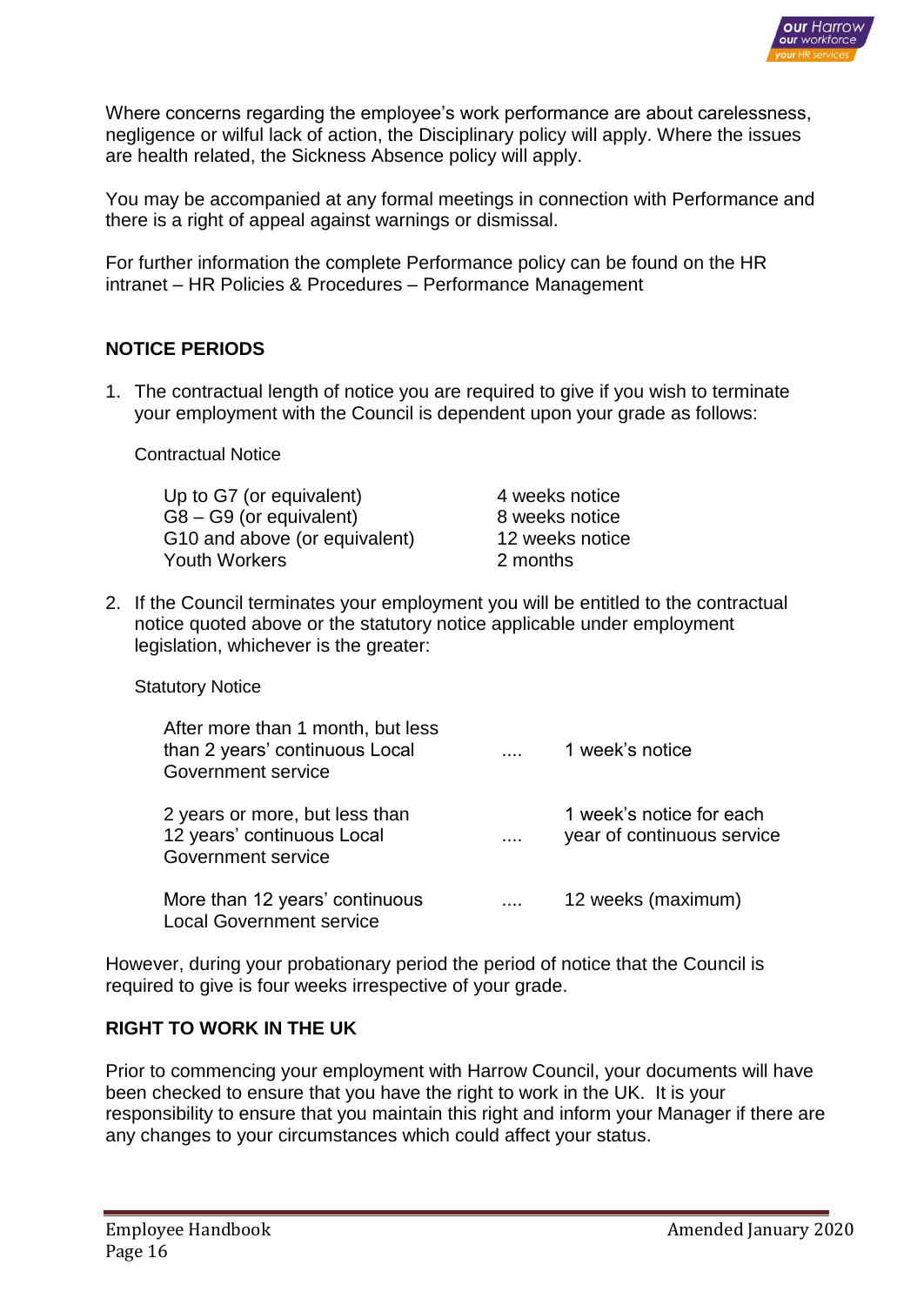

You may be asked, at any time, to provide relevant documentation to verify your right to work in the UK.

If, for any reason, you lose the right to work in the UK your employment with the Council will cease.

Further details are available from the HR Service Centre 020 8 901 2655

#### **POLITICALLY RESTRICTED POSTS**

Certain designated posts and others by virtue of the duties performed are politically restricted in accordance with the Local Government and Housing Act 1989, Local Government Officers (Political Restrictions) Regulations 1990 and The Local Government and Housing Act 1989 (LGHA 1989) as amended by ss.202-202 The Local Government and Public Involvement in Health Act 2007 and s.30 The Local Democracy, Economic Development and Construction Act 2009, which means that certain officers are not permitted to take part in a number of political activities including standing for political office and canvassing.

For a more detailed summary of the legislation, please see the Council's Guidance on Politically Restricted posts on the intranet.

You will have been informed if your post is subject to political restrictions in the Statement of Particulars which accompanies your offer of employment.

The political restrictions are deemed to be incorporated into the contracts of employment and breach of the restrictions is a breach of contract.

A complete list of politically restricted posts is available in Committee Services.

### **PLACE OF WORK**

In accordance with your terms and conditions of employment, the Council reserves the right to vary your work base, within reason, in consultation with you, taking into account your personal circumstances. The Council does not pay excess travel costs incurred in this situation.

#### **EMPLOYMENT PROCEDURES AND GUIDANCE**

Employment Policy statements are contractual, but employment procedures and any supporting guidance, including best practice notes, are non-contractual.

### **DECLARATION OF CRIMINAL CONVICTIONS**

During the recruitment process, all applicants for employment with the London Borough of Harrow are required to disclose details of criminal convictions, cautions, bindovers or reprimands and any pending prosecutions.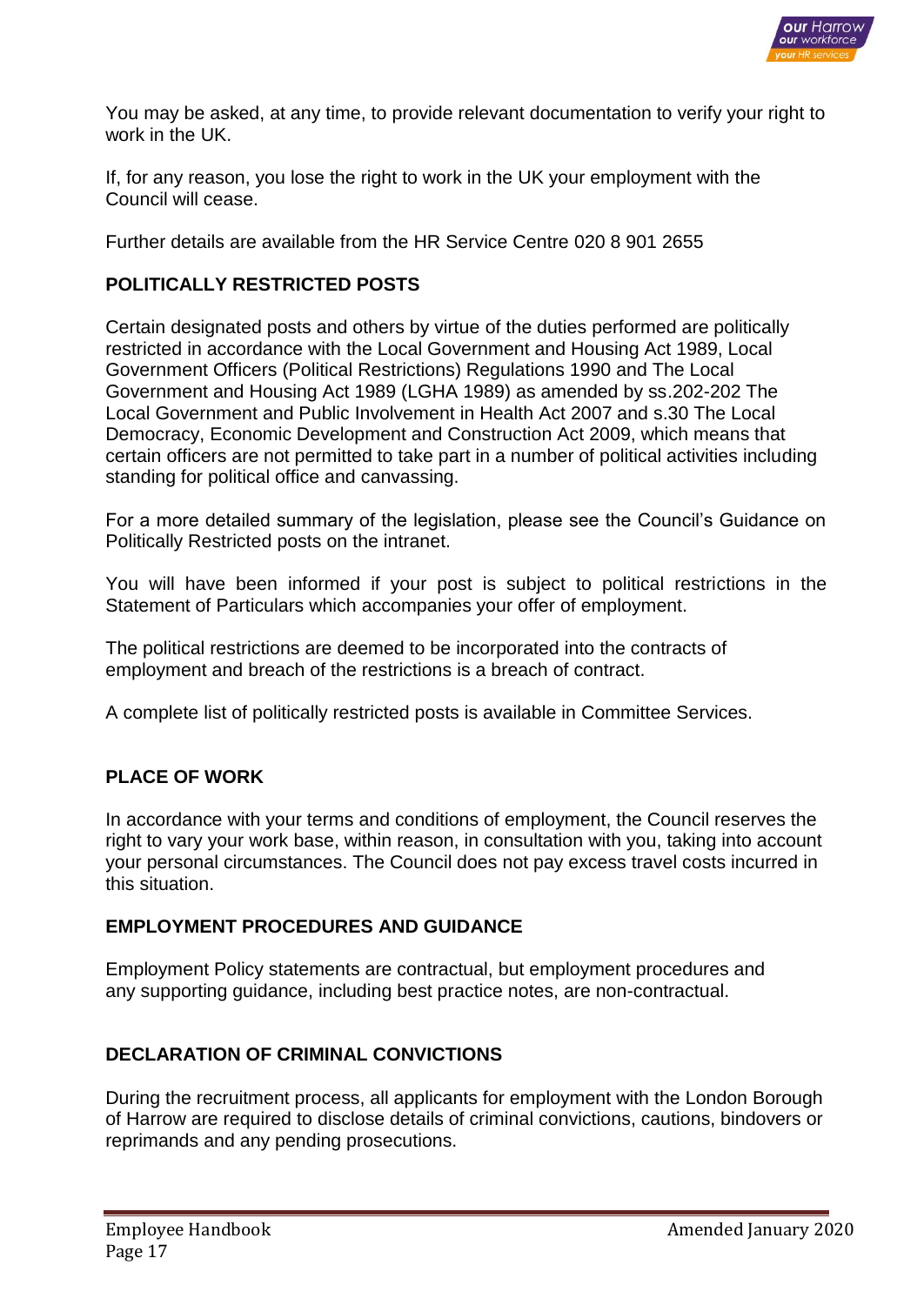

In addition, if your post is one of those subject to certain provisions in the Rehabilitation of Offenders Act 1974 (Exceptions) (Amendment) Order 1986, you will have been required to disclose details of any criminal convictions, cautions, bindovers or reprimands which in other circumstances would be considered "spent". Your appointment will have been made subject to a satisfactory criminal records check obtained from the Disclosure and Barring Service.

All employees of the London Borough of Harrow are required to inform their manager immediately if, at any point during their employment with London Borough of Harrow, they receive a criminal conviction, caution, bindover or reprimand or are charged with an offence, irrespective of the post they hold.

If it subsequently comes to light that an employee has failed to disclose convictions, etc. at the appointment stage, or during the course of their employment at Harrow, their employment may be subject to disciplinary action including dismissal.

### **SICKNESS ABSENCE**

#### **Notification of sickness absence**

You must notify your Manager (or nominated person) as early as possible on (or if possible before) the first day of your absence from work due to sickness or ensure that someone else does this for you as soon as possible.

You must remain in regular contact with your Manager regarding f your continued sickness absence until there is a clear indication of the duration of sickness absence e.g. receipt of a Statement of Fitness for Work.

Your absences will be monitored in accordance with the Council's Sickness Absence management policy.

For further information the complete Sickness Absence Management policy can be found on the HR intranet – HR Policies & Procedures – Sickness absence

#### **UNAUTHORISED ABSENCE**

If you are absent from work you are required to inform your Manager of the reason for your absence and provide any supporting documentation if requested. If you fail to do so within a reasonable time or if your Manager considers the reason for your absence is not acceptable then your absence will be considered unauthorised.

Unauthorised absence is unpaid and disciplinary action may be taken against you.

### **SECURITY IDs AND COUNCIL VISITORS**

To improve physical security at the Civic Centre, all staff are required to prominently display their ID. Further details are available on the Council's Intranet.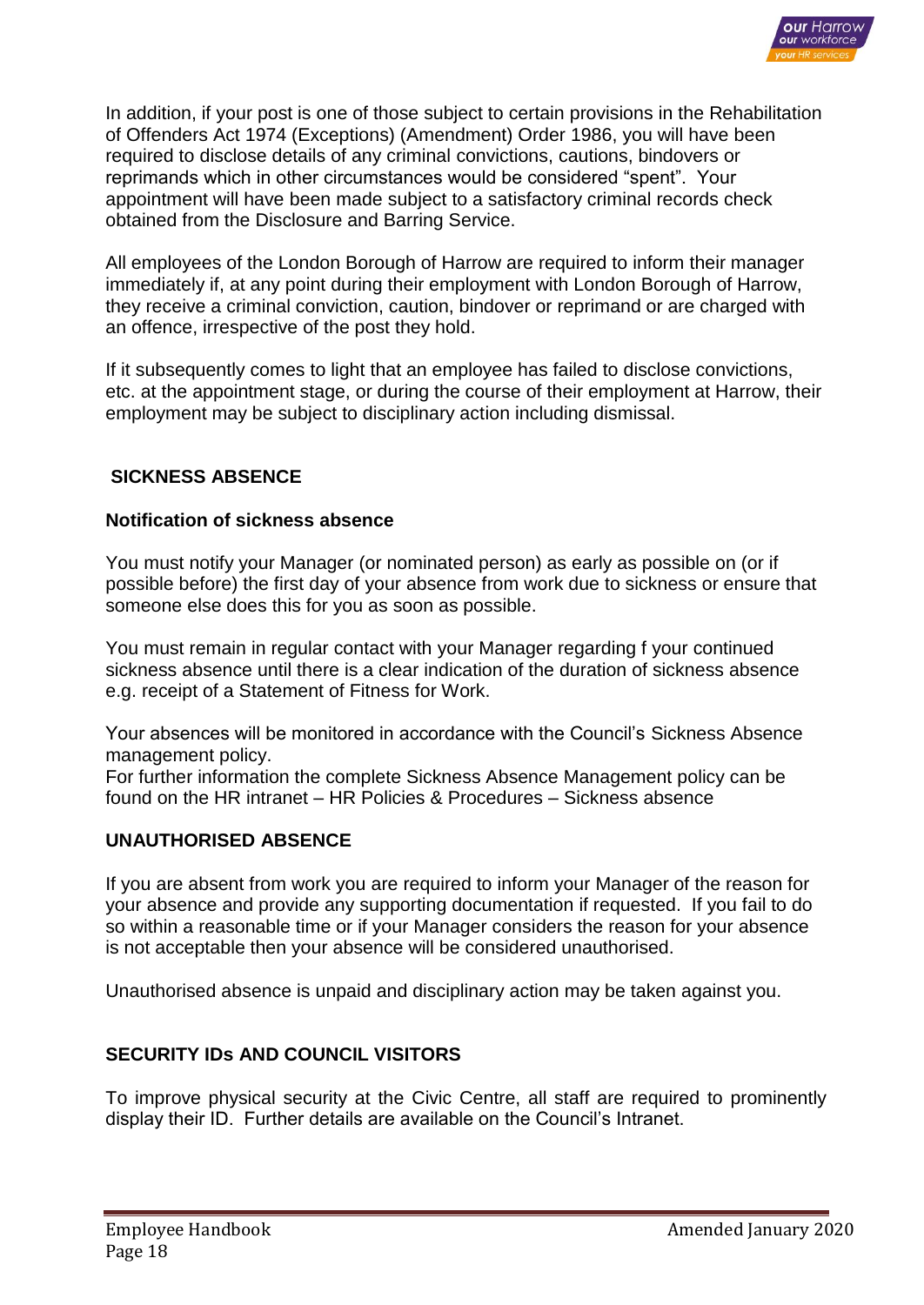

#### **CONFIDENTIALITY**

During the time you are working for Harrow Council, as part of your normal duties, you may have access to confidential information that can identify a client, an employee or service user. In addition, you may have access to confidential information in relation to council business e.g. financial, planning proposals, etc. This confidential information should not be revealed to any person except in the proper course of your duties.

Confidential information also includes all information which has been specifically designated as confidential by the council and information which relates to the commercial and financial activities of the council, the unauthorised disclosure of which would embarrass, harm or prejudice the council.

Information relating to past, current or prospective clients, employees and service users is confidential and should not be discussed or disclosed outside of the work environment, and must be held and processed in accordance with relevant council policies and Data Protection Legislation.

All records, documents and other papers considered to be confidential, together with any copies or extracts thereof, made or acquired by you in the course of your employment shall be the property of the council and must be returned to the council on termination of your contract.

You should not, unless authorised by the council or required by your duties under your employment contract, use for your own benefit or gain or divulge to any persons, firm, company or other organisation whatsoever any confidential information belonging to the council or related to its affairs or dealings, which may come to your knowledge during your employment. Even where confidential information enters the public domain via another source, you should refuse to confirm the information if requested to by persons outside the authority and raise the issue with your manager.

You will be guilty of a breach of trust and potentially subject to disciplinary action including dismissal, if personal information relating to clients, service users and third parties is revealed to any person except in the proper course of your duties.

Under Data Protection Legislation and the Freedom of Information Act, members of the public have rights to access certain information. If a request is received the statutory requirements of these acts must be complied with. However, if you are unsure about the status of any information or whether you should respond to a request for it, seek advice from your line manager or a data protection officer.

#### **DISCLOSURE OF INFORMATION - WHISTLEBLOWING**

All council and school employees are expected to alert the council/school of any genuine concerns they have about practices, which could undermine the trust and confidence of the public in the council/school or its employees.

The council's Whistleblowing Policy & Procedure sets out in detail how to raise serious concerns and the actions that the council will take to investigate the situation. The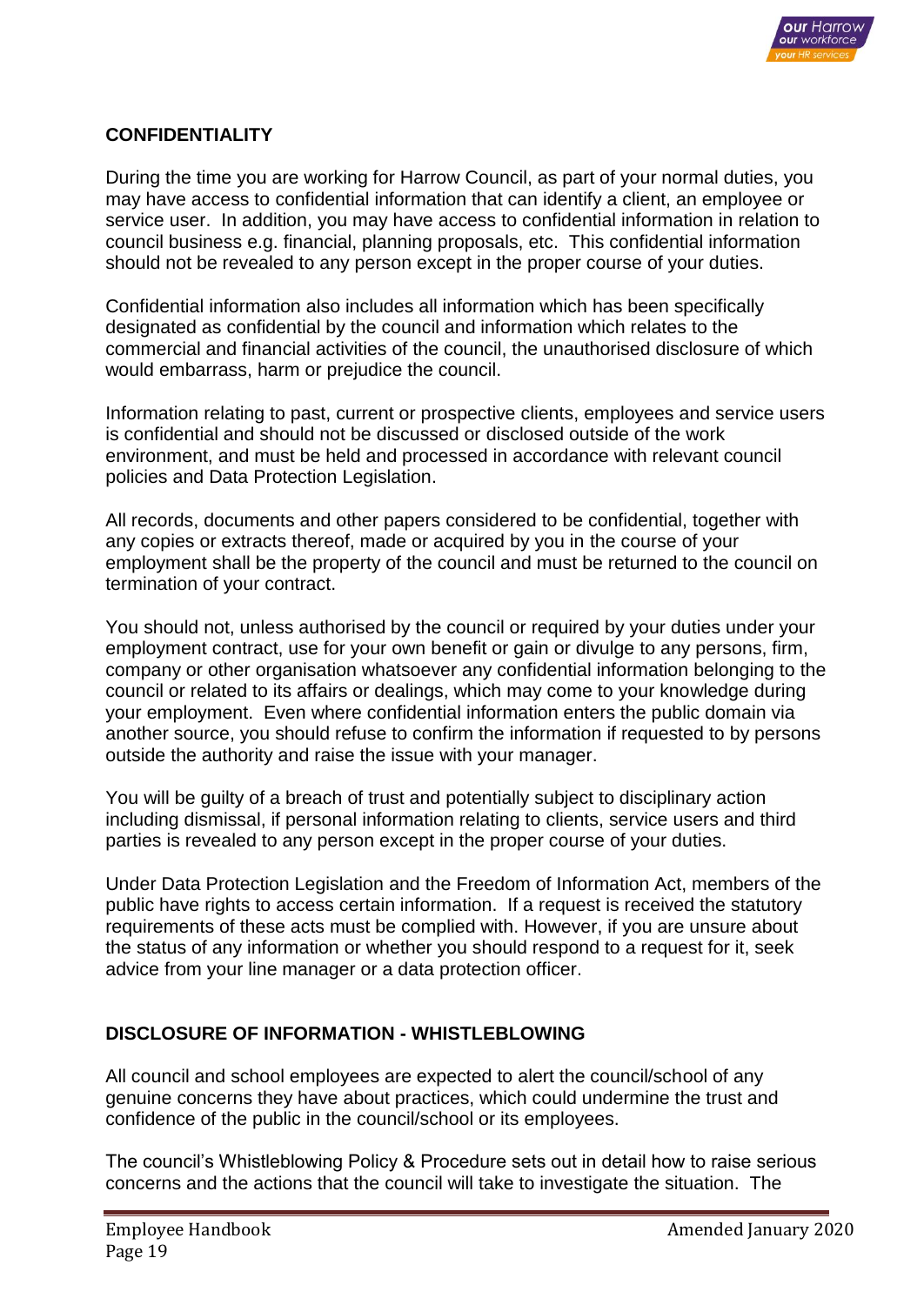

procedure offers protection to employees provided their disclosures are made in good faith to other officers within the council or other named persons within the procedure.

Concerns should be raised in the first instance with the Monitoring Officer. Where this is not appropriate, for example, if you suspect that the Monitoring Officer is involved in the matter complained of, you should approach the Chief Finance Officer.

If you need to discuss the issue, confidential support is available from your trade union.

Further information can be found on the HR intranet – Working for Harrow – Values & behaviours – Whistleblowing

# **EMPLOYMENT OF RELATIVES/ PARTNERS/ FRIENDS**

This policy provides guidance for employees working with relatives, partners or close friends and sets out procedures to ensure there can be no grounds for suspicion that employment decisions could in any way be influenced by improper motives.

There should not be a line management relationship between relatives, partners or close friends, except in exceptional circumstances. If a line management relationship does exist specific rules are set down concerning authorisation and documentation processes. Where a relationship develops in the working environment, an assessment must be made of the possible implications and consideration given to any action which may need to be taken.

Further information can be found on the HR intranet – Recruitment – Permanent policy & procedure – Employing friends and family

### **EMPLOYEE RECORDS AND DATA PROTECTION**

Your records are held in accordance with Data Protection Legislation.

You should be aware that the Council will collect, retain and process personal information about you on your personal file, in the recruitment system and in payroll and pensions systems. Information relating to you will be used for workforce monitoring purposes.

The Council regularly produces a detailed workforce profile analysing the nine protected characteristics (i.e. sex, race, disability, age, gender reassignment, pregnancy and maternity, sexual orientation, marriage and civic partnership, religion or belief) by pay bands. The Council also uses this information to monitor Council employment policies and procedures and, in addition, produces ad hoc reports and responses to survey requests from other organisations.

You will not be personally identifiable in these statistics as classification will be by group e.g. by ethnic origin, gender, age, etc.

In addition, data is taken from a number of Council systems for other specific purposes (see section *national fraud initiative* below).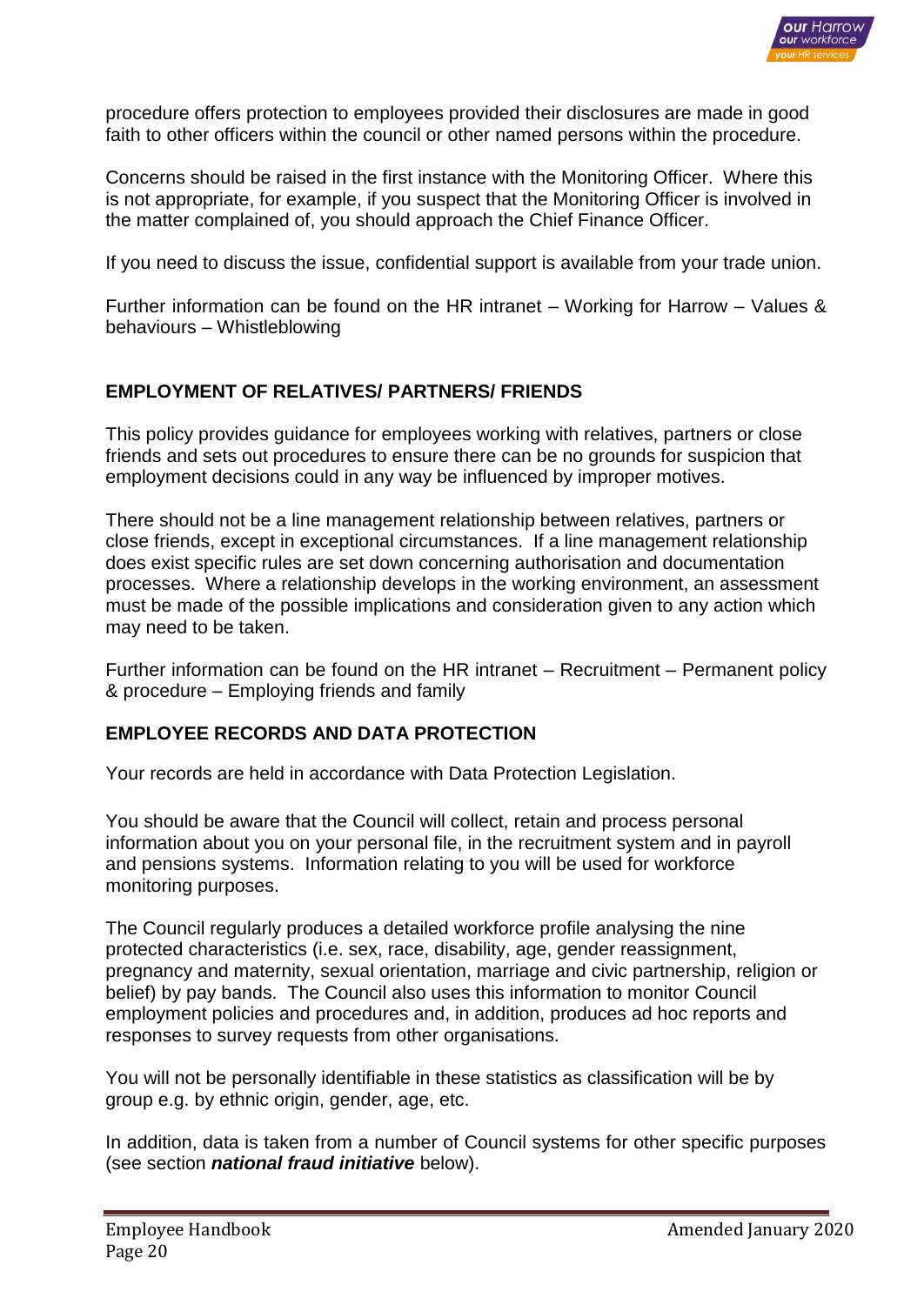

You also have the right of 'subject access', under this Act, which means you have a right to find out what information is held about you on computer and paper records in relevant filing systems.

If you wish to view or receive a copy of the personal data held on you, you should do so in writing to [Payroll@harrow.gov.uk](mailto:Payroll@harrow.gov.uk)

From time to time you will be asked to confirm that the personal information held on you by the Council is correct.

If you have any concerns regarding your personal information held by the council please contact the HR Service Centre on 020 8 901 2655.

# **THE NATIONAL FRAUD INITIATIVE**

The council participates in the National Fraud Initiative (NFI) which is led by the Cabinet Office for which participation by local authorities is mandatory as laid out in Paragraph 2 of Schedule 9 of the [Local Audit and Accountability Act 2014.](http://www.legislation.gov.uk/ukpga/2014/2/schedule/9/enacted) The NFI exercise principally helps ensure that fraud is prevented and detected and any subsequent overpayments identified are dealt with appropriately. The NFI has run every two years since 1996 and is firmly established as the United Kingdom's premier public sector fraud detection exercise. The exercise has identified in excess of £1.69 billion of fraud and error overpayments since its inception and some interesting case studies can be read [here.](https://www.gov.uk/government/publications/national-fraud-initiative-case-studies) It uses advanced data matching techniques to tackle a broad range of fraud risks faced by the public sector such as council tenants with a council property in each of two authorities or a public sector employee on long-term sickness leave from one organisation while working for another. Matches are provided as referrals to participating bodies in a user friendly application to allow prioritisation of matches and dissemination to investigators without compromising data privacy requirements.

Data is taken from a number of the council's systems such as payroll, pensions, housing benefit, housing tenancy, creditors, blue badges, concessionary travel, private care homes, social care personal budgets, council tax and electoral roll and submitted into the exercise. The use of data for NFI purposes continues to be controlled to ensure compliance with data protection and human rights legislation. The Cabinet Office has published a Code of Data Matching Practice following consultation with the Information Commissioner and other stakeholders. The Code can be accessed on the [NFI webpage](https://www.gov.uk/government/collections/national-fraud-initiative)

### **INFORMATION GOVERNANCE & SECURITY POLICIES**

These policies and associated guidelines will provide assurance to stakeholders, partners, citizens and employees of the Council, that their information is held securely and used appropriately by the Council, whilst complying with legislation and allowing required audits. These polices apply to all users of Harrow Council information or information systems including members, employees, temporary workers, contractors, volunteers and any authorised 3rd parties (except where a 3rd party acceptable use policy is in existence and is covered as part of a data sharing agreement).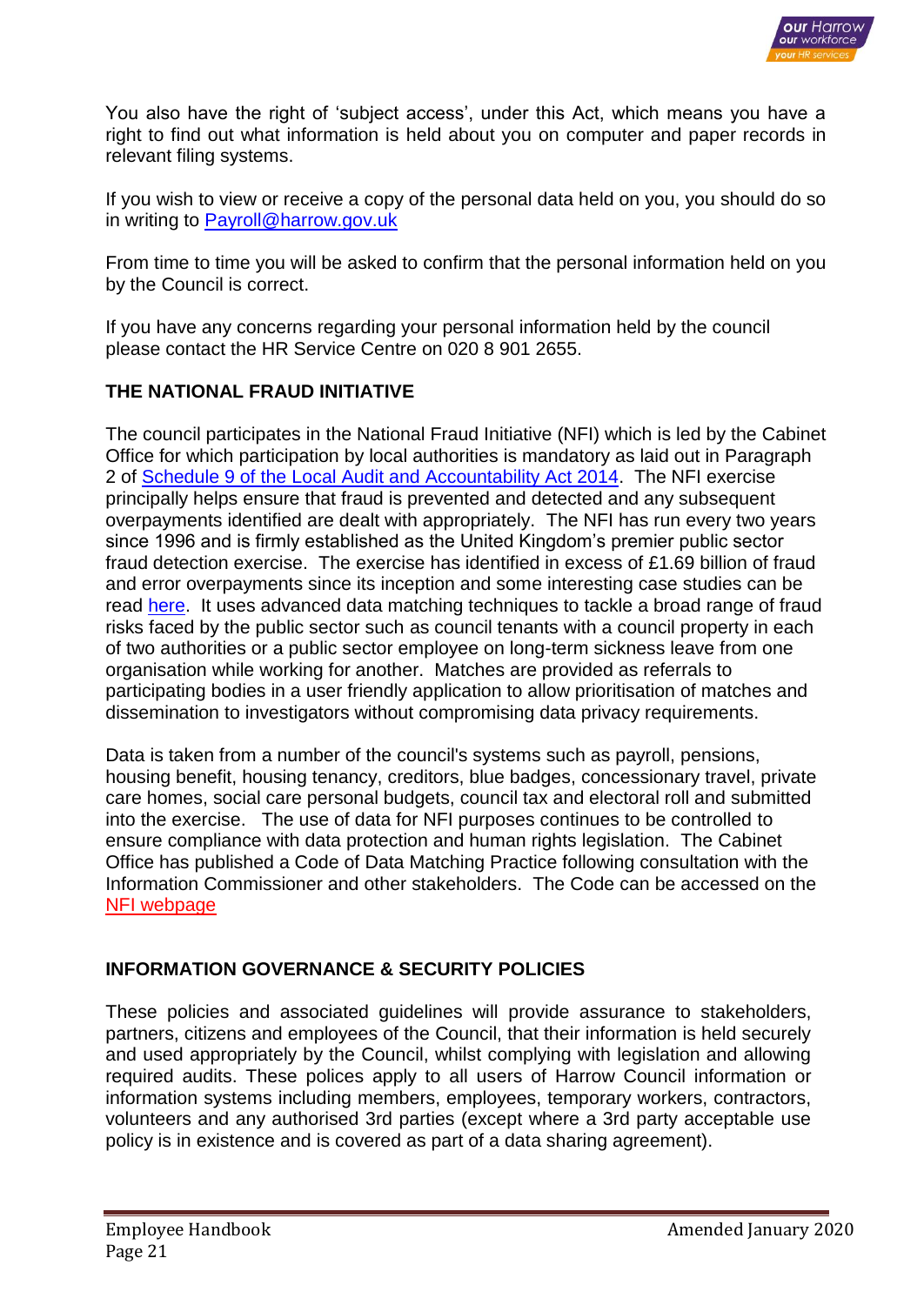

The Council is required by law to secure the information trusted to it and reserves the right to monitor the use of its IT Systems to perform this function. Examples of this monitoring are:-

- Detection and prevention of loss of personal data (e.g. customer data)
- Detection and prevention of loss or theft of intellectual or physical business property
- Improving employee productivity and performance

The Council process this information under its legitimate interests and contract processing conditions. Please review the acceptable use policy and information and governance and security policy for further information. Any actual or suspected breaches of these policies affecting the Council's systems or information (electronic or manual based) will be thoroughly investigated. This may constitute misconduct or gross misconduct and will be dealt with under the Council's Discipline procedure.

# **SMOKING POLICY**

Smoke free legislation in force from 1 July 2007 makes it an offence to smoke in enclosed public premises including the workplace and in work vehicles. It is therefore an offence for anyone to smoke within any Council premises.

The council is also encouraging people not to smoke outside access points to any council owned building nor to allow smoke to enter through windows where staff are working.

Employees are allowed to take up to four smoking breaks per day but are required to make up the time spent away from their work.

It is the Council's responsibility to enforce the regulations through Environmental Health. Employees who fail to comply with could receive a fine (by Environmental Health) and/or be subject to disciplinary action (by their manager).

Advice on where to go to get help in giving up smoking can be provided by Occupational Health.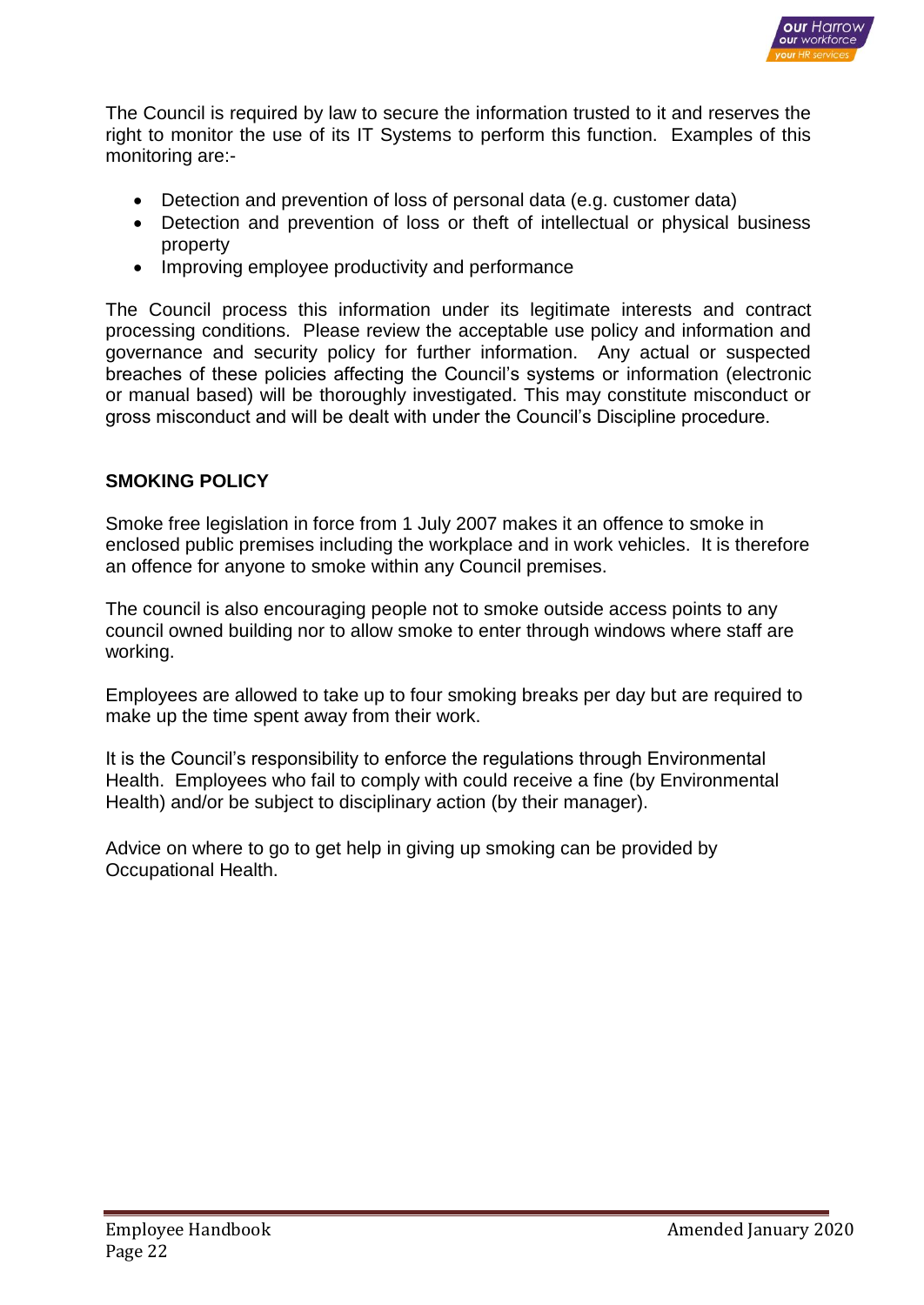

# **BENEFITS**

#### **PENSIONS**

You will automatically be admitted to the Local Government Pension Scheme upon appointment and will start making contributions to the scheme, unless you positively elect to opt out. Further information on the Scheme will be sent to you under separate cover.

There is a contracting out certificate in operation in respect of your employment. This means that your pension employment contributions only contribute towards your occupational pension and do not top up any pension you will get from the state pension scheme.

If you are a former employee in receipt of an augmented pension from the London Borough of Harrow, you should be aware that your augmented pension will be stopped for the duration of your re-employment.

Further details regarding the scheme are available from [Pension@harrow.gov.uk](mailto:Pension@harrow.gov.uk) .

#### **SICKNESS PAYMENTS**

Harrow operates a sickness payments scheme for all employees, which runs alongside the Statutory Sick Pay Scheme.

If you are absent from work due to illness you will receive an allowance as follows:-

| During 1st year of service | 1 month's full pay and (after completing 4<br>months' service) 2 months' half pay. |
|----------------------------|------------------------------------------------------------------------------------|
| During 2nd year of service | 2 months' full pay and 2 months' half pay.                                         |
| During 3rd year of service | 4 months' full pay and 4 months' half pay.                                         |
| During 4th and 5th years   | 5 months' full pay and 5 months' half pay.                                         |
| After 5 years' service     | 6 months' full pay and 6 months' half pay.                                         |

If you are in receipt of Statutory Sick Pay, Sickness or Incapacity Benefit, these allowances will be deducted from the Occupational Sick Payments made to you by the London Borough of Harrow.

In accordance with Harrow's Sickness Absence Procedure, your employment may be terminated for consistently failing to attend work due to sickness. The decision to dismiss may be made before your entitlement to sick pay expires and on dismissal your entitlement to sick pay would cease.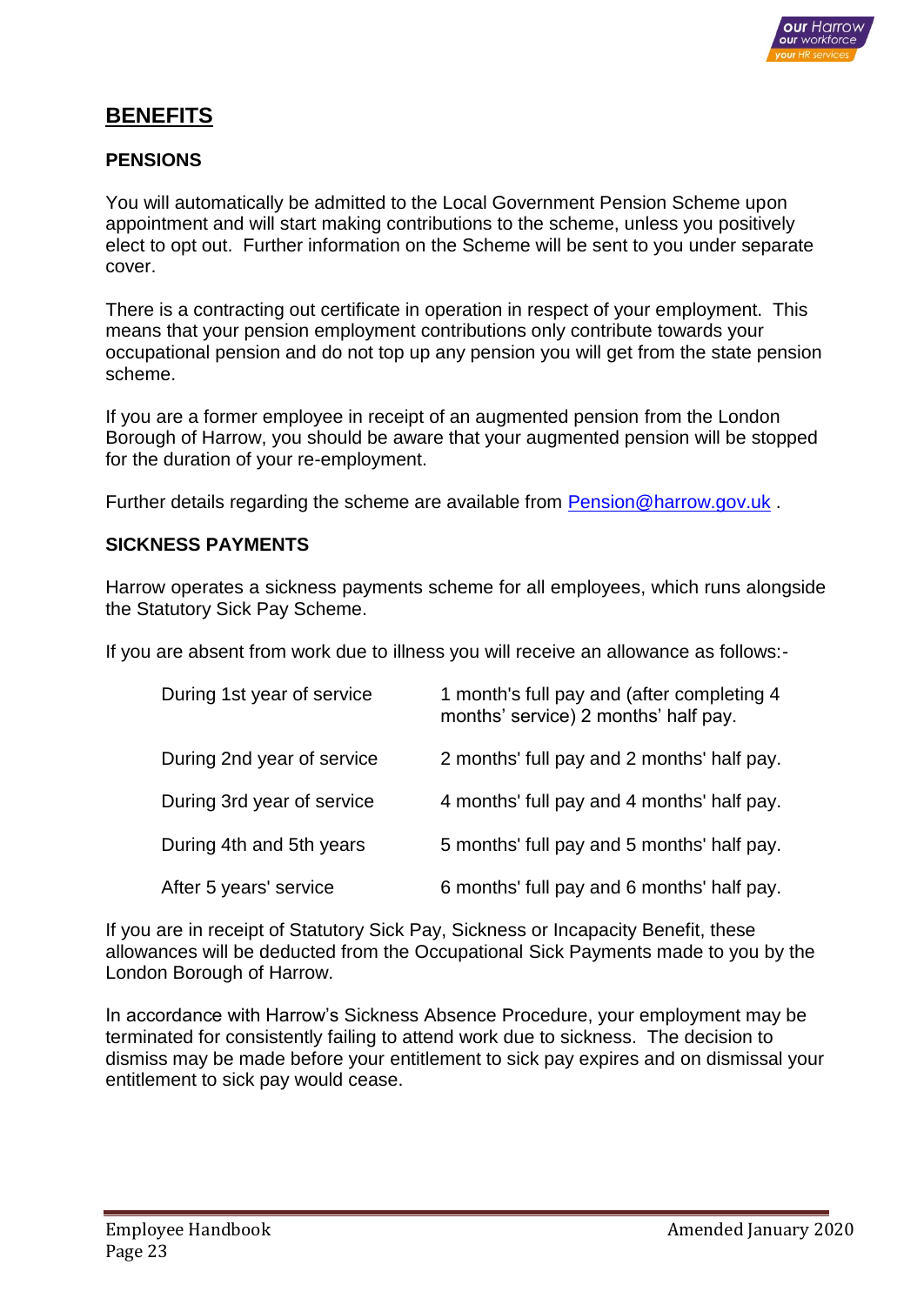

# **SUBSCRIPTION TO PROFESSIONAL BODIES**

The Council will pay for membership of any professional bodies where that membership is required by the Council.

## **COUNCIL'S INSURANCE COVER FOR EMPLOYEES**

If you suffer loss or damage, including personal injury, through the council's negligence, you can claim against the council for damages. The council's main insurance covering this is the Employer's Liability Insurance.

The council is also insured to cover any injury from assault in the course of your duties. The council covers claims arising from 3rd parties, e.g. clients, relating to loss or damage caused by negligence of employees, including goods held on trust on behalf of clients.

### **INTEREST FREE SEASON TICKET LOAN SCHEME**

The council offers financial assistance for the purchase of annual season tickets, subject to certain conditions. The season ticket loan can be used to purchase an annual bus, tube or train ticket for travel between home and work. The interest free loan is repaid by deduction from your pay over twelve months.

#### **CAR ALLOWANCES**

If your post carries an allowance under the Harrow Car User Scheme you are entitled to a lump sum payment as set out below.

If you claim mileage for Council business, you will be paid at the HMRC rate as detailed below

| <b>Lump Sum</b>               |                 |               |                      |  |
|-------------------------------|-----------------|---------------|----------------------|--|
| Cubic capacity of car         | 451 - 999cc     | 1000 - 1199cc | 1200 cc and<br>above |  |
| Lump sum per annum            | £423            | £482          | £620                 |  |
| <b>Mileage Rates (HMRC)</b>   |                 |               |                      |  |
| Per mile - first 10,000 miles | 45 <sub>p</sub> |               |                      |  |
| Per mile – after 10,000 mile  | 25p             |               |                      |  |

These rates are effective as at 1 January 2013

An employee's eligibility to receive the Harrow Car User Allowance will be reviewed on an annual basis using the agreed criteria. Where the requirement of the job no longer meets the criteria, the Allowance will be withdrawn.

If you are using your own car for council business, it is your responsibility to ensure that the car used is appropriately insured for business travel – including cover in respect of transporting clients, colleagues, equipment, etc. where applicable.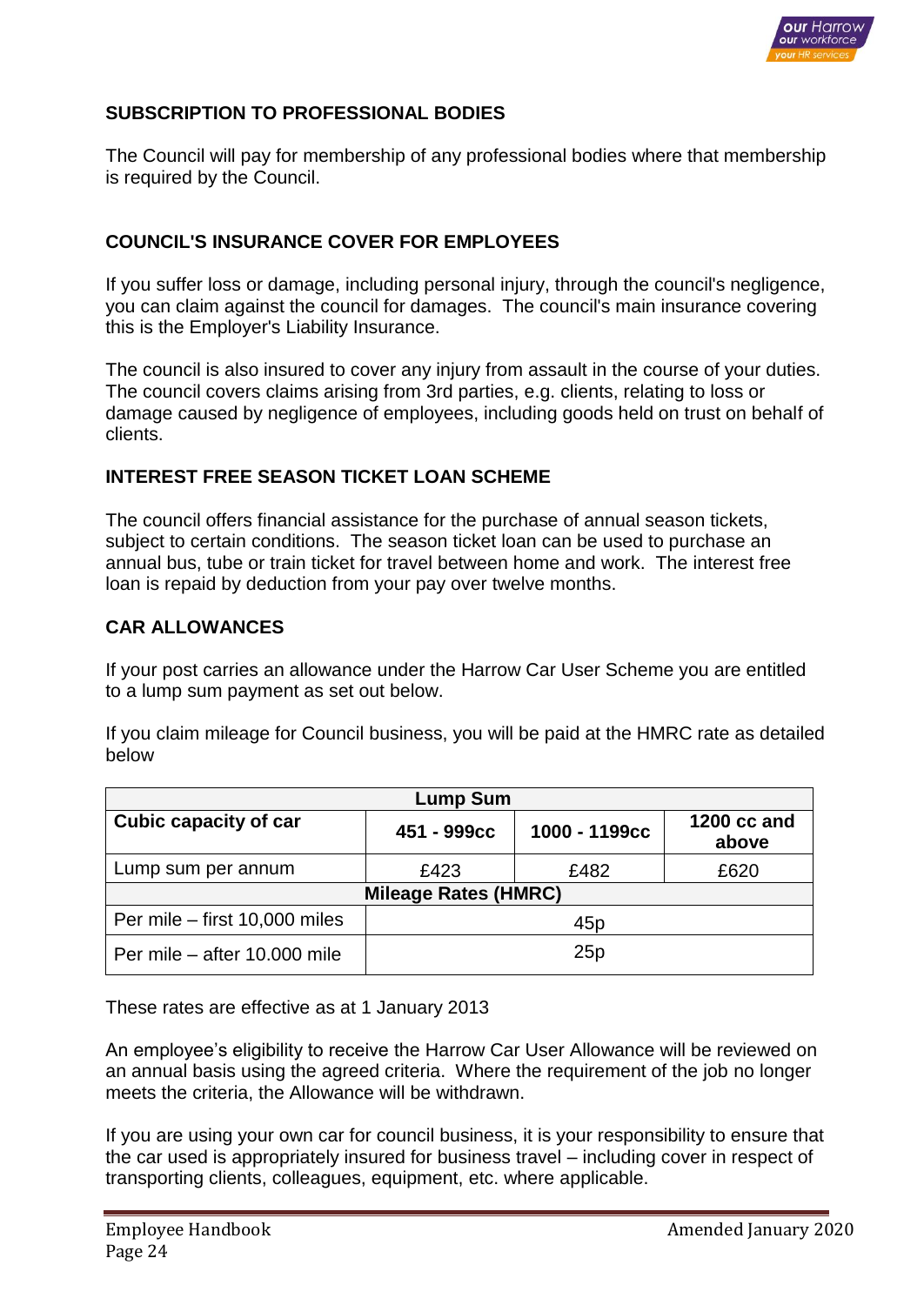

## **CYCLE ALLOWANCE**

If your post carries a lump sum car allowance, it may be possible for you to travel by bicycle or motorcycle rather than car, depending upon the nature of your duties. If you would prefer not to travel by car, you should discuss the alternatives with your Manager. The allowances payable for using alternative transport are set out below:

| Pushbike          | £50.00  | per quarter |
|-------------------|---------|-------------|
| Auto cycle/ Moped | £93.75  | per quarter |
| Motorbike/Scooter | £128.60 | per quarter |

# **ANNUAL LEAVE**

Your annual leave consists of a basic entitlement of 24 working days including annual and extra statutory days rising to 29 working days including annual and extra statutory days after 5 years continuous service. Additional long service leave may be added to your basic leave (see below).

If you commence or cease employment with Harrow, part way through a leave year (1 April - 31 March) you will be entitled to annual leave proportionate to your service during the leave year.

Arrangements for when annual leave is to be taken must be mutually agreed with your line manager.

### **EXTENDED CARRY OVER LEAVE SCHEME**

The council offers employees the facility to carry over up to two weeks' annual leave not taken during one leave year to be used in another.

### **ADDITIONAL ANNUAL AND LONG SERVICE**

This scheme awards additional annual leave in recognition of long service with the Council as follows:-

| <b>Service with Harrow</b>            | <b>Additional Annual Leave Cumulative Total</b> |             |
|---------------------------------------|-------------------------------------------------|-------------|
| More than 10 years and up to 15 years | plus 1 day                                      |             |
| More than 15 years and up to 20 years | plus 1 day                                      | plus 2 days |
| More than 20 years and up to 25 years | plus 1 day                                      | plus 3 days |
| More than 25 years and up to 30 years | plus 1 day                                      | plus 4 days |
| More than 30 years and up to 35 years | plus 1 day                                      | plus 5 days |
| More than 35 years                    | plus 1 day                                      | plus 6 days |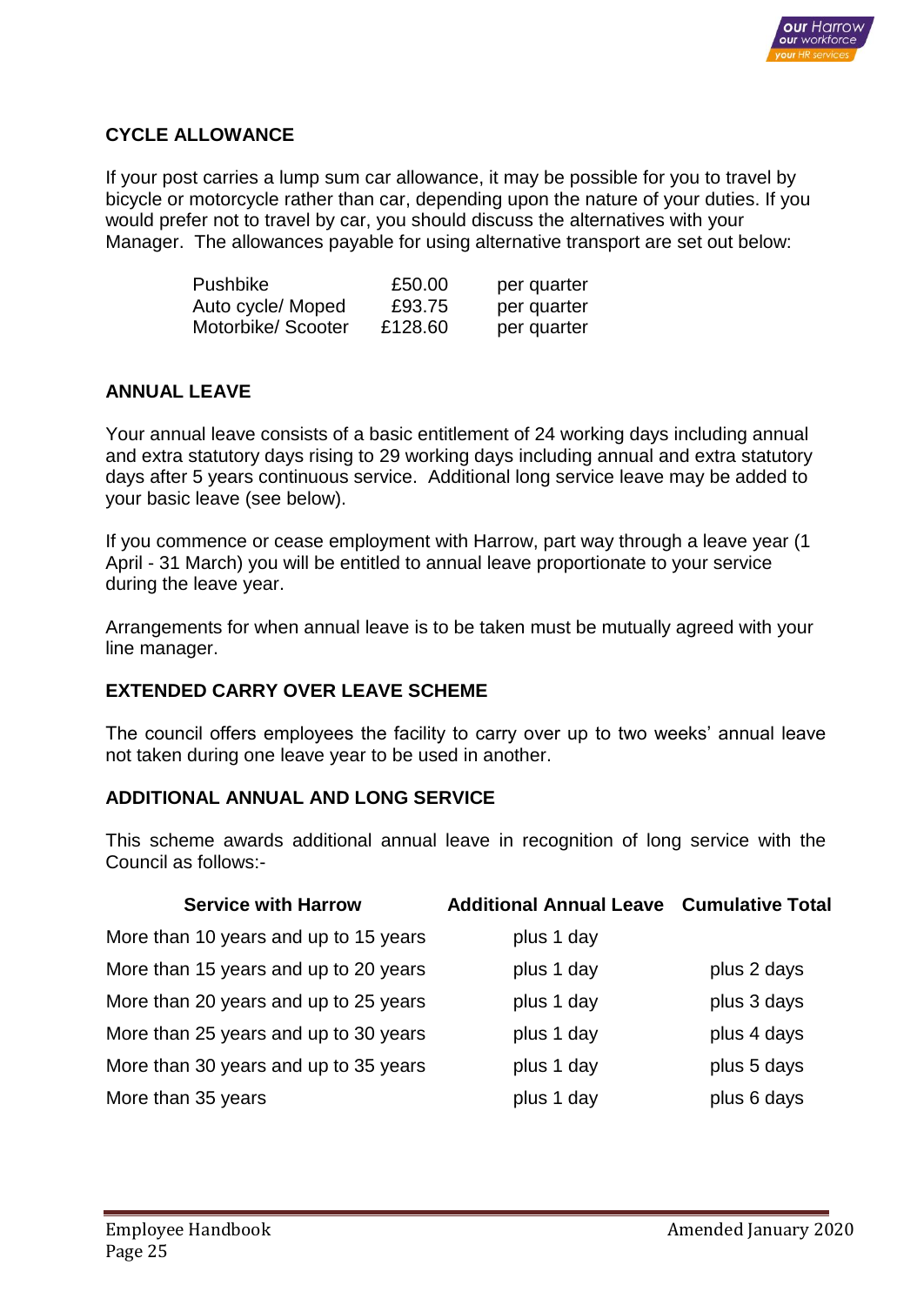

The Working Time Directive stipulates that from 1st April 2009 it is a legal requirement that every employee takes a minimum of 28 days annual leave including Bank Holidays (normally but not always 8 per year).

Employees will not be permitted to carry over, bank or apply to sell annual leave until they have taken 28 days leave including Bank Holidays.

### **MATERNITY LEAVE AND PAY**

Harrow's maternity scheme operates alongside the Statutory Maternity Pay Scheme.

All pregnant women regardless of length of service are entitled to paid time off for antenatal care and a minimum of 52 weeks maternity leave commencing no earlier than 11 weeks before the week the baby is due.

Levels of maternity pay are dependent upon earnings and length of continuous local government service.

#### **ADOPTION LEAVE AND PAY**

Harrow's adoption scheme is based on the principles of the maternity scheme. You are eligible for adoption leave provided you meet the criteria as laid down in the scheme.

#### **PARENTAL LEAVE**

Parents of children under the age of 5 have the right to take time off work to look after a child (parental leave) until the child is 5 years old.

Both parents can qualify for up to 18 weeks' unpaid parental leave, per child (from 8 March 2013), provided they have one year's continuous employment with the London Borough of Harrow.

Up to 4 weeks parental leave may be taken each year, in blocks of a week. Employees are required to give notice and agree the timing of their parental leave with their manager.

There are slightly different arrangements for adopted children and children with disabilities.

Further information can be found on the HR Intranet – HR policies & procedures – Flexibility for Employees – Parental leave

### **MATERNITY SUPPORT LEAVE/ PATERNITY LEAVE**

Harrow Council grants up to one week's paid leave (Maternity Support Leave), to the child's father or the partner or nominated carer of an expectant mother at or around the time of the birth. A nominated carer is the person nominated by the mother to assist in the care of the child and to provide care to the mother around the time of the birth.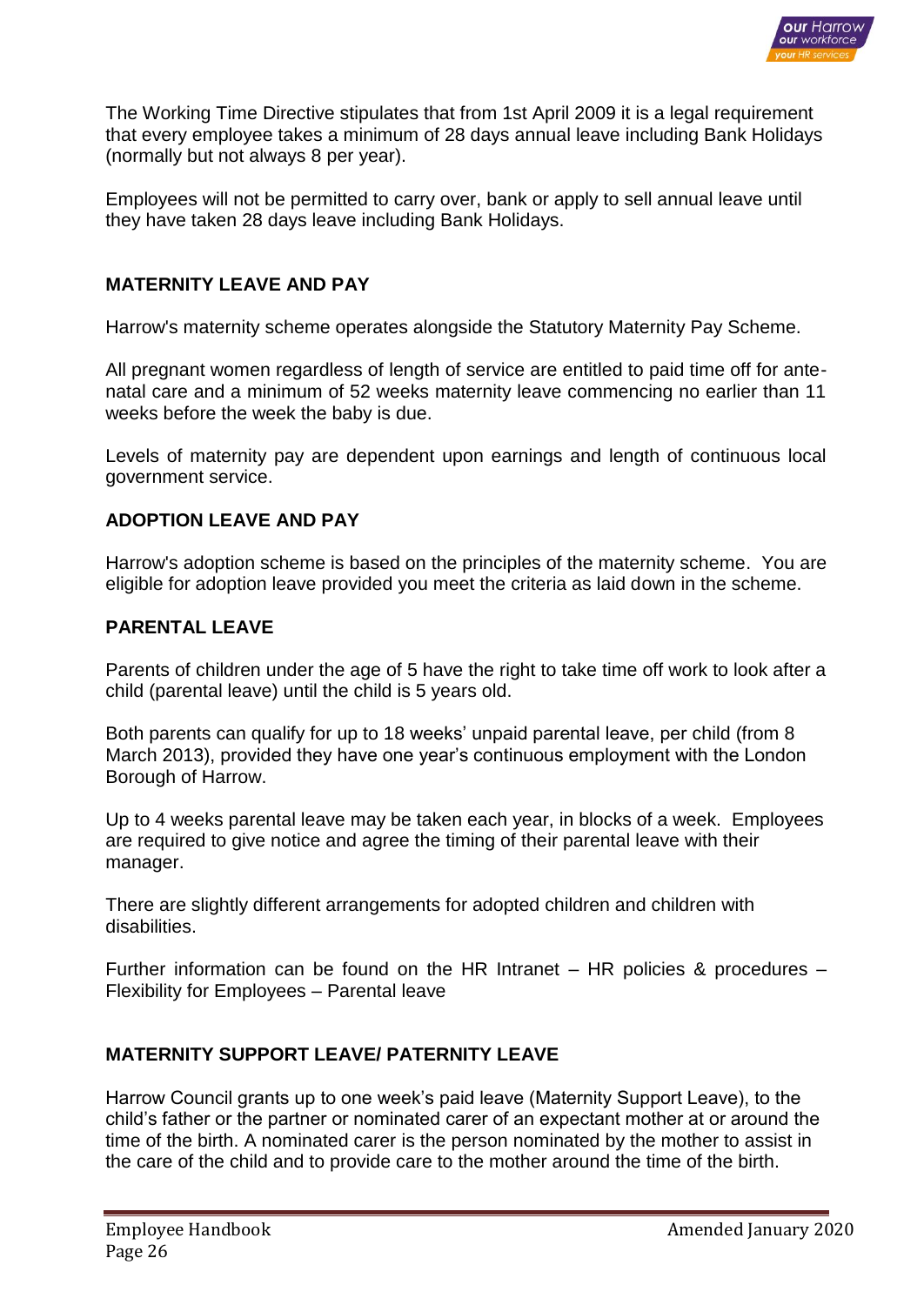

Those employees who meet the statutory criteria will be entitled to a second consecutive week's leave (Ordinary Paternity Leave), paid at the statutory rate.

The legislation also allows for the partners of those taking maternity leave or adoption leave to share the maternity or adoption leave and pay if the mother does not take all of their entitlement and they fulfil the relevant criteria to qualify for Additional Paternity Leave and/or Pay.

#### **OTHER LEAVE**

The council has the discretion to grant additional leave, in exceptional circumstances, if the employee has no other way of covering their absence. The leave may be paid or unpaid, depending upon the circumstances.

School employees should refer to the school policy.

#### **FLEXIBLE WORKING**

From April 2009, the statutory right to request flexible working became available to parents and those with parental responsibility for children up to the age of 16, parents of disabled children up to the age of 18 and employees who are carers of adults in need of care.

Harrow Council has extended access to this right to all employees, to open up the opportunity to strike a better balance between working and personal responsibilities.

Employees with 26 weeks continuous service with Harrow can request to vary their contracts so that they can work more flexibly (i.e. less hours, different hours or from a different location).

Such requests will be given serious consideration and only refused where there is a sound business reason.

Requests made under the legislation will be considered ahead of other requests and the needs of the service will prevail for all requests.

Further information can be found on the HR Intranet – HR policies & procedures – Flexibility for Employees

#### **OCCUPATIONAL HEALTH SERVICE**

A completely independent and confidential Occupational Health Service is available.

The OHS provides an online service for making medical assessment referrals and new starter health assessment referrals, with a majority of assessments conducted over the telephone. Complex cases requiring a face-to-face assessment will be carried out at one of their practices either at Baker Street, Watford or in Hounslow.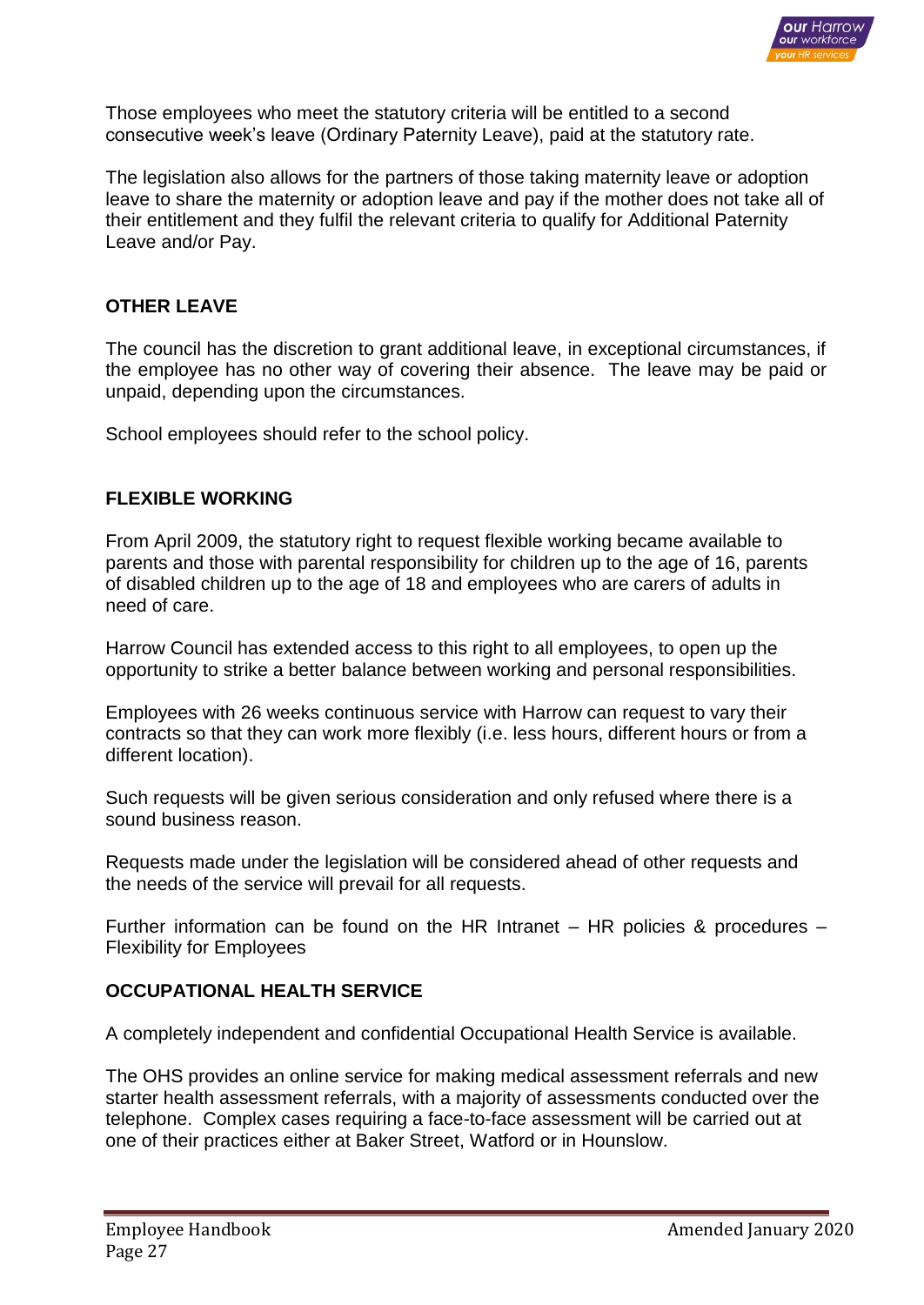

## **EMPLOYEE ASSISTANCE PROGRAMME**

The Council provides an independent advice, information and counselling referral programme, which includes free telephone round-the-clock, confidential access to practical advice and emotional support from fully qualified professionals. This service is available to employees and their spouse/partner and dependent children.

Telephone: 0800 111 6387

# **PROCEDURE FOR DEALING WITH DRUG/ALCOHOL MISUSE**

This procedure emphasises the risks associated with alcohol and drugs; and offers support to employees (including referral for counselling or treatment).

You can seek help through your GP or one of the specialist agencies. You are also encouraged to seek help through your manager who can refer you to the Council's Occupational Health Service (HML) or directly through the Council's Employee Assistance Programme.

If your manager considers that you are exhibiting symptoms of possible alcohol/drug misuse, he/she will interview you regarding the effects on your job performance. You may be represented by a trade union or work colleague. As a result of the meeting, the following action may be taken:

- (i) Referral to OHS
- (ii) A review period may be set during which your performance and conduct must improve, if alcohol/drug misuse is not established.

Progress meetings will be held to monitor and review the situation.

#### **POLICY ON HIV**

If you become HIV positive you will be encouraged to continue to perform your duties, wherever possible.

You would be entitled to paid time off to attend hospital or clinical appointments and have access to counselling and support services provided by the council's Occupational Health Service.

You would not be required to disclose your HIV status but if you do so this information will not be passed on to anyone else without your explicit permission.

### **LEARNING AND DEVELOPMENT**

The Council is committed to achieving Investors in People standards across the council. The Council operates a performance appraisal scheme for all employees. . The appraisal meeting is a two way process and it is an opportunity for you and your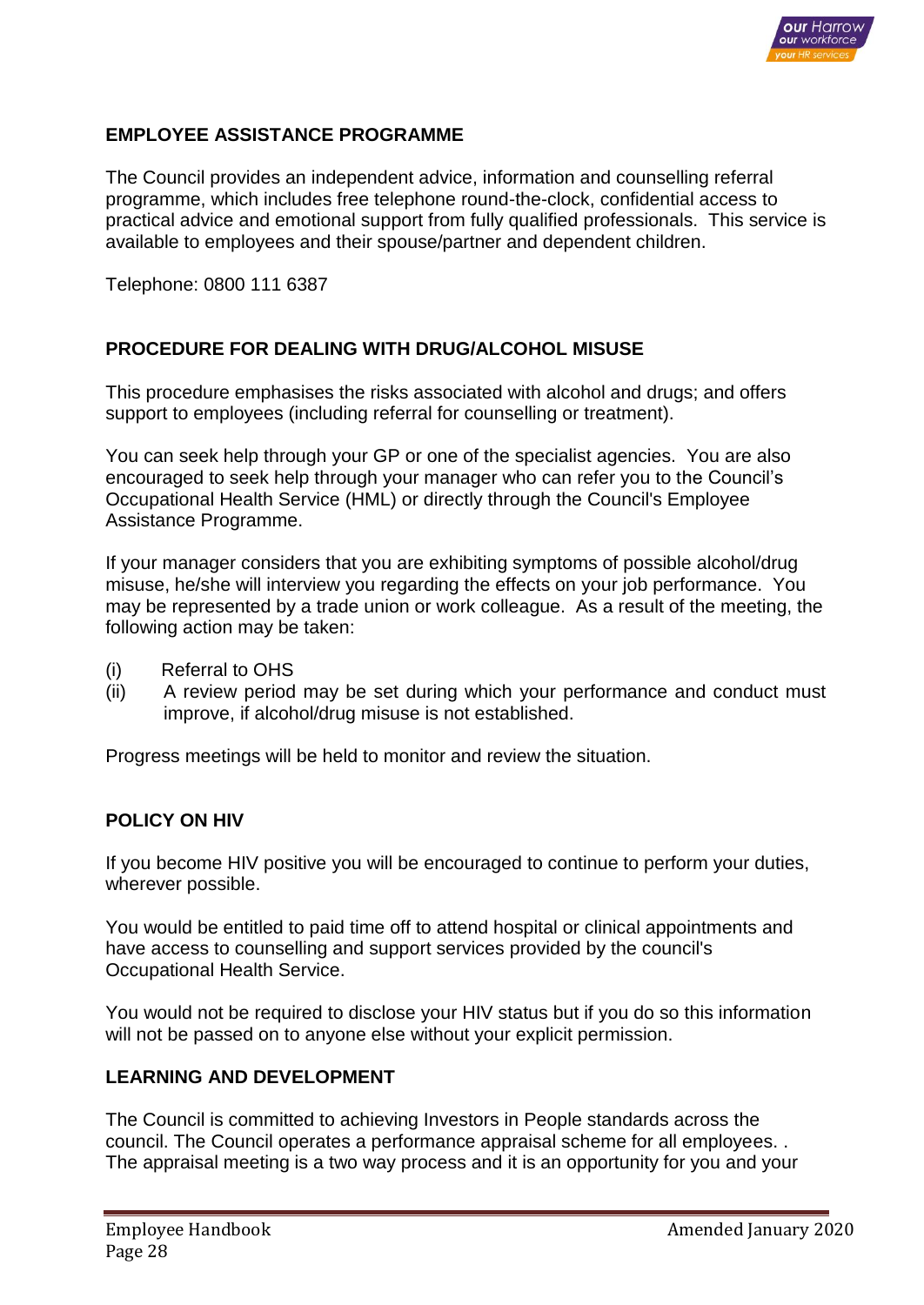

manager to discuss your performance and also your development needs. .The development opportunities are linked to current role, are subject to priority and budget.

All staff are encouraged to learn and develop on a continuous basis. Development opportunities are about improving individual, team and organisational performance.

Learning & Development needs will be met using a blend of methods - with a clear focus on 'on the job', shadowing, guided reading, workshops, qualifications, group learning, cross borough projects etc. Other development opportunities are also available through our partnership with our local College providers

Learning & Development opportunities are listed on the council's intranet including Leadership and Management development programme.

### **TRAVELLING AND SUBSISTANCE**

If you are required to attend training courses or seminars, work away from your normal workplace or outside your normal hours of work you can claim for reasonable travelling and subsistence expenses, and reimbursement for parking charges when you are away from your designated work base. Reimbursement cannot be claimed for parking charges incurred in attending your designated work base.

For travelling expenses you should use 2nd class rail travel or travel by car where this is cheaper than public transport.

You will need to ensure that a minimum of expense is incurred and provide receipts for expenditure incurred.

### **EX-GRATIA PAYMENTS**

If you suffer loss or damage to your property whilst engaged on council duties, you may be eligible to receive an ex-gratia payment of up to £250 subject to agreement by your director.

### **REDUNDANCY PAYMENTS**

Payments will be based on age and length of service. Details of the scheme are set out in the Managing Organisational Change Policy.

Volunteers for redundancy and early voluntary retirement will be considered prior to compulsory redundancies being applied.

Selection of employees for redundancy will be in accordance with the criteria set out in the Managing Organisational Change Policy.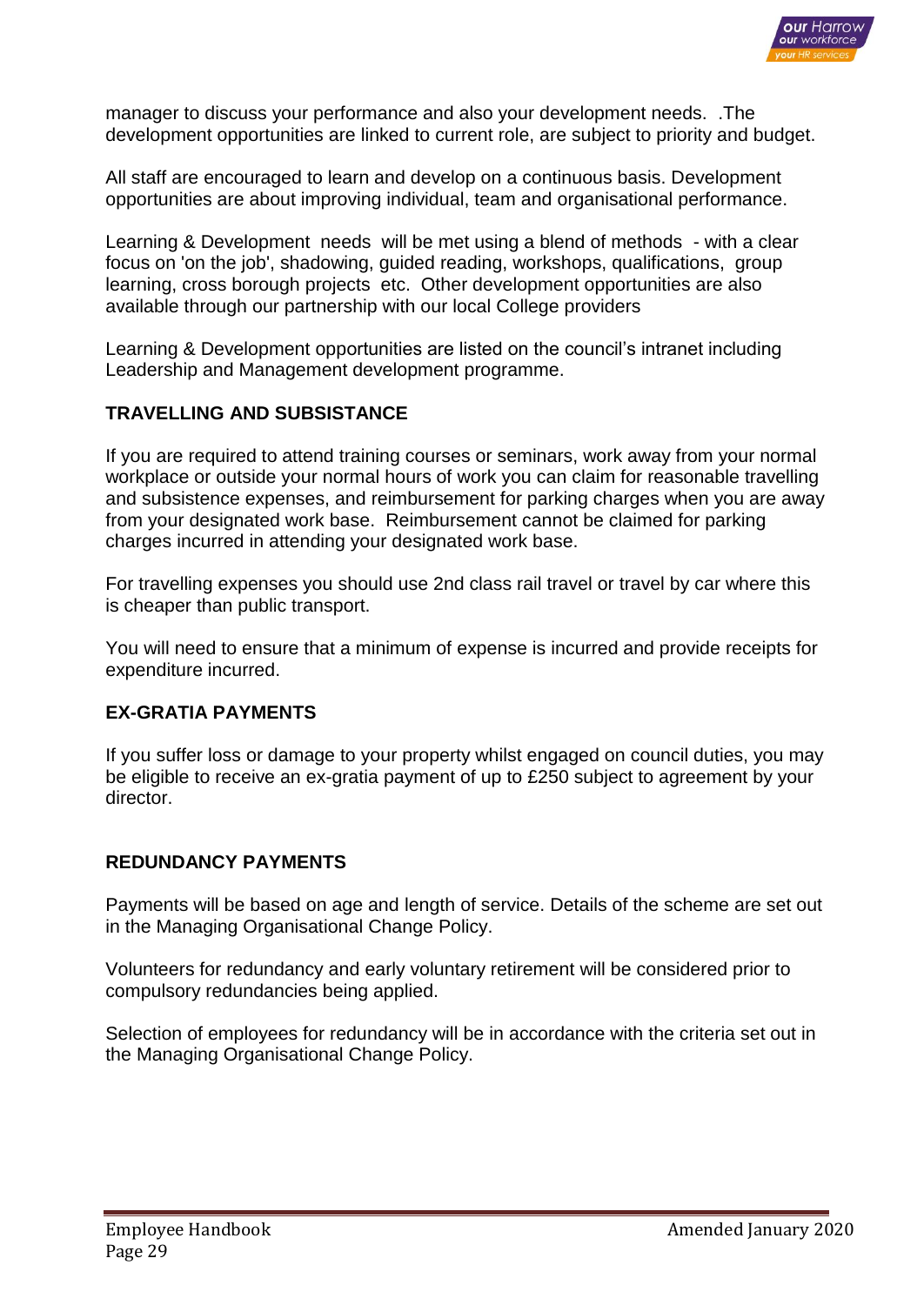

# **REDEPLOYMENT**

Redeployment is generally considered for three main reasons:

- Avoidance of redundancy
- Sickness or performance
- Medical reasons

In these cases, alternative employment will be sought and suitable vacancies brought to the attention of affected staff who will be interviewed ahead of other candidates. Any training needs in relation to the job will be taken into account. In an avoidance of redundancy or medical redeployment situation, redeployees have the right to a four week trial period in the new job.

### **RETENTION OF DISABLED EMPLOYEES**

The Council is committed to retaining employees who become disabled wherever possible.

#### **RETIREMENT**

| <b>Retirement</b>                                               | <b>Flexible Retirement</b>                                                                                                                                                                      | <b>Early Retirement</b>                                                                                                 |
|-----------------------------------------------------------------|-------------------------------------------------------------------------------------------------------------------------------------------------------------------------------------------------|-------------------------------------------------------------------------------------------------------------------------|
| The Council does not<br>operate a compulsory<br>retirement age. | From age 55 employees can<br>apply to receive immediate<br>payment of LGPS pension<br>benefits whilst continuing to<br>work. Subject to a reduction<br>in hours or grade & employer<br>consent. | From age 55 employees<br>can request their LGPS<br>pension benefits are paid<br>on leaving the Council's<br>employment. |

You can obtain the Council's policy on Regulations 18 and 30 from the following links on the intranet (Employment with the Council – Employees Pension). Alternatively, please contact the pensions section on 0208 424 1186.

The Council's full policy can be found at [http://www.harrowpensionfund.org/.](http://www.harrowpensionfund.org/)

### **VOLUNTARY REDUCTION IN HOURS**

The aim of this scheme is to avoid compulsory redundancies where possible by enabling employees to volunteer to reduce their contractual working hours and receive a lump sum compensation award. Full details of the scheme are contained within the Managing Organisational Change Policy.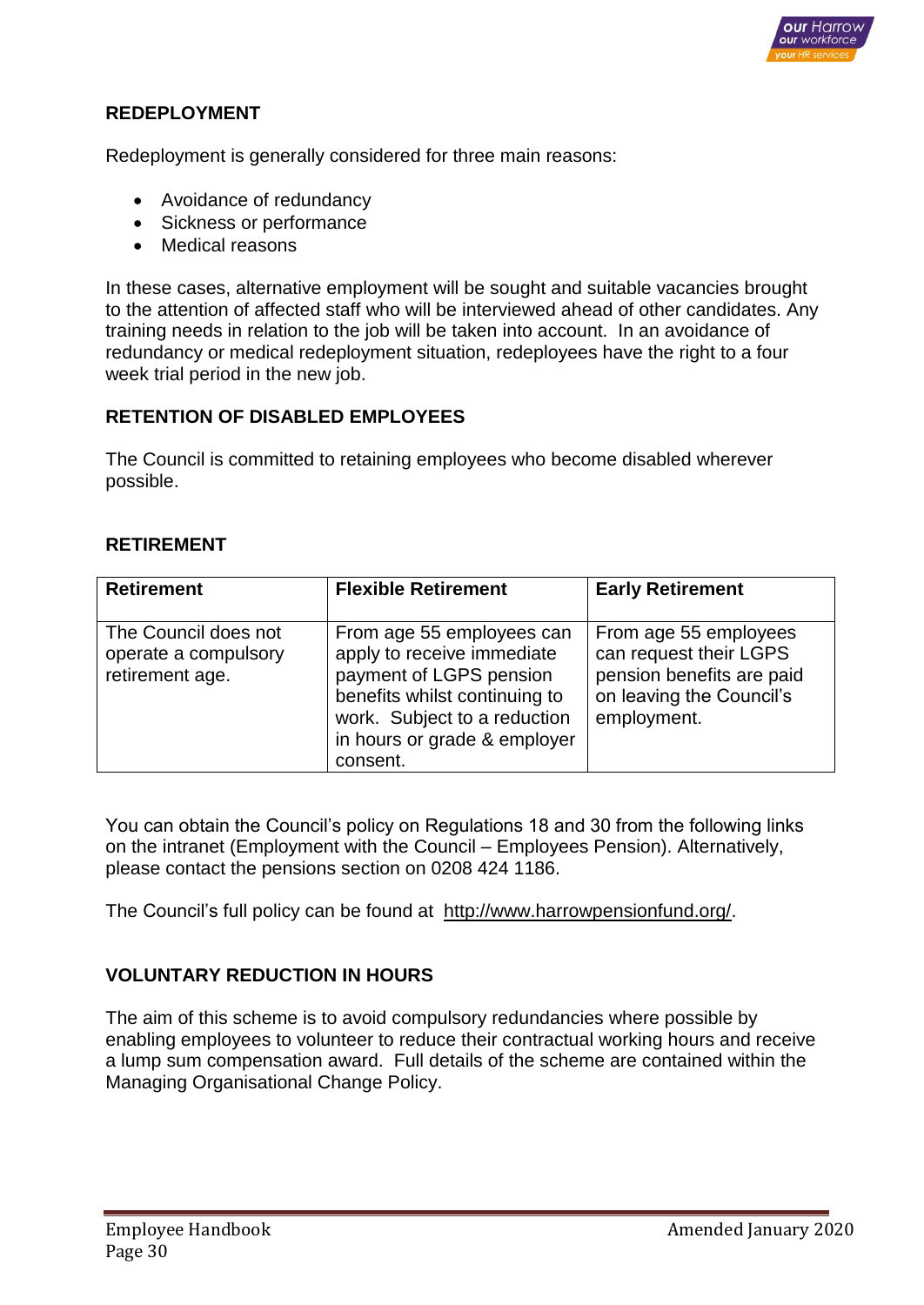

### **INTERNET POLICY**

This policy provides guidance to employees on use of Harrow's internet and e-mail facilities for work purposes and personal use.

Employees' usage of the internet and e-mail will be monitored. Misuse or unreasonable use of internet services, or other conduct in breach of the policy or guidelines, may constitute misconduct or gross misconduct and will be dealt with under the council's disciplinary procedure.

All employees granted Internet access will be issued with the policy and requested to sign that they have read it.

# **PERSONAL USE OF COUNCIL FACILITIES**

The property of the council may only be used for work purposes and not for personal benefit. This means that you should not use council equipment e.g. photocopiers, fax machines for purposes other than those related to your job with the council.

# **PAYROLL GIVING**

The council, together with the Charities Trust, operates a scheme which enables employees to donate money to charity direct from their monthly salary payment and gain tax benefits. Further details are available from HR Service Centre.

# **HOSPITAL SAVING ASSOCIATION (HSA)**

The Hospital Saving Association offers a range of health care benefits to employees of the London Borough of Harrow, at advantageous rates.

If you wish to subscribe to the scheme, deductions can be made direct from your pay.

# **CYCLE TO WORK SCHEME**

The Council's Cycle to Work Scheme is available to all Council employees. The scheme allows you to make savings free of tax and NI and runs for 12 months. The first deduction from salary will be made on the first available pay date after your application has been approved by HR. You can choose a cycle or cycle equipment to the value of between £100 and £1,000 inclusive of VAT.

### **STAFF DISCOUNTS**

You can save money on your weekly shopping, household, DIY, electrical purchases, health and beauty products, cinema tickets, holidays, days out and entertainment. New employees will only have access to join after their first pay day.

### **CHILDCARE VOUCHERS**

The Council's Childcare Vouchers scheme is a salary sacrifice scheme which enables employees to take advantage of tax and national insurance benefits by using vouchers to pay for childcare.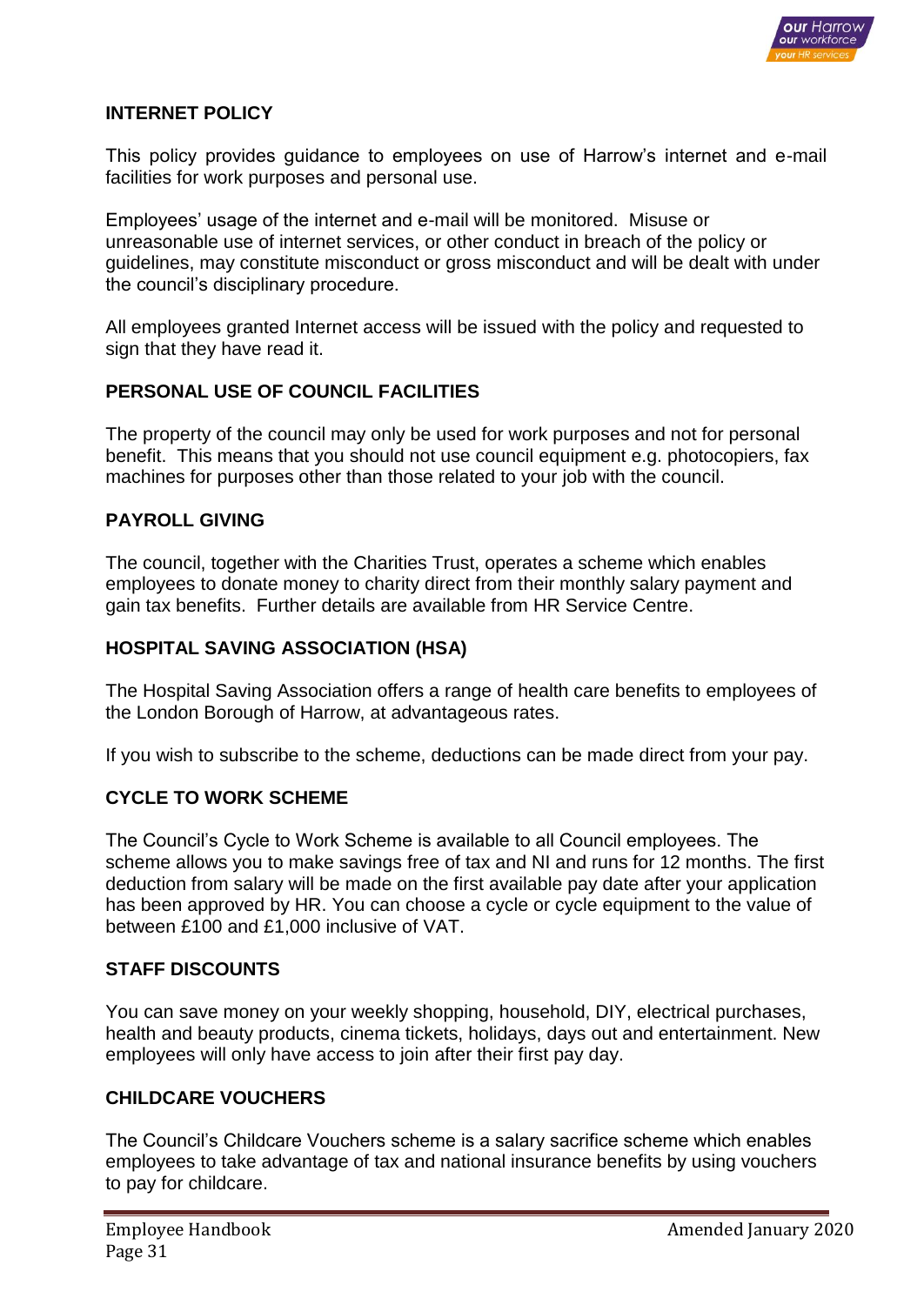

## **How to register**

Visit the [Computer share website](http://www.computersharevoucherservices.com/Pages/default.aspx) [http://www.computersharevoucherservices.com](http://www.computersharevoucherservices.com/)

The Harrow Council scheme number is 0016 907 379

You will need your Payroll and National Insurance numbers.

# **HARROW FAMILIES INFORMATION SERVICE**

The Families Information Service (FIS) provides an impartial service giving detailed information and guidance on of all Ofsted registered childcare provisions in Harrow including childminders, nurseries, Pre-Schools, Out-of-School clubs and holiday play schemes). The service also provides general information advice and guidance on a wide range of services for children, young people and their families in the local community.

If you are in need of help or guidance regarding childcare or you have information on a group you can contact the service Monday to Friday between 9am to 5pm on **020 8901 2690** (option 1) or by email [fis@harrow.gov.uk](mailto:fis@harrow.gov.uk) Information is also available on the Harrow Council website [www.harrow.gov.uk/fis](http://www.harrow.gov.uk/fis) or [www.harrow.gov.uk/fiso](http://www.harrow.gov.uk/fiso)

# **CAREER BREAK SCHEME**

The council operates a career break scheme to encourage employees to continue their employment with the council.

The career break scheme allows employees to have a break of up to two years for specified reasons and to return to work without incurring a break in service. Applications for this scheme require director approval.

### **JOB SHARE**

Job sharing is where two or more employees share the duties and responsibilities of one full-time post. In most cases, general conditions of service applicable to full-time employees will apply to job sharers jointly. All posts should be eligible for job sharing subject to assessment of suitability. All requests will be given reasonable consideration.

#### **FLEXITIME SCHEME**

If flexitime is part of your conditions of employment you may work your contractual hours on a flexible basis, subject to management agreement. Flexileave must be agreed in advance with your manager subject to the needs of the service.

Further information can be found on the HR Intranet – Working for Harrow – Business principles – Flexi-time scheme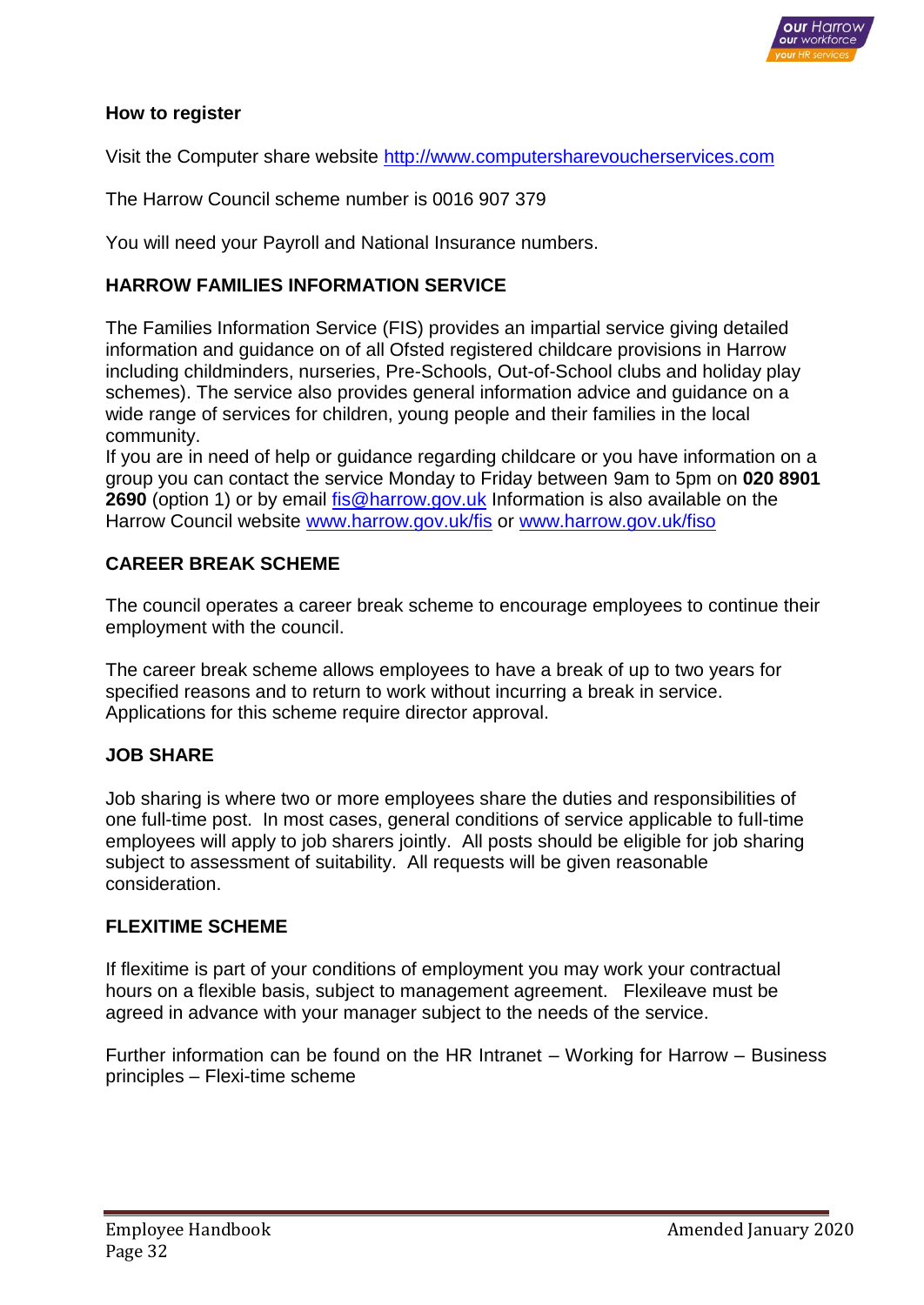

# **CONSULTATION/ NEGOTIATION ARRANGEMENTS**

#### **TRADE UNION MEMBERSHIP**

The Council believes in the principle of solving employee relations problems by discussion and agreement. The Council recognises a number of trade unions and supports the system of collective bargaining. It is sensible for you to be in membership of an appropriate trade union and you are encouraged to do so.

#### **CORPORATE JOINT COMMITTEE**

The Corporate Joint Committee (CJC) is the main forum for negotiation and consultation between management and the Trade Unions on corporate matters. The CJC meets on a quarterly basis with more regular interim meetings to progress items.

The CJC is concerned with all conditions of service implications which affect all employees of the council. These include policies and procedures such as the grievance procedure, the disciplinary procedure, equal opportunities policy. The CJC also discusses issues arising from proposals to change working practices and procedures, training and development.

The current membership of the CJC comprises Officers of the Council, representatives from Unison, GMB, the teachers' and public health trade unions.

In addition, the Chief Executive, Departmental directors, Trade Union Regional Officers are invited to attend on an ad hoc basis:

Issues unresolved at the CJC are referred to the Employees Consultative Forum Sub Group.

### **DIRECTORATE JOINT COMMITTEE**

The Directorate Joint Committee (DJC) is one of the main fora for negotiation and consultation between management and the trade unions on Directorate matters. The DJC meets quarterly and Sub Committees may be established where appropriate.

The DJC considers issues relating to a range of employment matters and service issues relating specifically to the Directorate. The DJC does not consider issues which affect more than one directorate.

The DJC membership comprises Officers of the Directorate, HR representative and teachers' trade unions. In addition, Director(s), Trade Union Branch Secretaries and Regional Trade Union Officials may attend from time to time.

Unresolved issues may be referred by either side to the Employee Consultative Forum.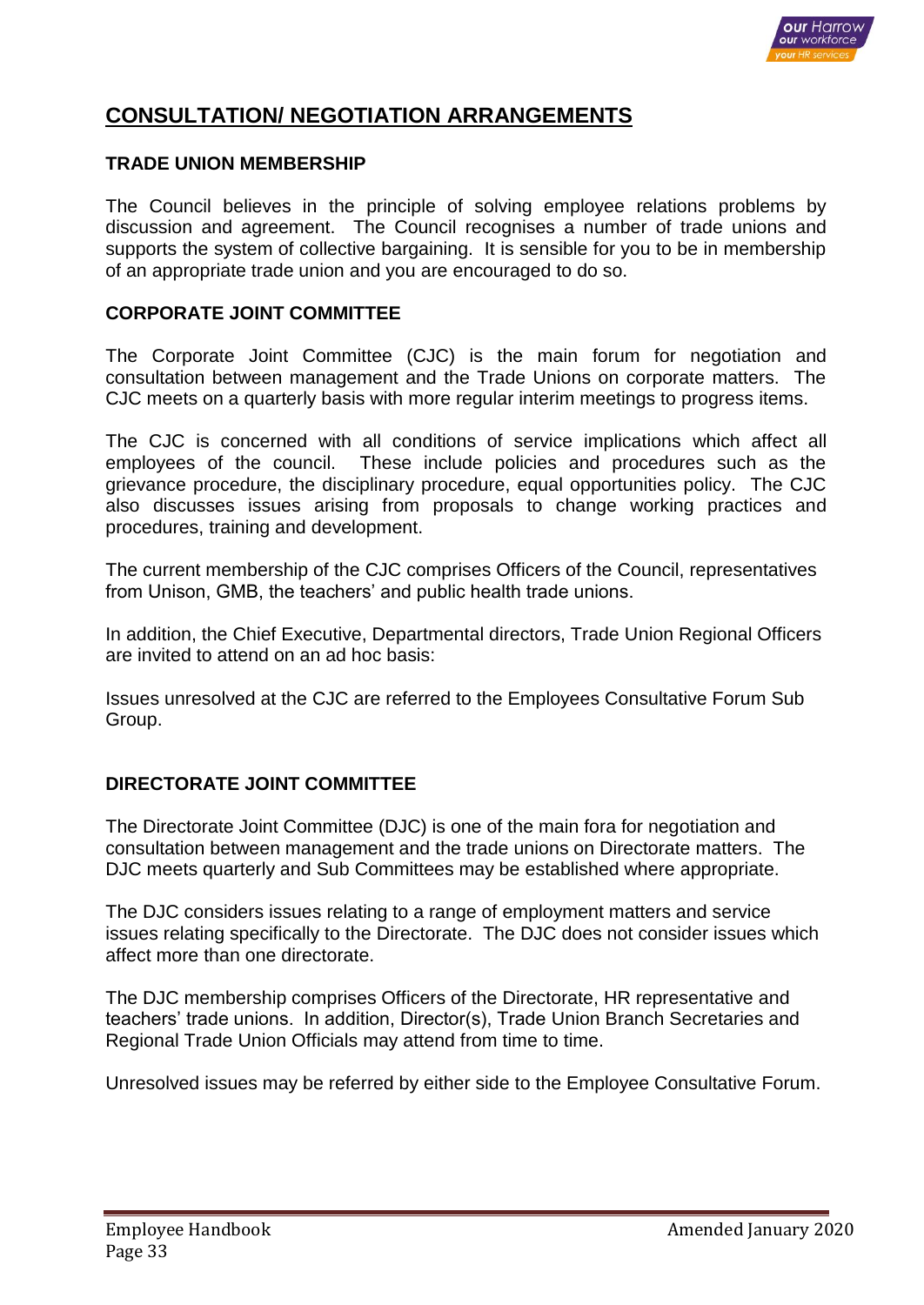

## **EMPLOYEES CONSULTATIVE FORUM SUB GROUP**

Issues for consideration by the Employees Consultative Forum (ECF) Sub Group can be raised by either management or the trade unions following failure to agree at the CJC or Departmental Joint Committee (DJC).

At the ECF Sub Group, council members can consult trade union representatives on council policies and strategies and, if appropriate, make recommendations to the Cabinet on such issues. The membership of the ECF sub group comprises Councillors and representatives from trade unions.

Decisions of the Sub Group are reached by a majority vote among elected members and are the last stage in the local procedures and in the normal course of events will be implemented immediately unless they form the subject of recommendations to the Cabinet or unless either side decides to refer the dispute to the Joint Secretaries of the Greater London Provincial Council for resolution.

#### **EMPLOYEES CONSULTATIVE FORUM**

The Employees Consultative Forum (ECF) decides upon matters relating to Health and Safety, Equalities and the Budget.

The ECF provides a forum for discussion on matters of mutual interest and endeavours to secure the promotion and co-operation between the council and employees in instigating, developing and recommending the carrying out of measures for the health and safety at work of employees.

The ECF will provide for regular consultation between the council and its employees to promote equal opportunities in employment and to review progress in implementing the council's equal opportunities policy.

The membership of the ECF comprises Councillors and representatives from Unison, GMB, teachers' and public health trade unions.

The committee meets four times per year.

### **CONDITIONS OF EMPLOYMENT**

Your pay and conditions of employment are negotiated or determined locally. However, some conditions are in accordance with National agreements as negotiated by the National Joint Council (Soulbury Committee for educational psychologists and JNC for youth workers).

From time to time, following consultation with the appropriate trade union, the council may introduce policies or procedures which have not been agreed with the trade unions.

The council undertakes to ensure that any changes will be notified to you individually or will be entered in the above document or otherwise recorded for you to refer to in the Human Resources and Development office within one month of the change (as required by law).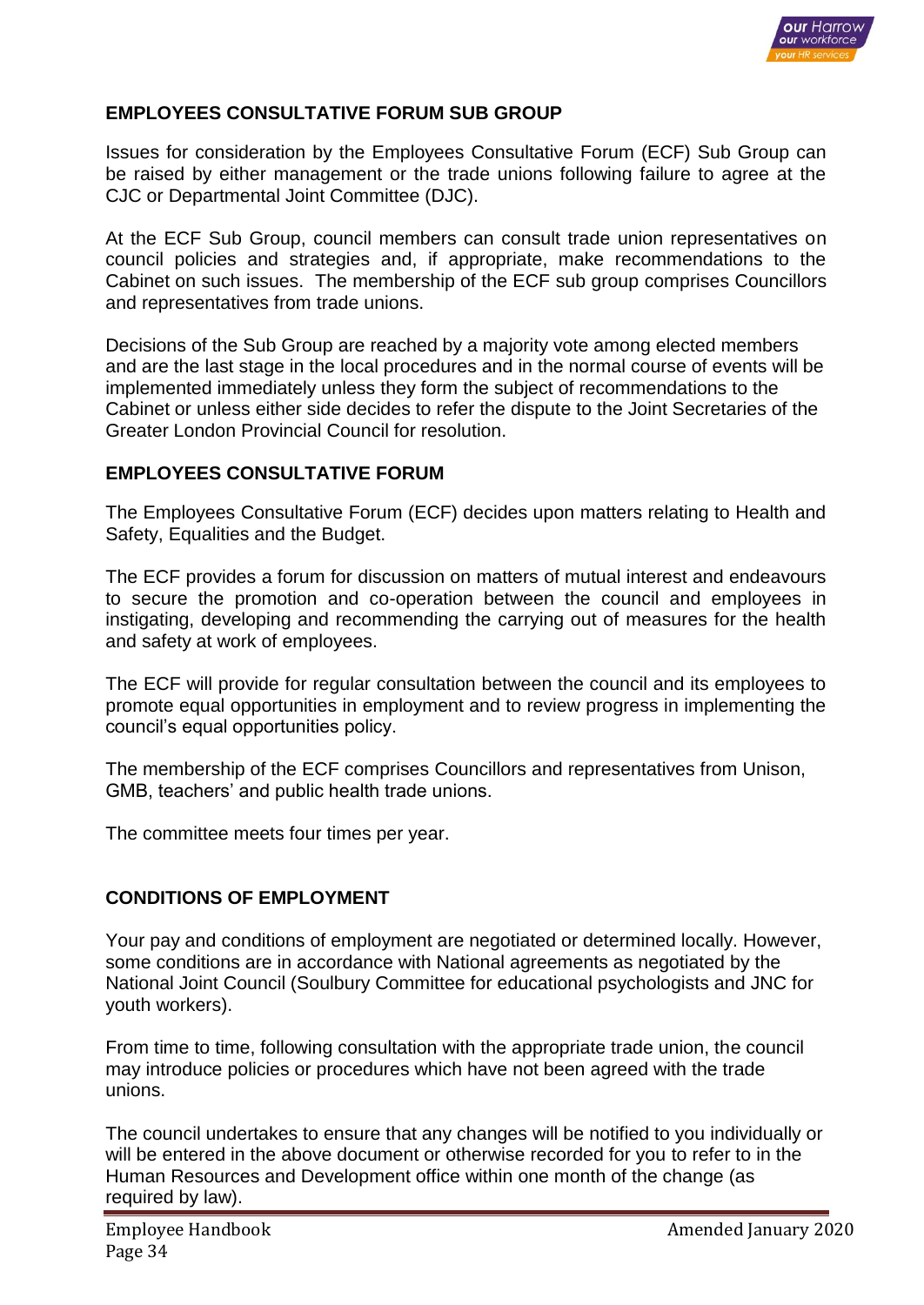

# **EQUALITY AND DIVERSITY**

# **EQUAL OPPORTUNITIES AND DIVERSITY**

Harrow prides itself in being one of the most ethnically and religiously diverse boroughs in the country with people of many different backgrounds and life experiences living side by side. It is the richness of this diversity, and the positive impact that it has on the borough and our community, that we believe helps make Harrow such a great place to live, work and visit.

The London Borough of Harrow is committed to pro-actively eliminating discrimination, advancing equality of opportunity and fostering community cohesion as a community leader, as a provider and commissioner of services, and as an employer. This is central to achieving our vision for the borough, developed together with partners, the voluntary and community sector (VCS), our staff and elected members, which is 'A Proud, Fair & Cohesive Harrow, a Great Place to Live, Work & Visit'.

In serving a diverse population, the Council aims to ensure that all groups and individuals within the community and the workforce are given the full opportunity to benefit from the services and employment opportunities it provides irrespective of age, disability, gender reassignment, marriage and civil partnership, pregnancy and maternity, race, religion or belief, sex and sexual orientation, political beliefs or trade union activities.

As an employee you have a duty to support the Council's Equality of Opportunity policy, ensure this is adhered to. The Council will not tolerate behaviour that is contrary to the spirit of the Equality of Opportunity policy e.g. less favourable treatment or offensive jokes, or display of material of a homophobic, Biphobic, transphobic, racist or sexist nature. As a manager, you have a duty to ensure the policy is promoted within your team and service.

A breach of the policy by employees will be treated as a disciplinary offence.

The Council has a strategic equality objective to develop 'An inclusive workforce that feels valued, respected and reflects our community'. As part of this we monitor the diversity of our workforce and encourage all employees to provide their social identity information, in confidence. This workforce data also allows us to improve workplace practice, policy and identify and address any potential discrimination. All information provided will be processed in accordance with current Data Protection Legislation.

### **Harassment**

The Council expects employees to maintain good relationships with colleagues and members of the public, and is committed to the belief that every employee has the right to be treated fairly and with dignity and respect at work and to work without fear of discrimination, bullying or harassment. We appreciate it may not always be easy for Lesbian, Gay, Bisexual and Transgender (LGBT) staff to be themselves or 'out' at work. We have therefore signed up to Stonewalls Diversity Champions Programme to help make Harrow an inclusive organisation, so LGBT staff can be out at work if they wish to do so.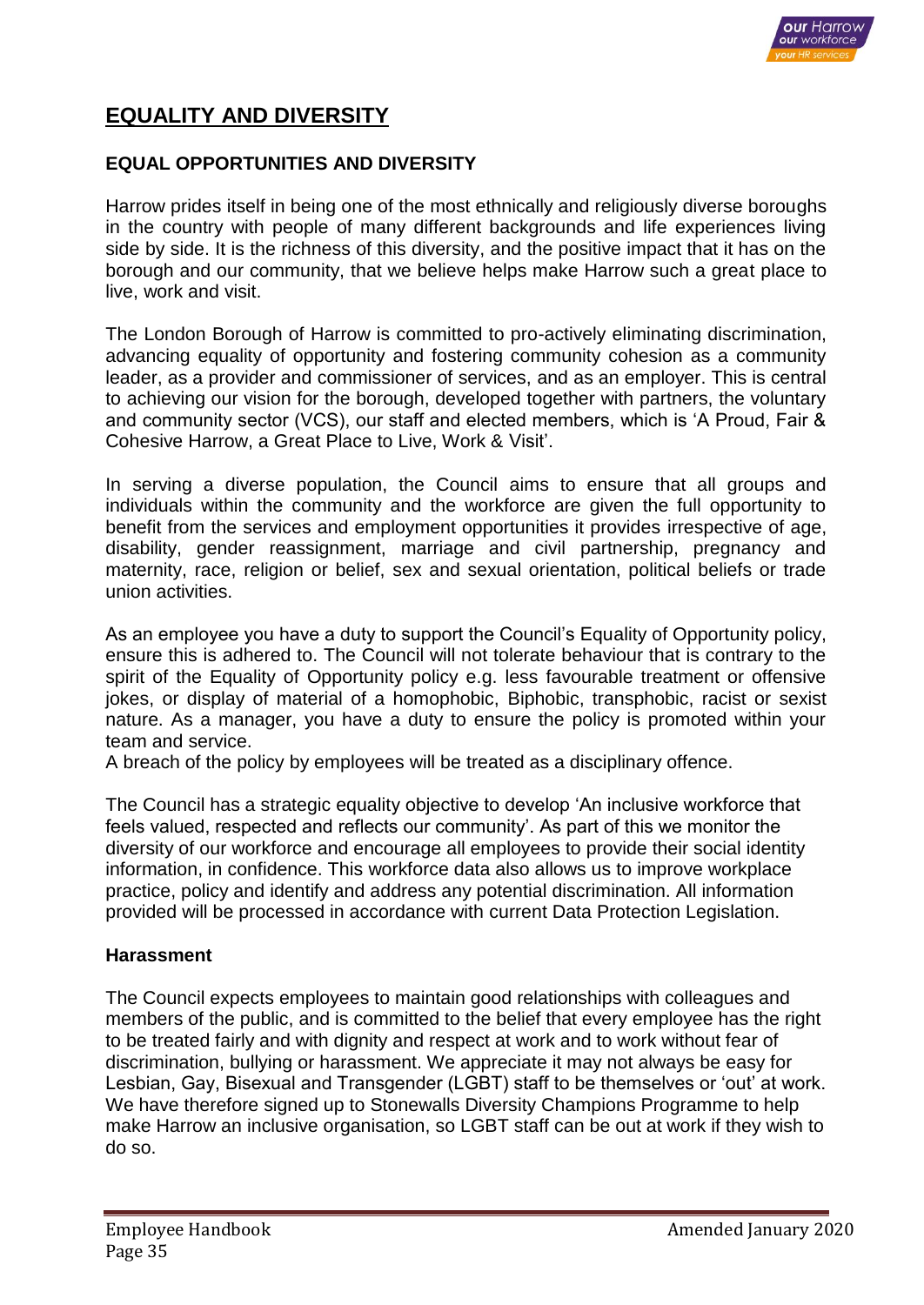

The Council will not tolerate any form of harassment and the Grievance procedure concentrates on trying to resolve the harassment issue within the workplace initially, particularly where the belief is that the harassment was not intentional. However, the Discipline Procedure will be invoked and summary dismissal will follow where the harassment is considered to amount to gross misconduct.

# **HARROW COUNCIL'S EQUALITIES STRUCTURE**

In light of the new values, and the behavioural frameworks to embed these, Elected Members, senior management and staff at all levels have a responsibility to ensure they work together towards achieving our equalities vision and objectives.

**Policy Team** – The strategic lead for equalities sits within the Policy Team in Strategic Commissioning. The Policy Team will continue to provide strategic leadership on the equalities agenda and support the Corporate Equalities Group (CEG) and Directorate Equality Task Groups (DETGs) to deliver their action plans and mainstream equality and diversity in to everything we do.

**Corporate Strategic Board** –To ensure that Harrow Council is meeting its duty to eliminate discrimination and harassment, advance equality of opportunity and foster good community relationships, CSB will receive an update, with recommendations, at least annually on progress made against the Vision and Equality Objectives.

**Corporate Equalities Group (CEG)** – the CEG is the Council's strategic group providing senior leadership and strategic direction for developing and implementing excellent diversity, equality and cohesion policy development, practice and service delivery. It is chaired by the Corporate Director of Resources and Commercial and the membership includes the Portfolio Holder for Equalities, chairs of the DETGs, representatives from the unions, Legal, the staff Making a Difference Group (MADG), the policy team and voluntary and community sector organisations (who either represent specific protected characteristics or a more general oversight of the equalities agenda).

**Directorate Equality Task Groups (DETGs)** – DETGs form a link between the CEG and Directorates and support the CEG in implementing the equalities agenda and mainstreaming equalities within their Directorates. They play a key role in championing equality, diversity and inclusion, promoting good practice on equality and diversity in regard to employment and service delivery. DETGs also play an instrumental role in quality assuring and signing off EqIAs for the directorate

**Staff Making a Difference Group (MADG)** – the staff MADG plays a key role in representing staff at the CEG, engaging with the Council in the development of staff related policies and procedures and proactively promoting equality and celebrating diversity via an annual programme of diversity events

**There are currently no specific employee support groups in place representing Black, Asian and Minority Ethnic (BAME), Disabled or LGBT staff. However, we do have a Staff Making a Difference Group (MADG), which represents the interest of all staff across the Council.**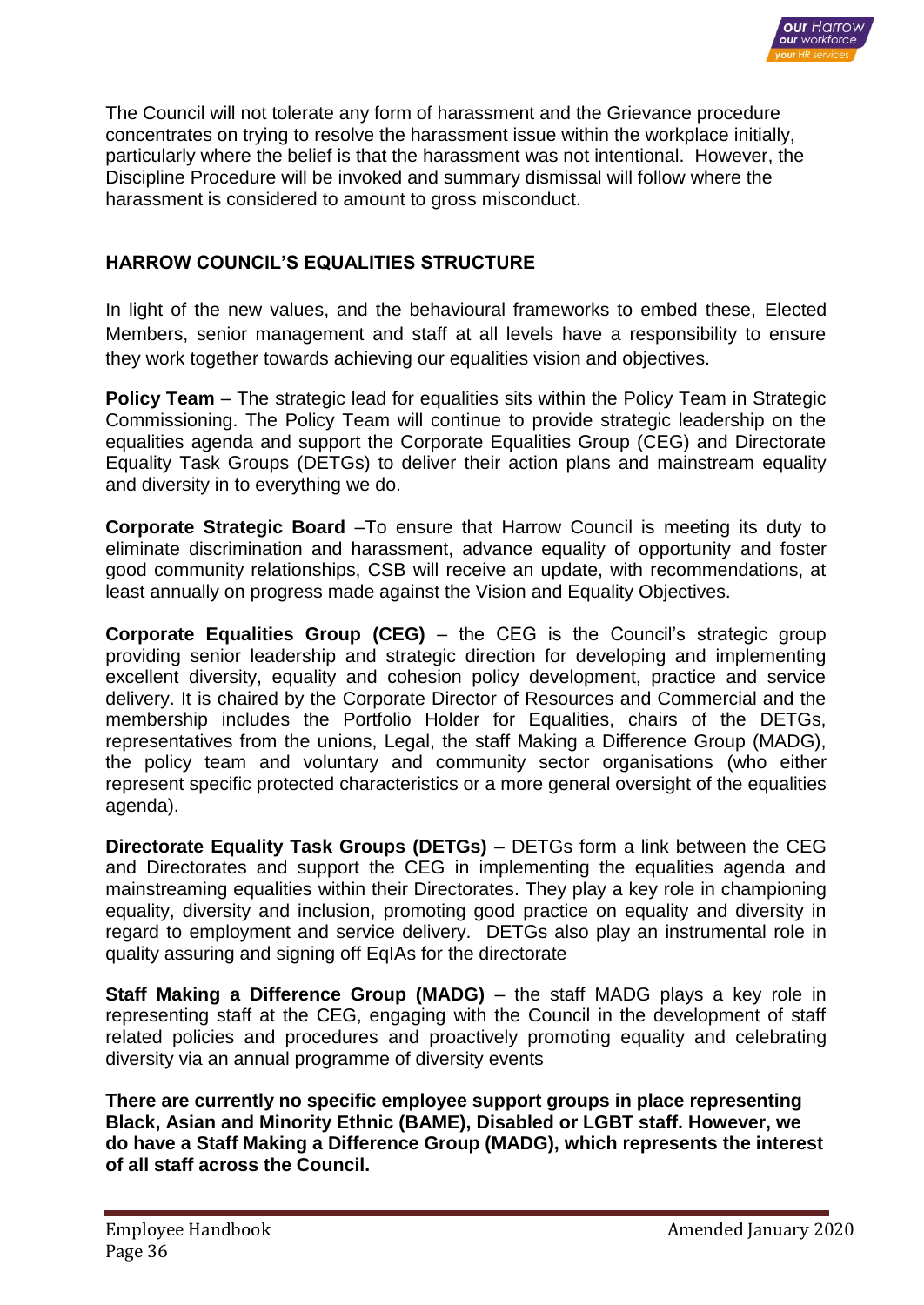

The Council fully supports and appreciates the value added by the Staff MADG which also sits on the Council's Corporate Equalities Group. The Council grants those employees who wish to be a member or attend meetings of their DETGs or Staff MADG, time off with pay to attend (by agreement with their line manager).

### **Other Harrow Equality and Diversity Initiatives**

Diversity Champions https://harrowhub.harrow.gov.uk/info/200143/equality\_and\_diversity/1200/quidance\_an [d\\_support/4](https://harrowhub.harrow.gov.uk/info/200143/equality_and_diversity/1200/guidance_and_support/4)

Allies Programme [https://harrowhub.harrow.gov.uk/info/200143/equality\\_and\\_diversity/1200/guidance\\_an](https://harrowhub.harrow.gov.uk/info/200143/equality_and_diversity/1200/guidance_and_support/5) [d\\_support/5](https://harrowhub.harrow.gov.uk/info/200143/equality_and_diversity/1200/guidance_and_support/5)

# **HEALTH AND SAFETY**

# **HEALTH AND SAFETY POLICY**

The policy outlines your general responsibilities in terms of health and safety at work and those of the Council as your employer and you should, therefore, read it carefully. (See the Council Intranet site)

Your Departmental and Premises Health and Safety Policy & Code of Practice, which relates to your specific place of work will be issued to you when you commence employment.

### **FIRST AID**

Council premises are equipped with facilities to enable first aid to be given to employees who become ill or injured whilst at work.

At premises where there are qualified first aiders, their locations and how they can be contacted will be clearly displayed on noticeboards.

### **ACCIDENT REPORTING**

If an accident occurs whilst you are carrying out your duties you should ensure that it is reported immediately and an accident / incident report form completed.

You should report any accident or near miss whether or not an injury has been sustained. Sometimes an injury may not be immediately apparent but may cause pain at a later time.

An accident / incident report form can be obtained from your manager and must be completed as soon as possible. If you are injured and unable to complete the form immediately you should ask someone to complete it on your behalf. If you work away from the Civic Centre you must also fill in the accident book.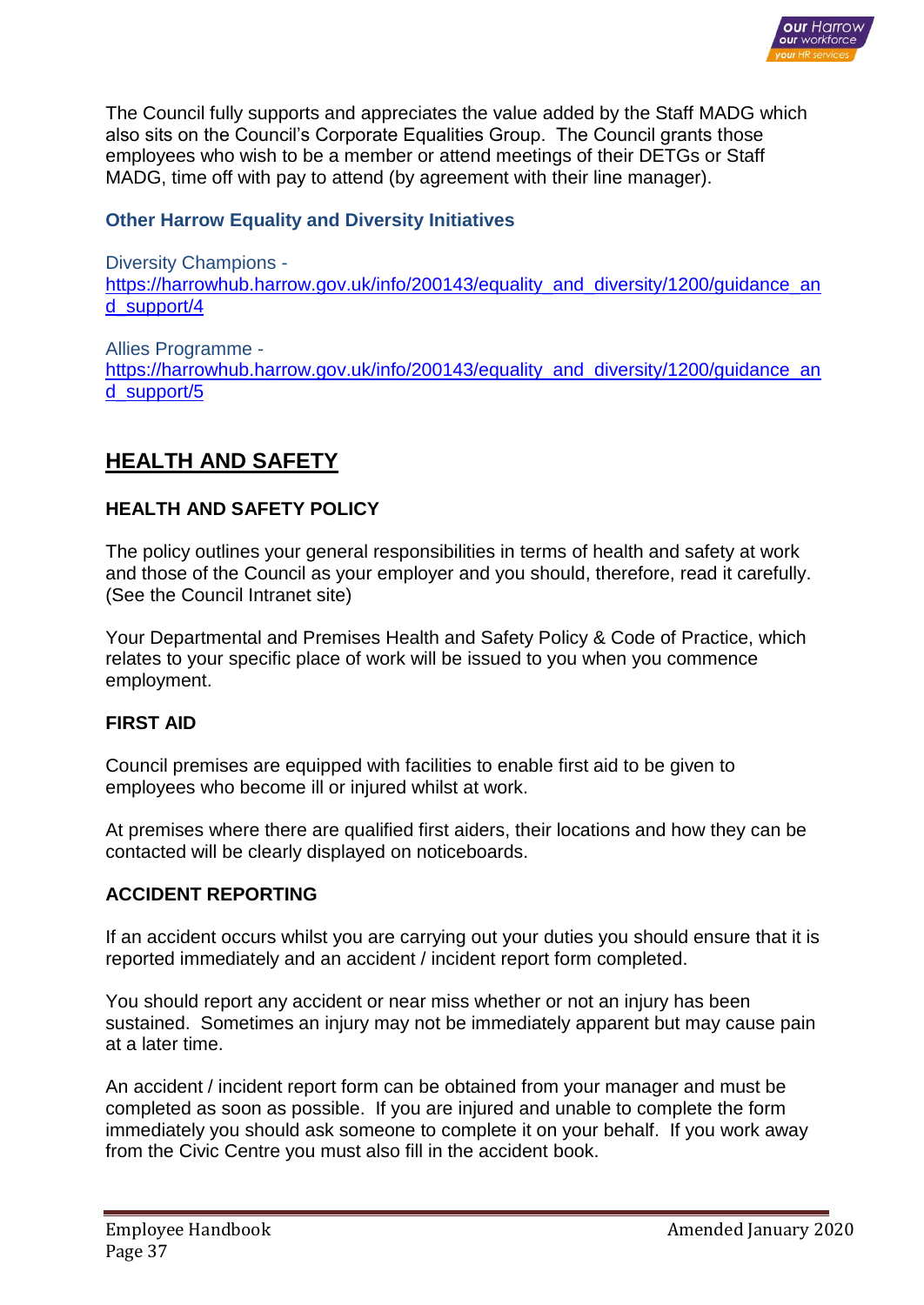

# **PHYSICAL OR VERBAL ABUSE**

If, during the course of your duties you encounter physical or verbal abuse, threatening behaviour or intentional damage to your personal property - you should report it immediately to your line manager and complete an accident / incident report form.

The form constitutes part of the council's policy / procedure covering "Reporting of Accidents/Incidents and Dangerous Occurrences". Such reports are regularly monitored and working practices reviewed to enable preventive measures to be put in place to ensure your safety and that of colleagues working in similar situations.

# **FIRE DRILLS AND BOMB DRILLS**

Fire drills, Bomb drills and fire alarm tests are held regularly in all council premises.

You should ensure that you are familiar with the evacuation procedure, which should be displayed on noticeboards at your place of work.

When the alarm sounds you should move quickly but calmly from the building via the designated escape route to your assembly point away from the building.

In buildings where there are lifts, these should not be used and employees with disabilities who are unable to use the stairs should make their way to the designated place of refuge where they will be assisted to leave the building.

If you are in any doubt about the fire/bomb procedure you should ask your manager.

# **PERSONAL INJURY ALLOWANCE SCHEME**

This scheme provides for an allowance to be paid, where appropriate, to employees who become incapacitated for work as a result of an injury sustained or disease contracted during the performance of their duties.

### **DISPLAY SCREEN EQUIPMENT**

If you are a designated user you are entitled to an eyesight test under the Health & Safety (Display Screen Equipment) Regulations 1992.

If you think you may need an eye test you should approach your manager who will tell you whether or not you are a designated user and will assess your work station to see if there are any practical problems which could be causing eyesight difficulties e.g. flickering images, glare on the screen, screen position.

### **RISK ASSESSMENTS**

The council has duties under health and safety regulations and others, to carry out risk assessments and to control risks to the health, safety and welfare of its staff and others arising out of its activities. Managers have delegated responsibilities to ensure that risk assessments are completed; to ensure that actions to control risks are prioritised and implemented appropriately to prevent and mitigate adverse effects. The duty to do assessments is specifically (but not exclusively) in relation to: